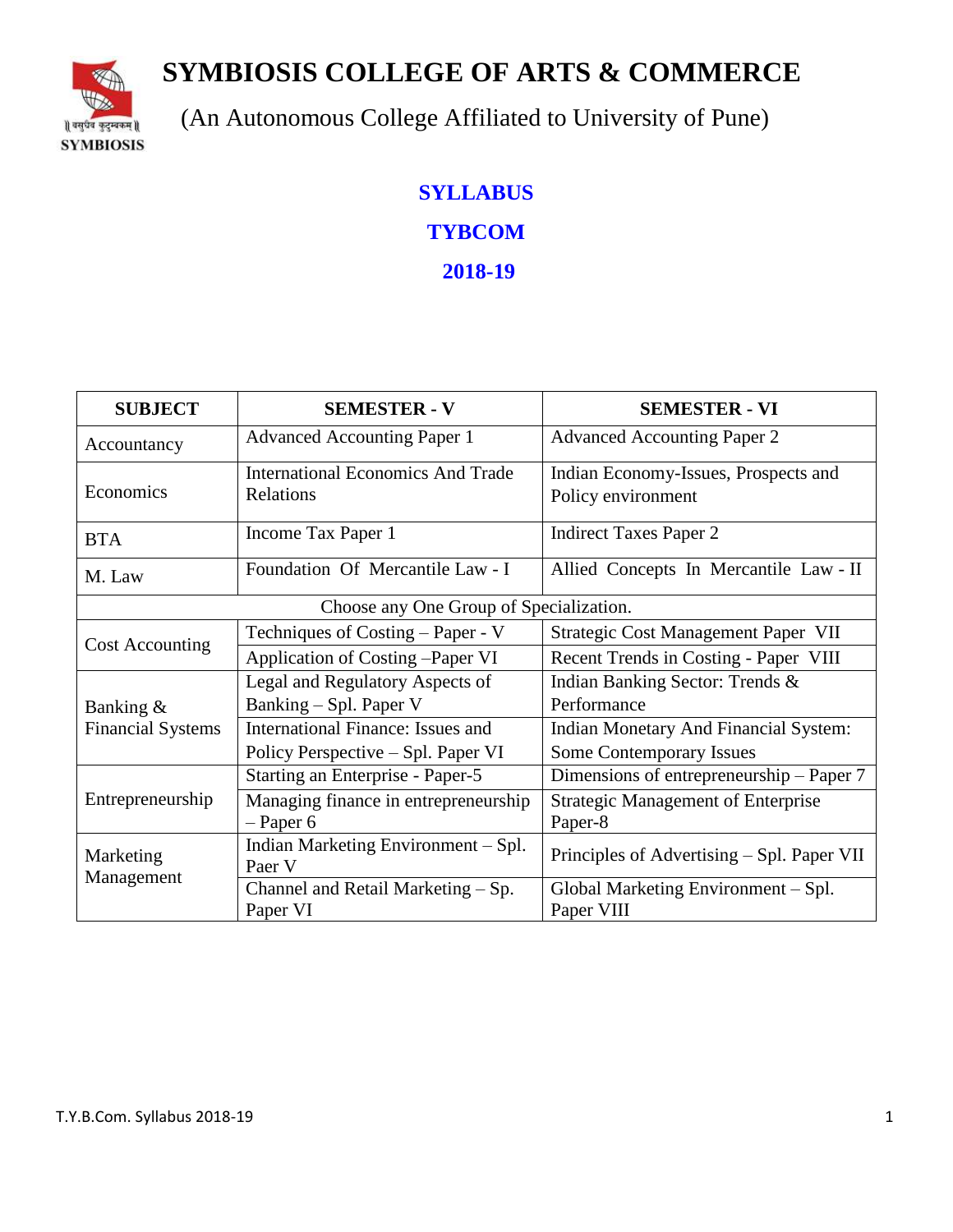# **ADVANCED ACCOUNTING – PAPER 1 – SEM V**

| Unit | <b>Contents of the syllabus</b>                                    | No. of<br>lectures |
|------|--------------------------------------------------------------------|--------------------|
|      |                                                                    |                    |
| 1.   | <b>General Insurance Claim Accounts</b>                            | 12                 |
|      | <b>Claim for Loss of Stock</b>                                     |                    |
|      | Introduction                                                       |                    |
|      | Procedure for calculation                                          |                    |
|      | Average clause                                                     |                    |
|      | Treatment of abnormal items of goods                               |                    |
|      | Under and overvaluation of stock                                   |                    |
|      | <b>Claim for Loss of Profit</b>                                    |                    |
|      | Introduction                                                       |                    |
|      | Indemnity under policy                                             |                    |
|      | Some important items                                               |                    |
|      | Procedure for ascertaining claims                                  |                    |
| 2.   | <b>Final Accounts of Limited Liability Partnership</b>             | 20                 |
|      | Limited Liability Partnership-Important Terms                      |                    |
|      | Difference between LLP and Companies                               |                    |
|      | Need For financial statements format different from that of        |                    |
|      | Companies                                                          |                    |
|      | Format of Statement of Solvency, Statement of Assets and           |                    |
|      | Liabilities and Statement of Income and Expenditure                |                    |
|      | Simple Problems on Final Accounts of LLP'S                         |                    |
| 3.   | <b>Accounts from Incomplete records (Single Entry)</b>             | 12                 |
|      | Introduction                                                       |                    |
|      | Ascertainment of Profit or Loss of sole traders                    |                    |
|      | <b>Statement of Affairs method</b>                                 |                    |
|      | Method and conversion of single entry into double entry            |                    |
| 4.   | <b>Cash Flow Statement (as per AS 3)</b>                           | 10                 |
|      | 4.1 Theory part -Introductory                                      |                    |
|      | 4.2 Difference between cash flow statement and fund flow statement |                    |
|      | <b>Total number of lectures</b>                                    | 54                 |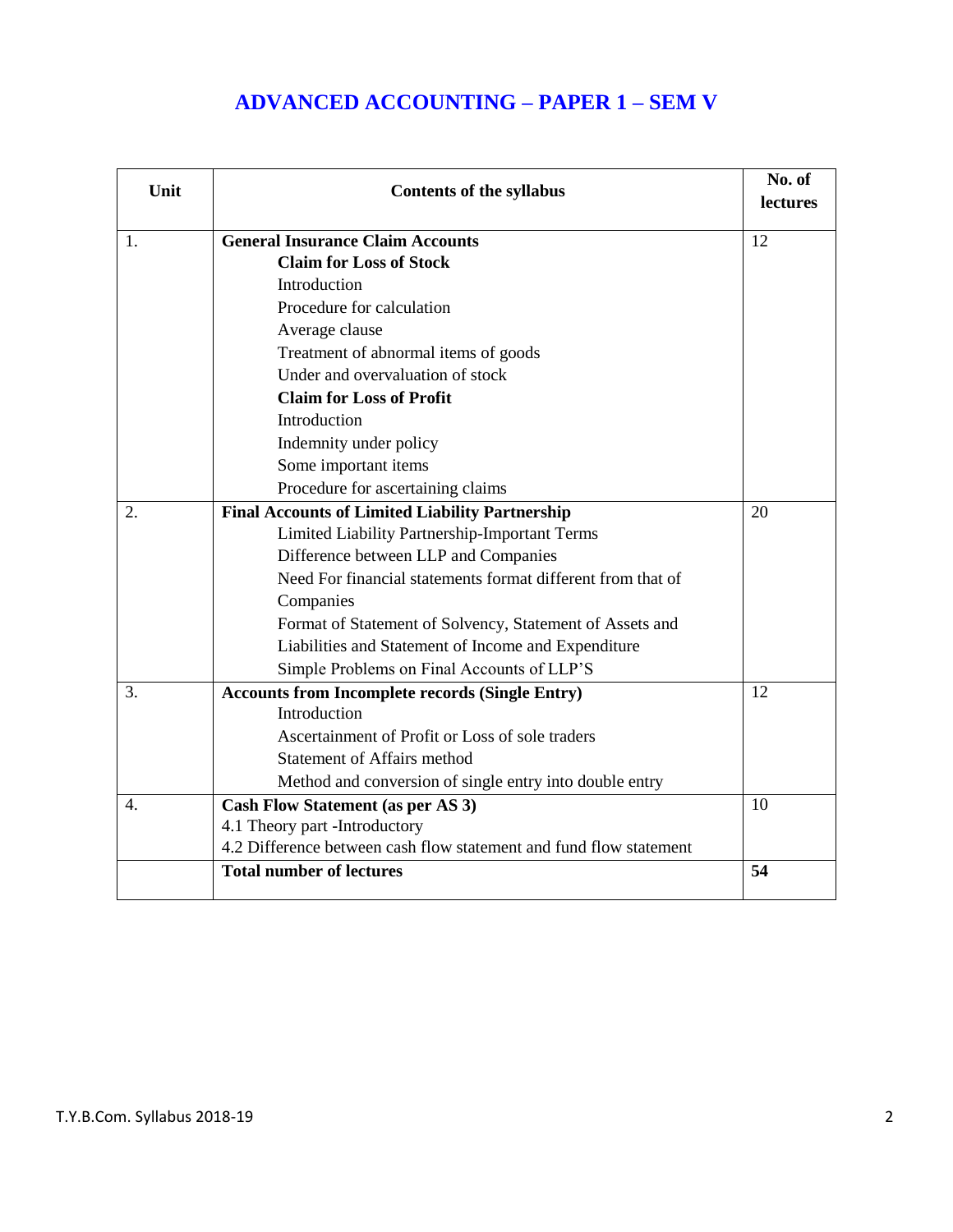# **ADVANCED ACCOUNTING – PAPER 2 – SEM VI**

| Unit | <b>Contents of the syllabus</b>                                                                                    | No. of   |
|------|--------------------------------------------------------------------------------------------------------------------|----------|
|      |                                                                                                                    | lectures |
|      |                                                                                                                    | 16       |
| 1.   | <b>Consolidation of Final Accounts of Holding Company and</b><br><b>Subsidiary Companies (only one subsidiary)</b> |          |
|      | Concept of Holding Company                                                                                         |          |
|      | Cost of control                                                                                                    |          |
|      |                                                                                                                    |          |
|      | Minority Interest                                                                                                  |          |
|      | Capital Profit and Revenue Profit                                                                                  |          |
|      | <b>Unrealised Profits</b>                                                                                          |          |
|      | Treatment for Inter-company transactions                                                                           |          |
|      | Purchase of shares in instalments                                                                                  |          |
|      | <b>Consolidated Balance Sheet and Income Statement</b>                                                             |          |
|      | Intercompany dividend                                                                                              |          |
| 2.   | <b>Amalgamation</b>                                                                                                | 16       |
|      | Amalgamation in the nature of merger                                                                               |          |
|      | Amalgamation in the nature of purchase                                                                             |          |
|      | <b>Calculation of Purchase Consideration</b>                                                                       |          |
|      | Methods of accounting for amalgamation                                                                             |          |
|      | Pooling of interest method                                                                                         |          |
|      | Purchase method                                                                                                    |          |
|      | Distinction between pooling of interest method and purchase                                                        |          |
|      | method                                                                                                             |          |
|      | Inter-company investments                                                                                          |          |
| 3.   | Accounting Standards AS-7,11, 19,20 (theory and simple problems)                                                   | 6        |
|      | <b>Introduction to IFRS</b>                                                                                        |          |
| 4.   | <b>Introduction to Auditing</b>                                                                                    | 6        |
|      | Introduction – Nature, objects, advantages and limitations of                                                      |          |
|      | auditing                                                                                                           |          |
|      | Company Auditor - Qualifications, disqualifications,                                                               |          |
|      | appointment, removal, Rights, Duties, Liabilities                                                                  |          |
| 5.   | Analysis and Interpretation of Financial Data (Introduction to                                                     | 10       |
|      | <b>Financial Management)</b>                                                                                       |          |
|      | Meaning                                                                                                            |          |
|      | Objectives and methods of financial analysis                                                                       |          |
|      | Ratio Analysis                                                                                                     |          |
|      | Objectives and nature of ratio analysis                                                                            |          |
|      | Problems on Ratio Analysis                                                                                         |          |
|      | Return on Investment                                                                                               |          |
|      | Profitability Ratios                                                                                               |          |
|      | Gross Profit Ratio                                                                                                 |          |
|      |                                                                                                                    |          |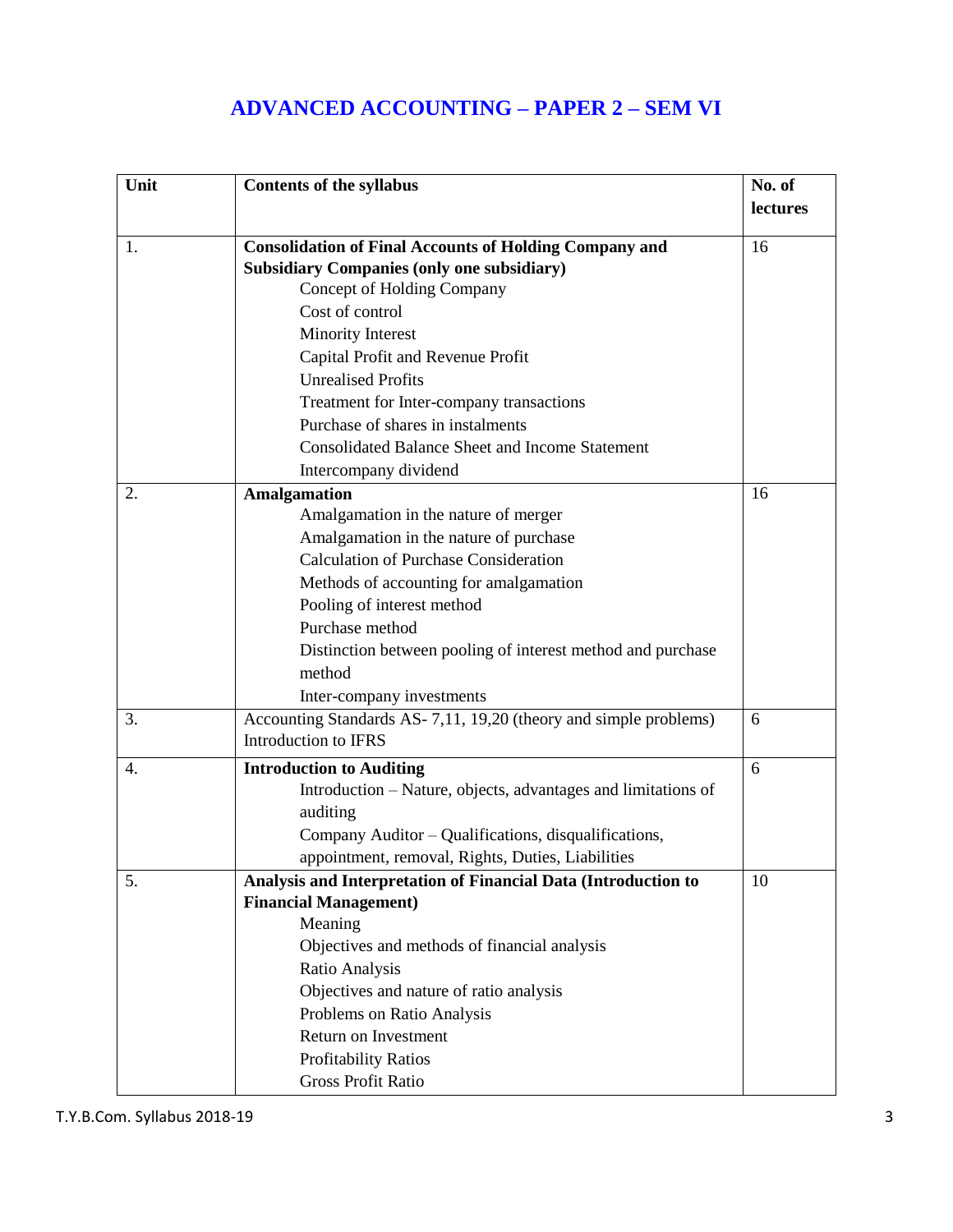| Net Profit Ratio                |    |
|---------------------------------|----|
| <b>Operating Ratio</b>          |    |
| <b>Turnover Ratios</b>          |    |
| <b>Stock Turnover Ratio</b>     |    |
| <b>Debtors Turnover Ratio</b>   |    |
| <b>Liquidity Ratios</b>         |    |
| <b>Current Ratio</b>            |    |
| Liquid Ratio                    |    |
| <b>Solvency Ratios</b>          |    |
| Debt Equity Ratio               |    |
| Proprietary Ratio               |    |
| <b>EPS</b> Ratio                |    |
| PE Ratio                        |    |
| <b>Total number of lectures</b> | 54 |
|                                 |    |

#### **Suggested Reference Books**

- Financial Accounting: By P. C. Tulsian (Tata Mc-Graw-Hill Publishing Co. Ltd., New Delhi)
- Financial Accounting: By A. Mukherji & M. Hanif (Tata Mc-Graw-Hill Publishing Co. Ltd., New Delhi)
- Financial Accounting: By S.N.Maheshwari & S.K.Maheshwari (Vikas Publishing House Pvt. Ltd.)
- Advanced Accounts: By M.C.Shukla & S.P.Grewal (S.Chand & Co. Ltd., New Delhi)
- Advanced Accountancy: By S.P.Jain & K.N.Narang (Kalyani Publishers, New Delhi)
- Advanced Accountancy: By R.L.Gupta & M. Radhaswamy (Sultan Chand & Sons, New Delhi)

#### **Suggested Journals**

- The Chartered Accountant: Monthly journal by Institute of Chartered Accountants of India
- The Accounting World: ICFAI Hyderabad

#### **Web sites**

- [www.icai.org](http://www.icai.org/)
- [www.icmai.in](http://www.icmai.in/)
- [www.icsi.edu](http://www.icsi.edu/)
- [www.accountingcoach.com](http://www.accountingcoach.com/)
- [www.fasb.org](http://www.fasb.org/)
- [www.ibsindia.org](http://www.ibsindia.org/)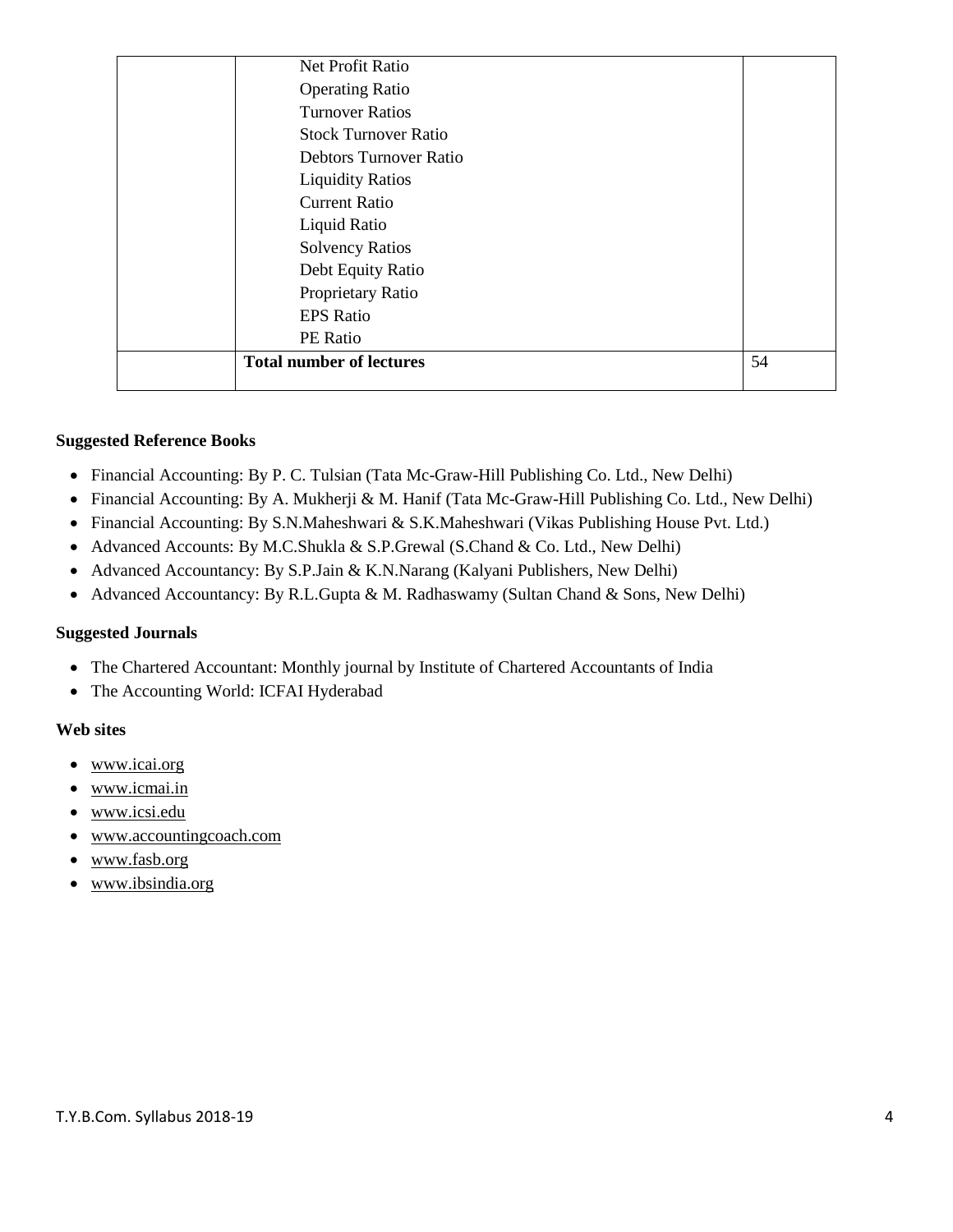# **INTERNATIONAL ECONOMICS AND TRADE RELATIONS – SEM V**

| Unit           | <b>Contents of the syllabus</b>                                                  | <b>Number of</b><br><b>Lectures</b> |
|----------------|----------------------------------------------------------------------------------|-------------------------------------|
| 1              | <b>1. Title of the topic:</b> Theories of International Trade: An Introduction   |                                     |
|                | 1.1 The Theory of Absolute Cost Advantage & The Theory of Comparative            |                                     |
|                | <b>Cost Advantage</b>                                                            |                                     |
|                | 1.2 Two-by-Two-by-Two Sector Model                                               | 06                                  |
|                | A critical review is carried out regarding the assumptions, principles,          |                                     |
|                | limitations and comparison of the early trade theories.                          |                                     |
| $\overline{2}$ | 2. Title of the topic : Modern Theories of International Trade                   |                                     |
|                | 2.1 Product Cycle Theory                                                         |                                     |
|                | 2.2 Linders Theory of Volume of Trade and Demand Pattern                         |                                     |
|                | 2.3 Krugman's Alternative Theory of Trade                                        | <b>10</b>                           |
|                | 2.4 Gravity Model                                                                |                                     |
|                | Assumptions, theoretical aspects, limitations and application of the modern      |                                     |
|                | theories in the contemporary trade scenario are discussed.                       |                                     |
| 3              | <b>3. Title of the topic :</b> Terms of Trade and Determination of Exchange Rate |                                     |
|                | 3.1 Concepts and Measurement                                                     |                                     |
|                | 3.2 Factors affecting Terms of Trade of a Country                                |                                     |
|                | 3.3 Reasons for Deterioration in Terms of trade of LDCs                          |                                     |
|                | 3.4 Determination of Exchange Rates                                              | 12                                  |
|                | 3.4.1 Fixed and Flexible Exchange Rates                                          |                                     |
|                | 3.4.2 BOP Theory and PPP Theory                                                  |                                     |
|                | A critical review is undertaken of the Terms of Trade of Developed and           |                                     |
|                | Developing nations and the applicability of the BOP and PPP Theories.            |                                     |
| 4              | <b>4. Title of the topic:</b> Commercial Policy – Barriers to Trade              |                                     |
|                | 4.1 Free Trade vs Protection                                                     |                                     |
|                | 4.2 Tariffs                                                                      |                                     |
|                | 4.2.1 Carbon Tariffs                                                             |                                     |
|                | 4.3 Quotas                                                                       | 12                                  |
|                | 4.4 Non Tariff Barriers                                                          |                                     |
|                | 4.5 Exchange Control                                                             |                                     |
|                | Analysis of debates regarding the imposition, reduction and removal              |                                     |
|                | of trade barriers especially with reference to the Developed and Asian           |                                     |
|                | countries are reviewed.                                                          |                                     |
|                | 5. Title of the topic: Balance of Payments and Trade Distortions                 |                                     |
| 5.             | 5.1 Equilibrium and Disequilibrium in BOP                                        | 14                                  |
|                | 5.2 Measures to correct disequilibrium                                           |                                     |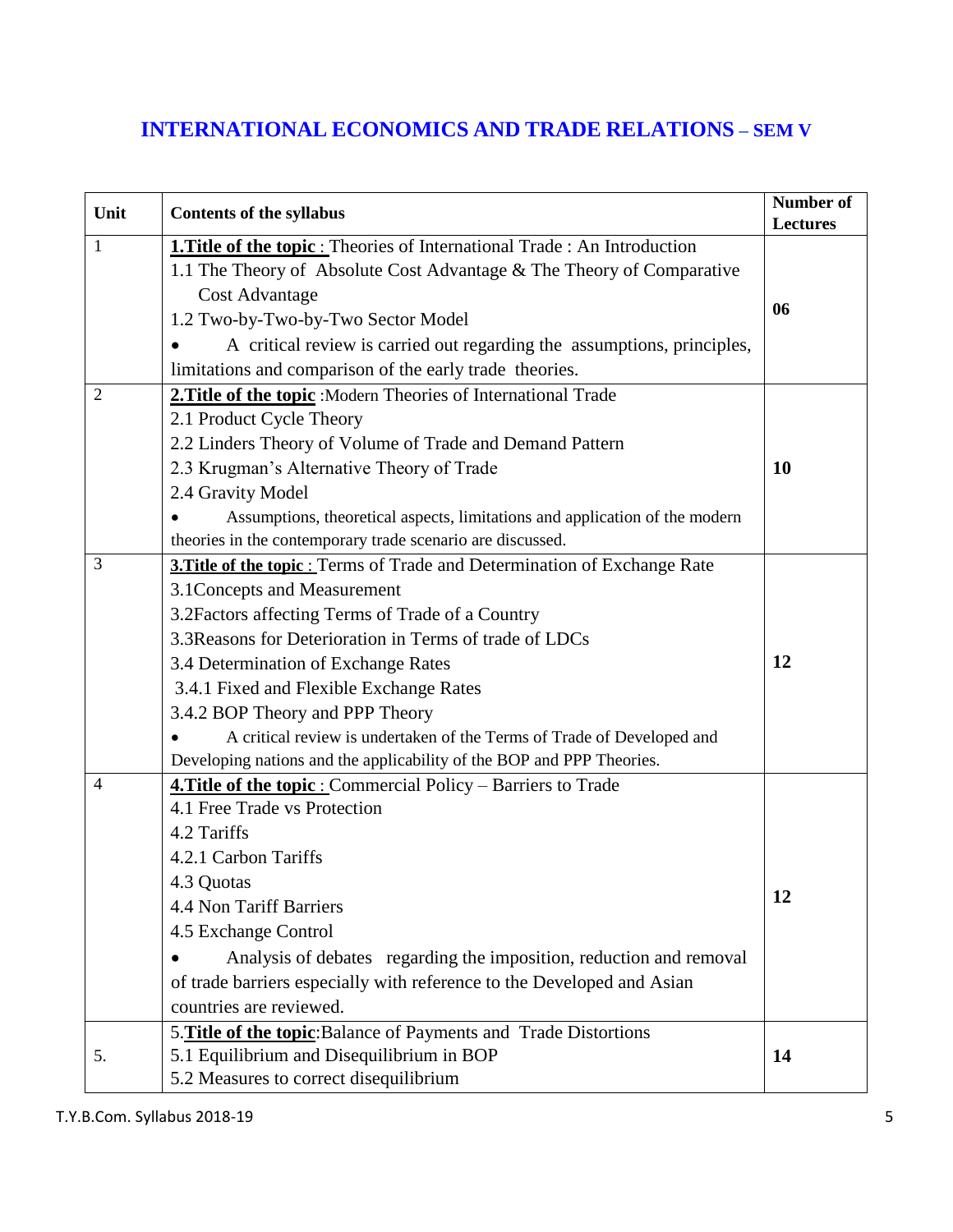|           | 5.3 Current and Capital Account convertibility                                                                                                                                                      |    |  |
|-----------|-----------------------------------------------------------------------------------------------------------------------------------------------------------------------------------------------------|----|--|
|           | 5.4 Protectionism in the changing world scenario                                                                                                                                                    |    |  |
|           | 5.5 Role of GATT/WTO in reducing trade distortions                                                                                                                                                  |    |  |
|           | Case Studies discussed on the repercussions of global events                                                                                                                                        |    |  |
|           | (BREXIT, changing trade policy of USA)                                                                                                                                                              |    |  |
|           |                                                                                                                                                                                                     |    |  |
|           | <b>Total Number of Lectures</b>                                                                                                                                                                     | 54 |  |
|           | <b>Recommended Readings:</b><br>Salvatore Dominick (2013), International Economics, ,John Wiley ,Singapore<br>Sodersten Bo. & Reed Geoffrey(1999)International Economics, 3 ed. By Macmillan London |    |  |
|           | <b>Suggested Reagings:</b>                                                                                                                                                                          |    |  |
|           | Bhatia. H L (2006) International Economics, Vikas Publishing N. Delhi.                                                                                                                              |    |  |
|           | Carbaugh Robert (2009) International Economics, J.S.W.CollegePublication.                                                                                                                           |    |  |
|           | Cherunilam Francis (2017) International Economics-By Tata Mcgraw Hill N. Delhi.                                                                                                                     |    |  |
| ٠         | Gandolfo Giancarlo (2006) Elements Of International Economics N. Delhi Abe Books Private Ltd.                                                                                                       |    |  |
| ٠         | JhinganM.L(2012)International economics-6th ed. Vrinda Publications                                                                                                                                 |    |  |
|           | Krugman Paul, Maurice Obstfeld, and Marc Melitz, (2012). International Economics: Theory and                                                                                                        |    |  |
|           | Policy, Addison-Wesley (Pearson Education Indian Edition), 9th edition.                                                                                                                             |    |  |
|           | Krugman R. Paul, Kindersley Dorling (2009)International economics-6th ed.                                                                                                                           |    |  |
|           | Salvatore Dominick (2011), International Economics: Trade and Finance, John Wiley International                                                                                                     |    |  |
|           | Student Edition, 10th edition.                                                                                                                                                                      |    |  |
|           | Suranovic Steve, (2010) International Trade: Theory and Policy, Saylor Foundation                                                                                                                   |    |  |
|           |                                                                                                                                                                                                     |    |  |
|           | <b>Suggested Journals:</b><br>Asia Pacific Business Review                                                                                                                                          |    |  |
|           | Economic and Political Weekly                                                                                                                                                                       |    |  |
| Focus WTO |                                                                                                                                                                                                     |    |  |
|           | Foreign Trade Review                                                                                                                                                                                |    |  |
|           | <b>International Monetary Fund Staff Papers</b>                                                                                                                                                     |    |  |
|           | The Journal of International Economics and Economic Policy                                                                                                                                          |    |  |
|           | World Bank Economic Review                                                                                                                                                                          |    |  |
|           | https://www.journals.elsevier.com/international-economics                                                                                                                                           |    |  |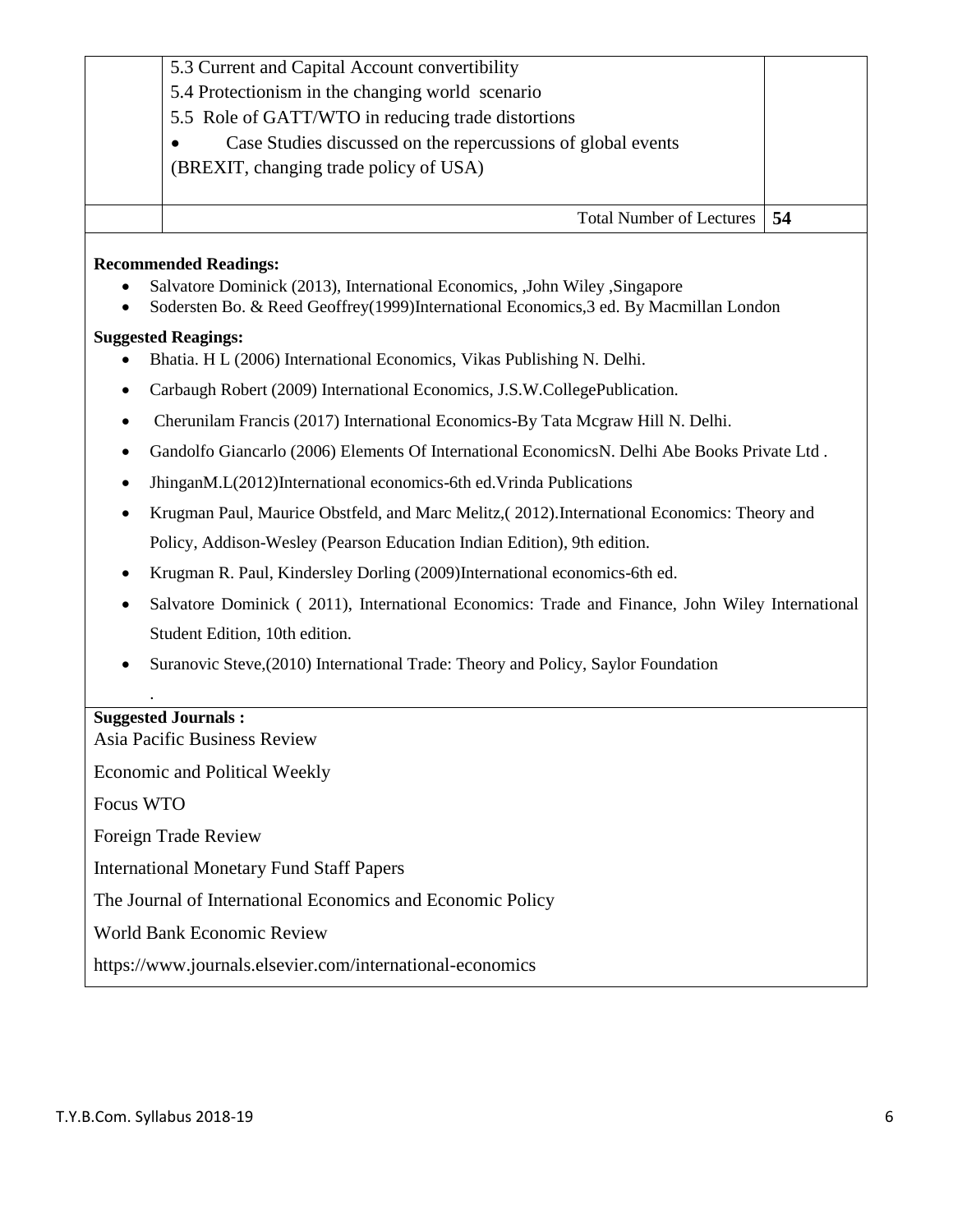# **INDIAN ECONOMY-ISSUES, PROSPECTS AND POLICY ENVIRONMENT – SEM VI**

| Unit           | <b>Contents of the syllabus</b>                                               | No. of<br><b>Lectures</b> |
|----------------|-------------------------------------------------------------------------------|---------------------------|
| $\mathbf{1}$   | <b>1. Title of the topic:</b> Introduction                                    |                           |
|                | 1.1 State of the Economy (Assessment and Prospects)                           |                           |
|                | 1.2 Macro-Economic Indicators                                                 | <b>10</b>                 |
|                | 1.3 An Analytical Overview and Outlook                                        |                           |
| $\overline{2}$ | 2. Title of the topic: State of Indian Agriculture                            |                           |
|                | 2.1 Area, Production and Yield of Agriculture                                 |                           |
|                | 2.2 Food Management                                                           |                           |
|                | 2.3 Agriculture Credit and Marketing (Agriculture Produce Marketing           | <b>10</b>                 |
|                | Committee)                                                                    |                           |
|                | 2.4 Agriculture Pricing (Minimum Support Prices and Effectiveness of          |                           |
|                | Minimum Support Prices)                                                       |                           |
| 3              | 3. Title of the topic Industrial Sector                                       |                           |
|                | 3.1 Introduction (Sectoral & Use Based classification)                        |                           |
|                | 3.2 Core Industries & Corporate Sector                                        |                           |
|                | 3.3 Initiatives for Industrial Sector (Ease of Doing Business, Startups, Make |                           |
|                | in India)                                                                     |                           |
|                | 3.4 Industry Associations- (Federation of Indian Chambers of Commerce and     |                           |
|                | industry, Associated Chambers of Commerce & Industry of India, Mahratta       | 12                        |
|                | Chamber of Commerce Industry and Agriculture)                                 |                           |
|                | 3.5 Sector wise Issues and Performance                                        |                           |
|                | 3.5.1 Micro, Small and Medium Enterprises (Role, Performance and Recent       |                           |
|                | Policy Initiatives)                                                           |                           |
|                | 3.5.2 Public Sector Enterprises (Problems, Autonomy. Corporate Governance     |                           |
|                | & Professionalization and Performance)                                        |                           |
| 4              | 4. Title of the topic: Services Sector                                        |                           |
|                | 4.1 Growth of India's Services Sector                                         |                           |
|                | <b>4.2 Emerging Service Sectors</b>                                           | 12                        |
|                | 4.3 FDI and Trade in India's Services Sector                                  |                           |
|                | 4.4 Major Services: Sector-wise performance and Recent Policies               |                           |
|                | 5. Title of the topic. Foreign Trade: Trends, Problems and Policy Measures    |                           |
|                | 5.1 Trends in Composition and Direction of Trade                              |                           |
| 5.             | 5.2 India's Trade Performance                                                 | <b>10</b>                 |
|                | 5.3 Dynamic Global Context                                                    |                           |
|                | 5.4 Domestic Challenges: Setting Our House in Order                           |                           |
|                | 5.4.1 Rules, Regulations and Bodies for Foreign Trade                         |                           |
|                | <b>Total Number of Lectures</b>                                               | 54                        |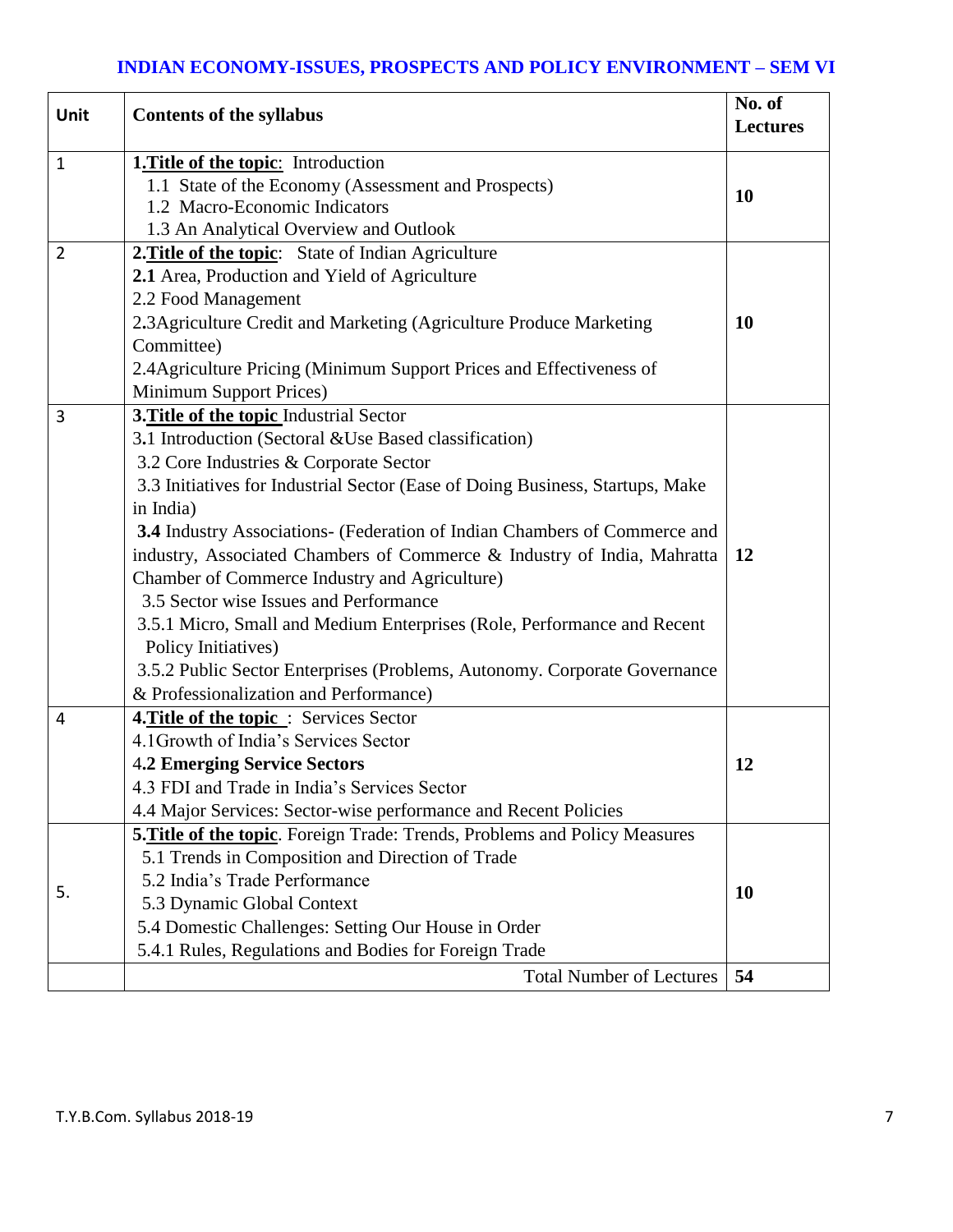#### **Suggested Reference Books**

- Prasad Chandra Shekhar (2010)[Indian Economy : A Performance Review -](http://dataserver/libsuite/ca_det.asp?m_doc_no=50569) 1947-48 to 2010-11 New Delhi New Century Publication.
- Ghate Chetan (2012[\)Oxford handbook of the Indian economy](http://dataserver/libsuite/ca_det.asp?m_doc_no=55576) ,New York Oxford univ press
- Prakash B A (2012) [Indian economy since 1991-](http://dataserver/libsuite/ca_det.asp?m_doc_no=55469)2nded. N Delhi Pearson.
- Kapila Uma(2011) [Indian Economy since Independence](http://dataserver/libsuite/ca_det.asp?m_doc_no=54923) New Delhi Academic foundation.
- Agrawal Meenu(2011) [Economic Recession, Globalization & The Indian Economy](http://dataserver/libsuite/ca_det.asp?m_doc_no=54474) New Delhi, New Century Publication
- Nilkeni,Nandan(2015)Rebooting India: Realizing A Billion Aspirations, Penguin .
- Sharma Mihir (2015) Restart : The Last Chance for Indian Economy, New Delhi Random House
- Banik Nilanjan.(2015)Indian Economy : a Macroeconomic Perspective,, N Delhi Sage
- Mitra Arup ,Sharman Chandan.(2016)Corruption and Development in Indian Economy, Delhi Cambridge University Press
- V.K.Srivastava,Yashwant Sinha( 2017)The Future of Indian Economy: Past Reforms& Challenges Ahead
- Agarwal A.N , Agarwal M.K(2016)Indian Economy : Problems of Development & Planning, New Delhi New Age India .
- Puri V.K , Misra S.K Indian Economy,(2017), Mumbai Himalaya.
- Kapila Uma (2017) Indian Economy Performance & Policies, 18<sup>th</sup> Edition, Academic Foundation.
- Datt Gaurav, Mahajan Ashwini(2018) [Indian Economy](http://dataserver/libsuite/ca_det.asp?m_doc_no=54448), New Delhi S.Chand& Co.
- Government of India, Economic Survey (Various Issues)

#### **Suggested Journals:**

CMIE Journal EIS Economic and Political Weekly (Various Issues) The Economists Business and Economy Indian Economic Journal Indian Economic Review Indian Journal of Agricultural Economics ArthaVijnana Vikalpa Yojana

#### **Web sites:**

- $\bullet$  <http://dgft.gov.in/>
- <https://commerce.gov.in/>
- <https://www.rbi.org.in/>
- <https://www.indiabudget.gov.in/>
- <http://agriculture.gov.in/>
- https://dpe.gov.in/publication/annual-reports

T.Y.B.Com. Syllabus 2018-19 8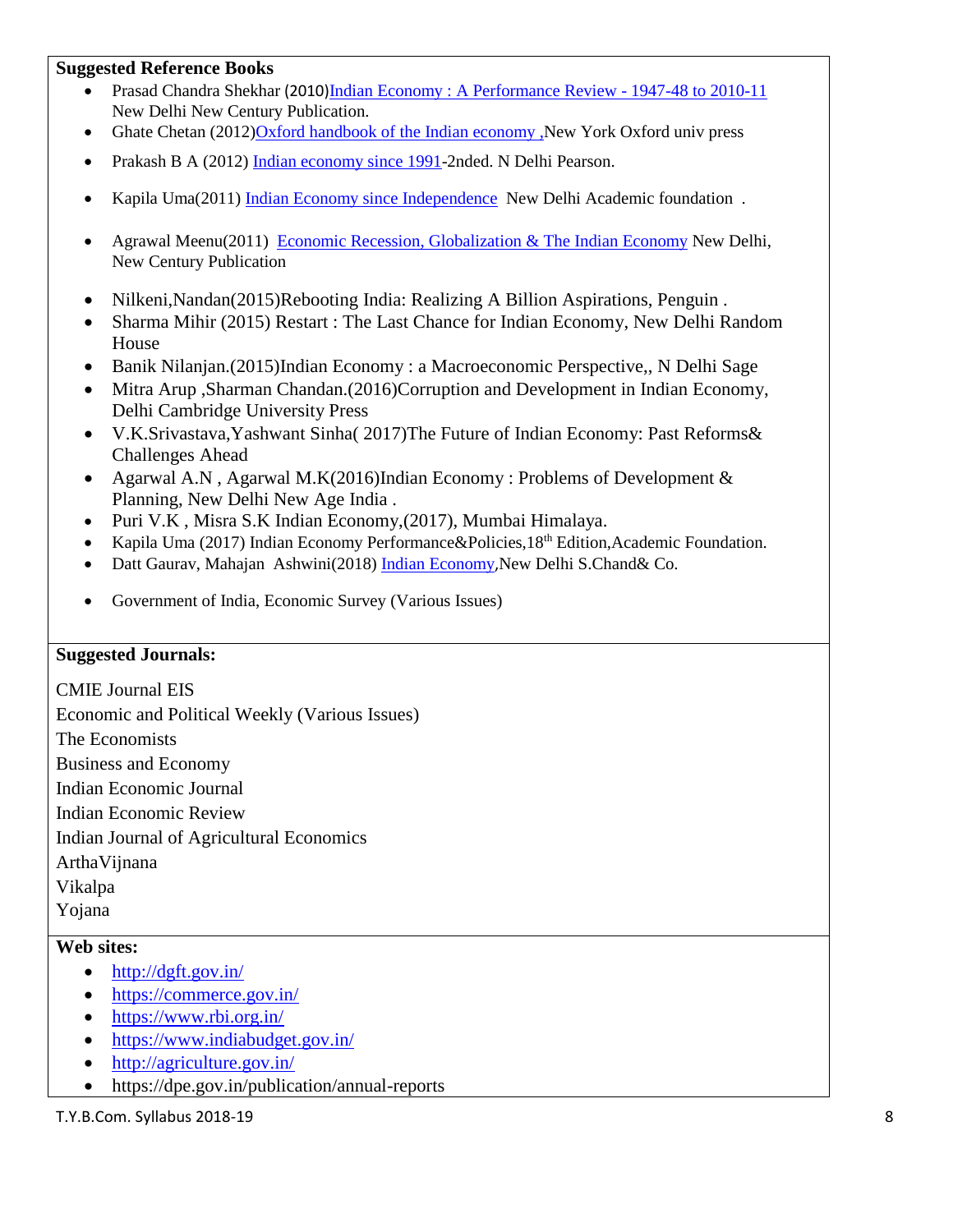# **INCOME TAX PAPER 1 – SEM V**

| Unit   | <b>Contents of the syllabus</b>                                      | <b>Number of</b> |
|--------|----------------------------------------------------------------------|------------------|
|        |                                                                      | <b>Lectures</b>  |
| Unit 1 | Income Tax Act, 1961 (Meaning, concept and definitions)              | 04               |
|        | 1.1 Definitions - Income, Person, Assessee, Assessment Year,         |                  |
|        | Previous year, Agricultural Income, Exempt Income                    |                  |
|        | 1.2 Residential Status of assessee                                   |                  |
|        | 1.3 Capital and revenue Receipts and Expenditure                     |                  |
| Unit 2 | <b>Computation of Taxable Income under different heads of Income</b> |                  |
|        | 2.1 Income from Salary                                               | 10               |
|        | 2.1.1<br>Salient features, meaning of salary                         |                  |
|        | 2.1.2 Allowances and their taxability                                |                  |
|        | 2.1.3 Perquisites and their valuation                                |                  |
|        | 2.1.4 Deductions from Salary                                         |                  |
|        | 2.2 Income from House Property                                       | 04               |
|        | 2.2.1 Basis of chargeability                                         |                  |
|        | 2.2.2 Annual Value                                                   |                  |
|        | 2.2.3 Valuation of Self Occupied, Let out and Deemed Let Out         |                  |
|        | Properties                                                           |                  |
|        | 2.2.4 Deductions allowed                                             |                  |
|        | 2.3 Profits and Gains of Business or Profession                      | 10               |
|        | 2.3.1 Definitions                                                    |                  |
|        | 2.3.2 Deductions expressly allowed                                   |                  |
|        | 2.3.3 Deductions expressly disallowed                                |                  |
|        | 2.3.4 Block of Assets method of Depreciation                         |                  |
|        | 2.4 Income from Capital Gains                                        | 04               |
|        | 2.4.1 Chargeability                                                  |                  |
|        | 2.4.2 Cost of Improvement                                            |                  |
|        | 2.4.3 Short Term Capital Gain                                        |                  |
|        | 2.4.4 Long Term Capital Gain                                         |                  |
|        | 2.4.5 Deductions available                                           |                  |
|        | 2.5 Income from Other Sources                                        | 02               |
|        | Chargeability<br>2.5.1                                               |                  |
|        | Deductions<br>2.5.2                                                  |                  |
|        | 2.5.3<br>Amounts not deductible                                      |                  |
| Unit 3 | <b>Computation of Total Income</b>                                   | 10               |
|        | 3.1 Gross Total Income                                               |                  |
|        | 3.2 Deductions under Chapter VIA                                     |                  |
|        | 3.3 Income Tax slabs for Individuals                                 |                  |
| Unit 4 | <b>Modes of Tax payment</b>                                          | 06               |
|        | 1.1 Advance Tax                                                      |                  |
|        | 1.2 Tax Deducted at Source                                           |                  |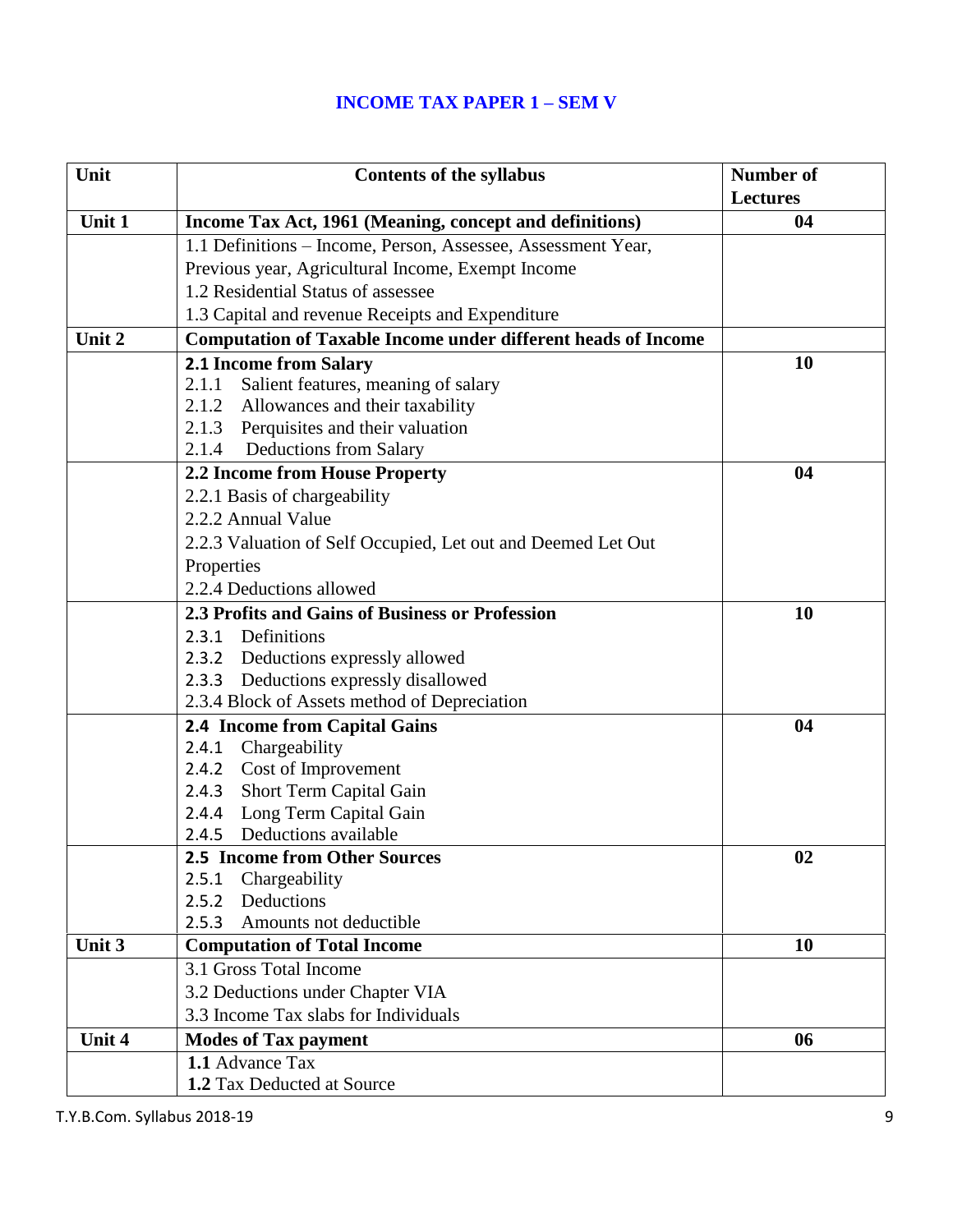|        | <b>1.3 Self Assessment Tax</b>              |    |
|--------|---------------------------------------------|----|
|        | <b>1.4</b> Interest u/s. 234A, 234B, 234C   |    |
|        | 1.5 Tax on Regular Assessment               |    |
|        | 1.6 Viewing Form 26AS on Income Tax site    |    |
| Unit 5 | <b>Income Tax Returns</b>                   | 04 |
|        | 5.1 IV arious Income Tax Forms              |    |
|        | 5.2 Due dates for filing Income Tax Returns |    |
|        | 5.3 E-filing of Income Tax return           |    |
|        | <b>TOTAL</b>                                | 54 |

### **List of recommended books**

Students' Guide to Income Tax by Dr. Vinod Singhania Students' handbook to Income Tax, Service Tax and CENVAT by CA T. Manoharan Income Tax Ready Reckoner by Dr. V.G.Mehta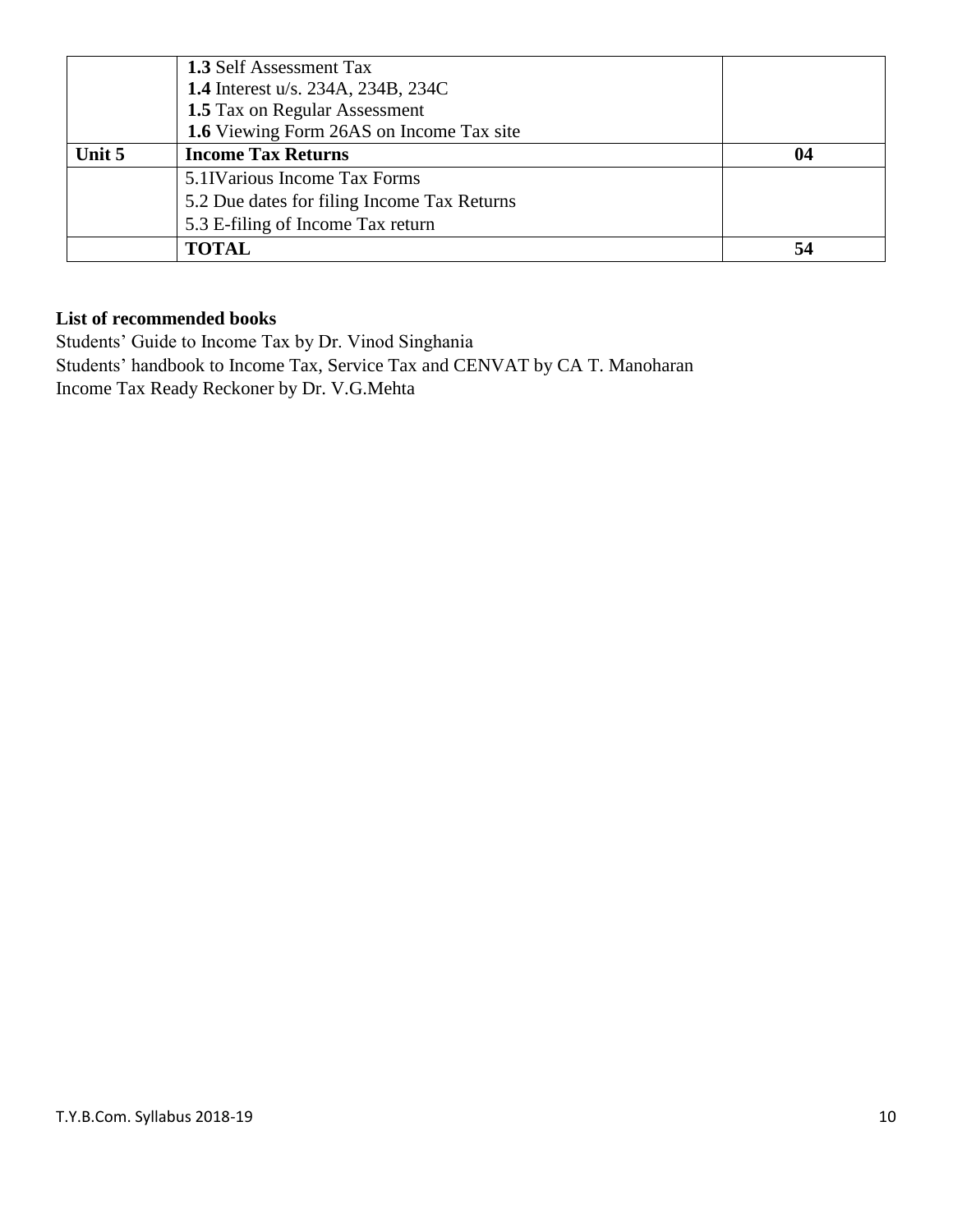# **INDIRECT TAXES PAPER 2 – SEM VI**

| Unit   | Contents of Syllabus                                                                         | No. of   |
|--------|----------------------------------------------------------------------------------------------|----------|
|        |                                                                                              | Lectures |
| Unit 1 | <b>Constitutional background of Indirect Taxes in India</b>                                  | 02       |
|        | a) Powers of various Governments to levy and collect taxes.                                  |          |
|        | Constitutional amendment for bringing GST in force,<br>b)                                    |          |
|        | Schedule 7 of Constitution (List 1,2,3)<br>$\mathbf{c})$                                     |          |
| Unit 2 | <b>Customs Duty</b>                                                                          | 16       |
|        | 1) Basic Concepts:                                                                           |          |
|        | <b>Introduction to Customs Duty</b>                                                          |          |
|        | Constitutional powers                                                                        |          |
|        | <b>Important definitions</b>                                                                 |          |
|        | 2) Appointment of Customs Port and Airport, Prohibition on                                   |          |
|        | importation and exportation of goods, prevention or detection of<br>illegal export of goods. |          |
|        | 3) Classification of Goods, Applicability of Harmonised System of                            |          |
|        | Nomenclature                                                                                 |          |
|        | 4) Valuation under Customs Act 1962                                                          |          |
|        | a) Concept of Value                                                                          |          |
|        | b) Terms used in common parlance                                                             |          |
|        | c) Technical terms relating to value in the course of import and                             |          |
|        | export                                                                                       |          |
|        | d) Computation of assessable value                                                           |          |
|        | e) Valuation of goods based on Sec.14                                                        |          |
|        | f) Customs Valuation (Determination of value of Imported                                     |          |
|        | Goods) Rules, 2007                                                                           |          |
|        | g) Customs Valuation (Determination of value of Export Goods)                                |          |
|        | <b>Rules</b> , 2007                                                                          |          |
|        | h) Date for determination of rate of duty and tariff value                                   |          |
|        | 5) Levy of and exemptions from Customs Duty, Dutiable goods,                                 |          |
|        | <b>Types of Customs Duty</b>                                                                 |          |
|        | a) Basic Customs Duty                                                                        |          |
|        | b) Additional Duty of Customs and Special Additional Duty of                                 |          |
|        | Customs (replaced by IGST)                                                                   |          |
|        | d) Protective duties                                                                         |          |
|        | e) Countervailing duty on subsidised goods u/s.9                                             |          |
|        | f) Anti-dumping Duty                                                                         |          |
|        | g) Education Cess and Secondary and Higher Education Cess                                    |          |
|        | Importation, exportation and transportation of Goods<br>6)                                   |          |
|        | a) Procedure for clearance of Imported Goods                                                 |          |
|        | b) Procedure for clearance of Export Goods                                                   |          |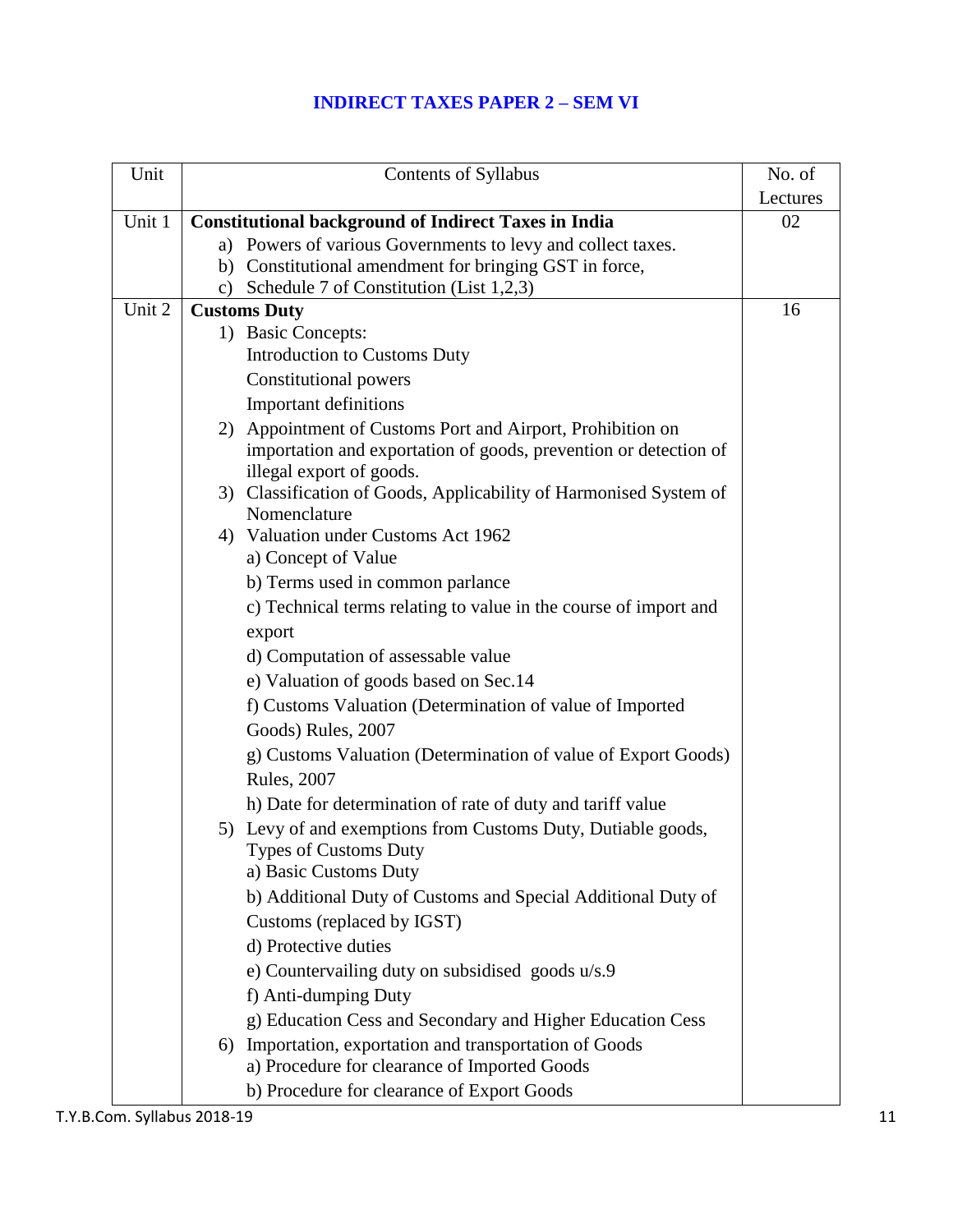|        | c) Procedure for postal articles                                                |    |
|--------|---------------------------------------------------------------------------------|----|
|        | 7) Warehousing                                                                  |    |
|        | a) Introduction                                                                 |    |
|        | b) Provisions for home consumption                                              |    |
|        | c) Removal of goods from warehouse                                              |    |
|        | d) Manufacture in bonded warehouse                                              |    |
|        | 8) Duty Drawback                                                                |    |
|        | a) Re-export of duty paid imported goods                                        |    |
|        | b) Drawback on imported goods used in manufacture of export                     |    |
|        | goods                                                                           |    |
|        | 9) Numerical sums on valuation of goods, calculation of duty (and               |    |
|        | duty drawbacks with GST)                                                        |    |
| Unit 3 | <b>Goods and Service Tax</b>                                                    | 36 |
|        | 1) Introduction to Goods and Service Tax Act                                    |    |
|        | a) Constitutional amendment – GST vis-à-vis earlier tax laws                    |    |
|        | b) Important definitions - Consideration, Continuous supply of                  |    |
|        | goods, Continuous supply of services, goods, Central Tax,                       |    |
|        | Integrated Tax, State Tax, Input, Input Service, Input Tax, Input               |    |
|        | Tax Credit, Intra-state supply of goods, Intra-state supply of                  |    |
|        | services, Output tax, Outward supply, place of supply, place of                 |    |
|        | business                                                                        |    |
|        | 2) Levy and collection of tax                                                   |    |
|        | a) Scope of supply                                                              |    |
|        | b) Levy and collection of tax                                                   |    |
|        | c) Tax liability on composite and mixed supplies<br>3) Time and Value of supply |    |
|        | Time of supply of goods<br>a)                                                   |    |
|        | b) Time of supply of services                                                   |    |
|        | c) Value of taxable supply                                                      |    |
|        | 4) Input Tax Credit                                                             |    |
|        | a) Eligibility and conditions for taking input tax credit                       |    |
|        | Apportionment of credit and blocked credit<br>b)                                |    |
|        | Availability of credit in special circumstances<br>$\mathbf{c})$                |    |
|        | Input credit in respect of inputs and capital goods sent for job-<br>d)         |    |
|        | work                                                                            |    |
|        | e) Manner of distribution of credit by input service distributor                |    |
|        | 5) registration                                                                 |    |
|        | a) Person liable for registration                                               |    |
|        | b) Persons not liable for registration<br>c) Procedure for registration         |    |
|        | d) Deemed registration                                                          |    |
|        | Amendment of registration.<br>e)                                                |    |
|        | Cancellation of registration<br>f)                                              |    |
|        | g) Revocation of cancellation of registration                                   |    |
|        | 6) Tax Invoice, Credit and Debit Notes                                          |    |
|        | Tax Invoice<br>a)                                                               |    |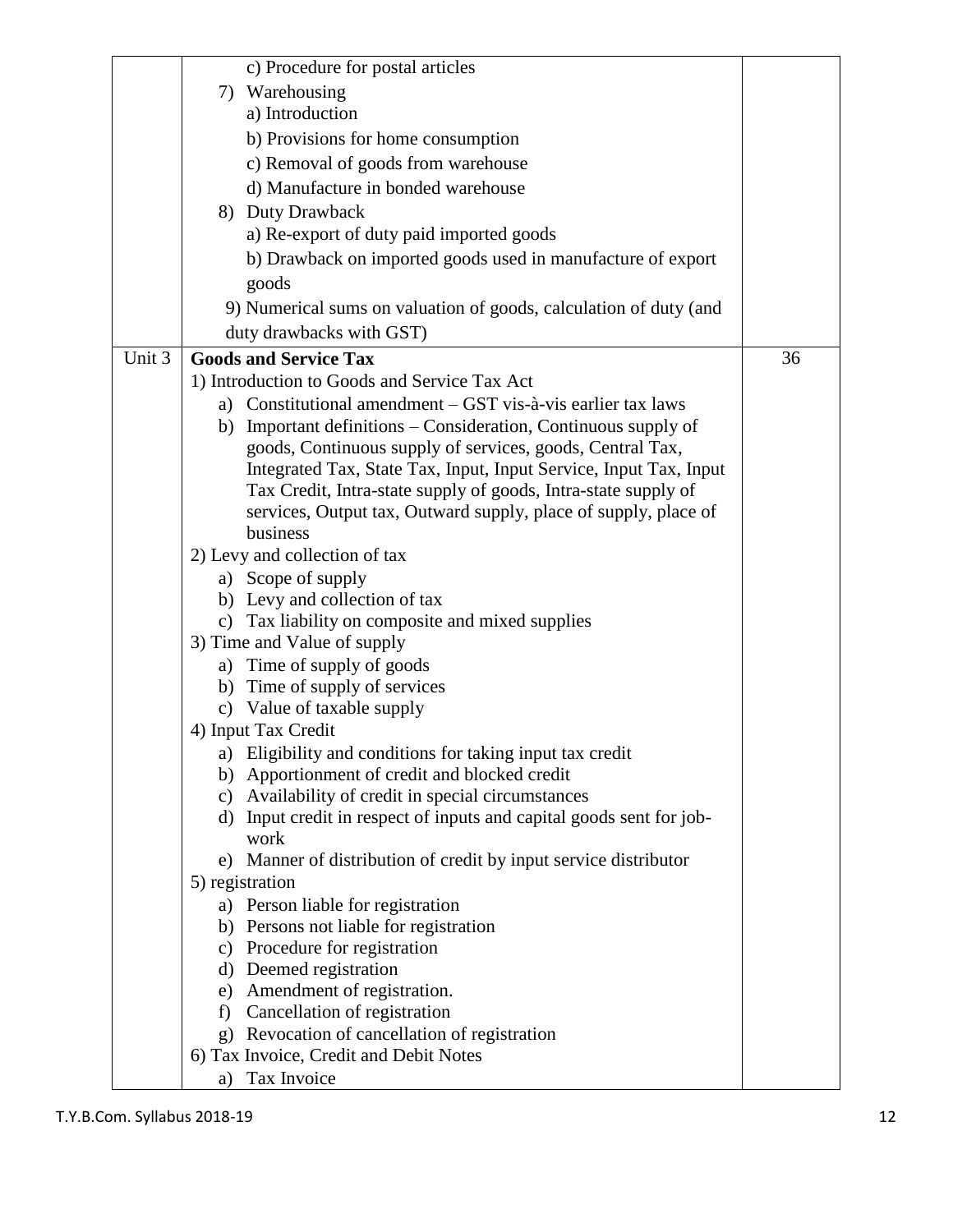|               | b) Credit and debit notes                                             |  |
|---------------|-----------------------------------------------------------------------|--|
| c)            | Prohibition of unauthorized collection of tax                         |  |
| d)            | Amount of tax to be indicated in tax invoice and other                |  |
|               | documents                                                             |  |
| 7) Returns    |                                                                       |  |
|               | a) Furnishing details of outward supplies                             |  |
| b)            | Furnishing details of inward supplies                                 |  |
| $\mathbf{c})$ | Returns                                                               |  |
| d)            | Claim of input credit and provisional acceptance thereof              |  |
|               | e) Matching, reversal and reclaim of input tax credit                 |  |
| f)            | Matching, reversal and reclaim of reduction in output tax             |  |
|               | liability                                                             |  |
|               | g) Annual Return                                                      |  |
|               | h) First Return                                                       |  |
|               | i) Levy of late fees                                                  |  |
|               | 8) Payment of Tax                                                     |  |
|               | a) Payment of tax, interest, penalty and other amounts                |  |
|               | b) Interest on delayed payment of tax                                 |  |
|               | c) Transfer of input tax credit                                       |  |
|               | 9) Numerical sums on calculation of tax                               |  |
|               | Note: Amendments relevant to syllabus in GST Act and rules and        |  |
|               | regulations as incorporated and made effective up to $30th$ September |  |
|               | before the beginning of the $2^{nd}$ term of the academic year (sixth |  |
|               | semester) will be applicable and deemed to be incorporated in the     |  |
|               | syllabus for that academic year.                                      |  |
|               |                                                                       |  |

List of recommended books

Indirect Taxes – Law and Practice by V. S. Datey All about GST by V S Datey Backgroud material on GST Act and draft Rules 2017 by ICAI Study materials on GST by ICAI, ICSI Indirect Tax Laws Module 3 Customs and Foreign Trade by ICAI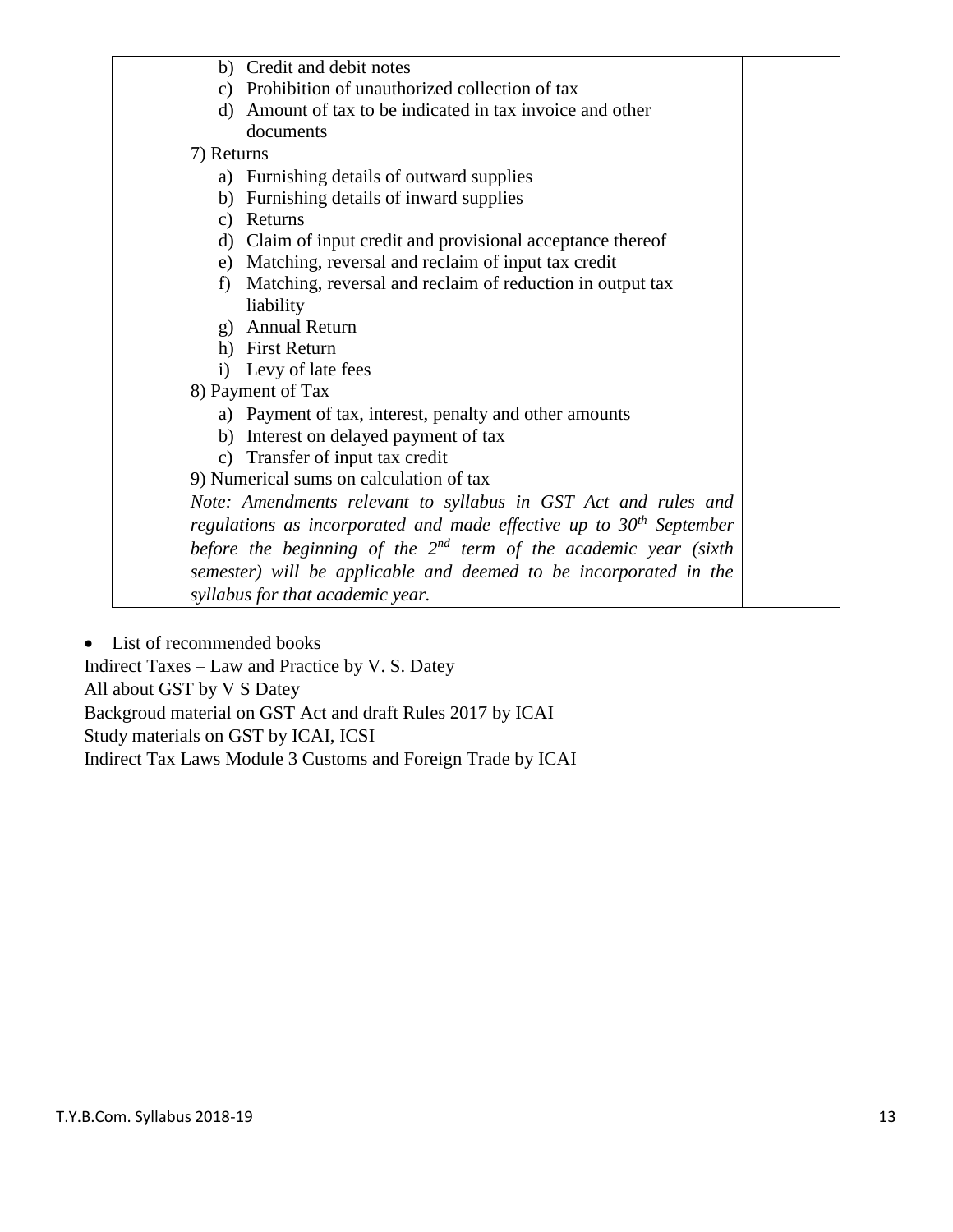# **FOUNDATION OF MERCANTILE LAW – I – SEM V**

| Unit           | <b>Contents of the syllabus</b>                                        |                                                                         | Number of<br><b>Lectures</b> |
|----------------|------------------------------------------------------------------------|-------------------------------------------------------------------------|------------------------------|
|                |                                                                        |                                                                         |                              |
| $\mathbf{1}$   |                                                                        | THE INDIAN CONTRACT ACT, 1872 - General Principles of                   | 28                           |
|                | Contract                                                               |                                                                         |                              |
|                |                                                                        | 1.7 Proposal - Definition - legal and valid proposal - revocation -     |                              |
|                |                                                                        | Invitation to a proposal                                                |                              |
|                |                                                                        | 1.8 Acceptance - Definition - legal and valid acceptance - revocation - |                              |
|                |                                                                        | rules of communication                                                  |                              |
|                |                                                                        | <b>1.9</b> Consideration – Definition – importance – legal and valid    |                              |
|                |                                                                        | consideration - 'No consideration - No contract'                        |                              |
|                | 1.10                                                                   | Agreement and Contract – definitions – differences – types              |                              |
|                | 1.11                                                                   | Essential requirements of a contract                                    |                              |
|                | 1.12                                                                   | Competent parties – sound mind – majority – minor's                     |                              |
|                |                                                                        | agreement – persons disqualified from contracting                       |                              |
|                | 1.13                                                                   | Free consent – consent caused by coercion, undue influence,             |                              |
|                |                                                                        | fraud, misrepresentation, mistake                                       |                              |
|                | 1.14                                                                   | Lawful considerations and lawful objects                                |                              |
|                | 1.15                                                                   | Agreements expressly declared as void                                   |                              |
|                | 1.16<br>Wagering agreements – meaning – effect - other similar         |                                                                         |                              |
|                | agreements                                                             |                                                                         |                              |
|                | 1.17<br>Contingent contracts – definition – rules – types – difference |                                                                         |                              |
|                | between wagering agreements and contingent contracts                   |                                                                         |                              |
|                | 1.18<br>Quasi-contracts – meaning – types of quasi-contracts           |                                                                         |                              |
|                | 1.19                                                                   | Discharge of contracts – meaning – various methods                      |                              |
|                | 1.20                                                                   | Legal remedies for breach of contract $-$ suit for rescission of        |                              |
|                |                                                                        | $contract - specific performance of contract - injection - Quantum$     |                              |
|                |                                                                        | Meruit – Suit for Damages – types of damages                            |                              |
|                | 1.21                                                                   | Concept of joint venture                                                |                              |
|                | 1.22                                                                   | Important landmark Case-laws.                                           |                              |
| $\overline{2}$ |                                                                        | SALE OF GOODS ACT, 1930                                                 | 14                           |
|                | 1.                                                                     | Contract of sale – definition-essential requirements – types            |                              |
|                | 2.                                                                     | Sale and Agreement to sell $-$ definitions $-$ meaning $-$ differences  |                              |
|                | 3.                                                                     | Conditions and Warranties – definitions – meaning – differences         |                              |
|                |                                                                        | 4. Express and Implied conditions and warranties - Caveat-emptor        |                              |
|                |                                                                        | principle with exceptions                                               |                              |
|                |                                                                        | 5. Transfer of property in the goods - Sale by non-owner and defective  |                              |
|                |                                                                        | title-holder - Rules of delivery of goods                               |                              |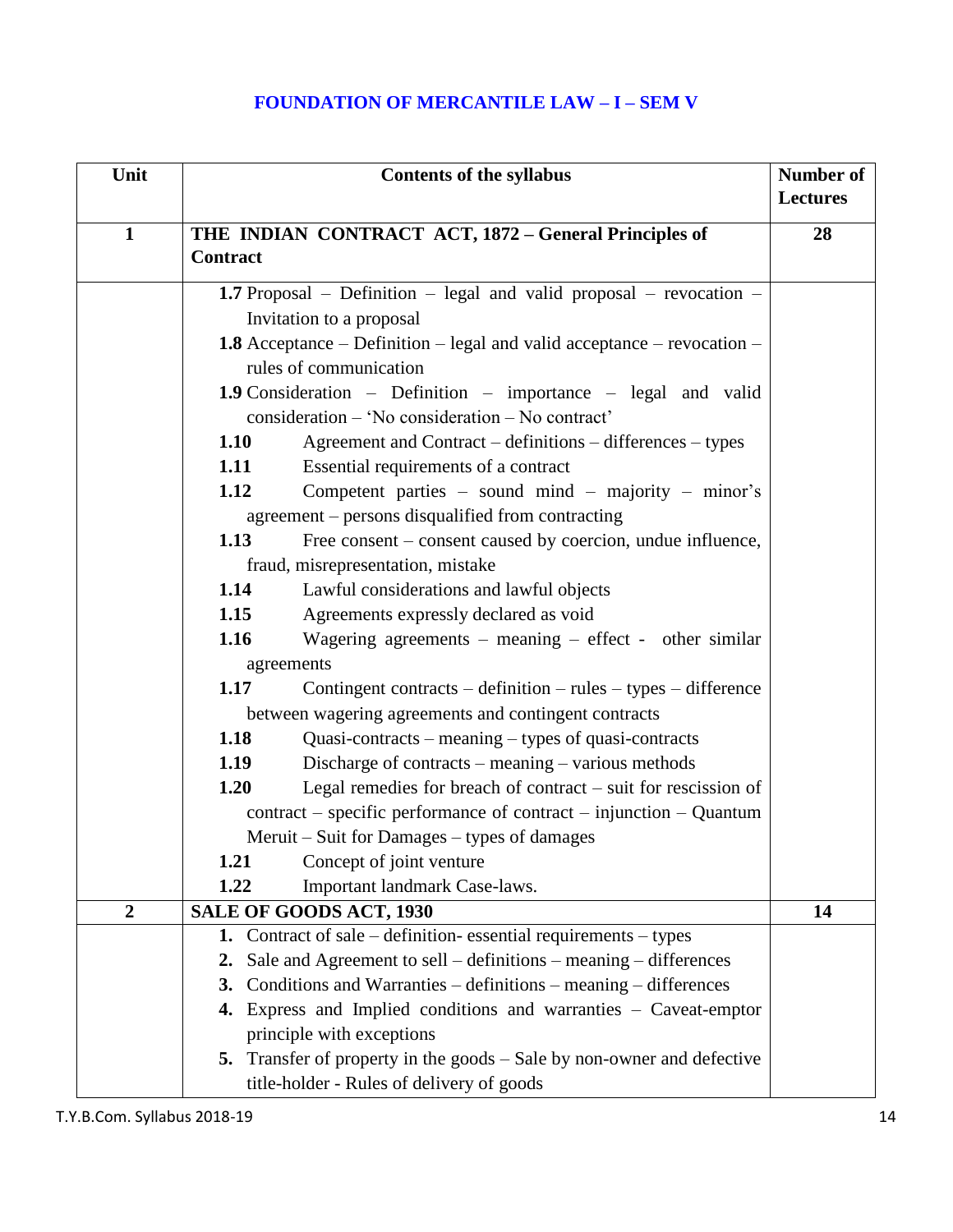|              | <b>6.</b> Unpaid Seller – definition – meaning – rights of unpaid seller                   |    |
|--------------|--------------------------------------------------------------------------------------------|----|
|              | <b>7.</b> Auction sale                                                                     |    |
| $\mathbf{3}$ | <b>SPECIAL CONTRACTS - Under The Indian Contract Act, 1872</b>                             | 12 |
|              | <b>1.</b> Indemnity contract – definition – parties – examples – essential<br>requirements |    |
|              | 2. Guarantee contract – definition – parties – examples – essential                        |    |
|              | requirements - application in the business world – difference                              |    |
|              | between indemnity and guarantee                                                            |    |
|              | <b>3.</b> Bailment contract – definition – parties – examples – essential                  |    |
|              | requirements – types – bailee's special right of Lien – types of lien                      |    |
|              | $-$ particular lien $-$ general lien                                                       |    |
|              | <b>4.</b> Pledge contract – definition – parties – examples – difference                   |    |
|              | between bailment and pledge                                                                |    |
|              | 5. Agency contract – definition – parties – examples – essential                           |    |
|              | requirements                                                                               |    |
|              | <b>TOTAL</b>                                                                               | 54 |

#### **Suggested Readings/References:**

- 1. Avtar Singh Principles of Mercantile Law Eastern Book Co. Lucknow.
- 2. N.D.Kapoor Elements of Mercantile Laws Sultan Chand & Sons.
- 3. M.C.Kuchhal Mercantile Law Vikas Publishing House Pvt. Ltd. New Delhi.
- 4. P.C.Tulsian Business Law Tata McGraw Hill Publishing Co.Ltd. New Delhi.
- 5. S.S.Gulshan, G.K.Kapoor Business Law New Age International Ltd.
- 6. Avtar Singh Indian Contract Act Eastern Book Co. Lucknow.
- 7. Avtar Singh Sale of Goods Act Eastern Book Co. Lucknow.
	- **Other References:** Bare Acts, Websites, Journals, Articles, Reports.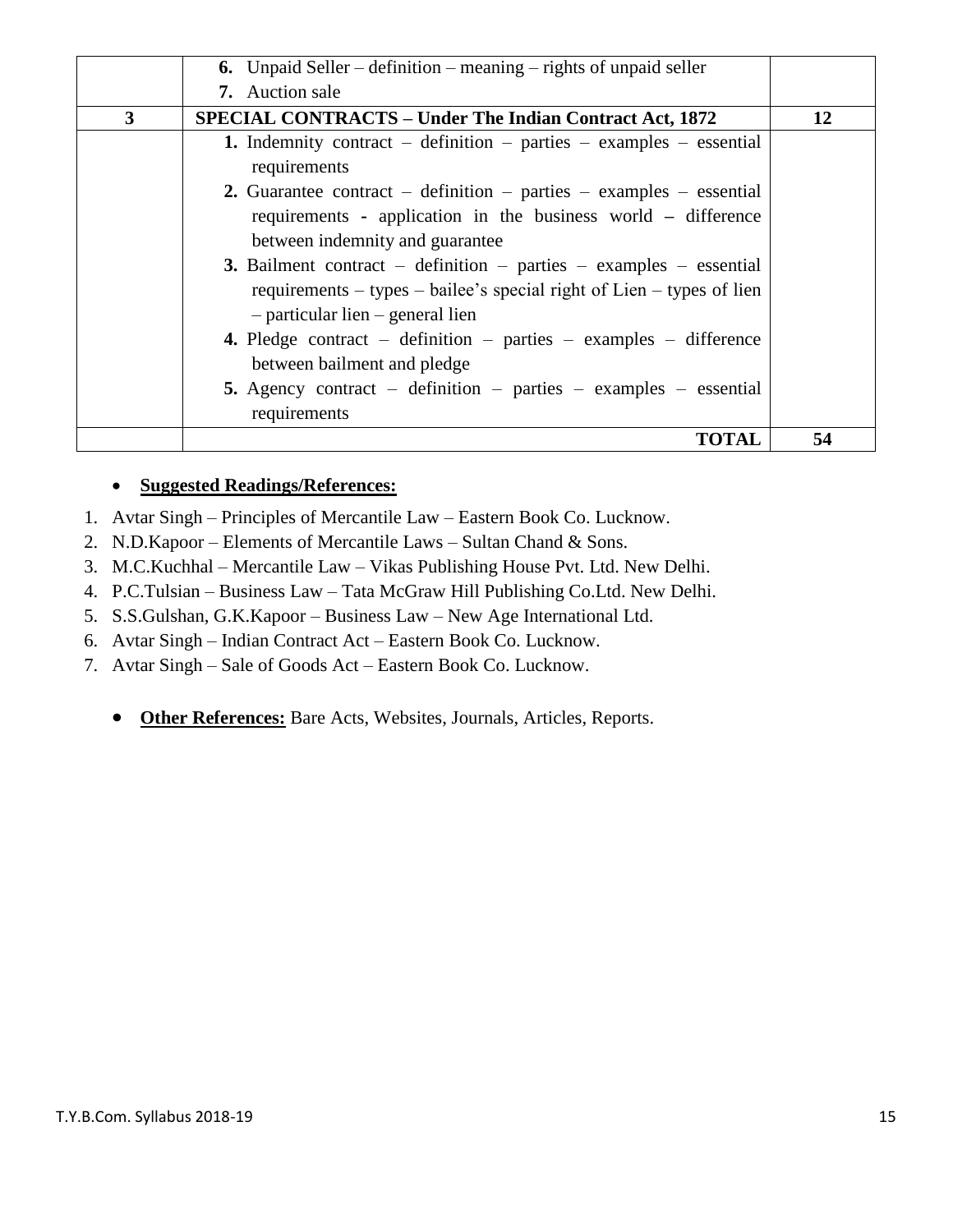# **ALLIED CONCEPTS IN MERCANTILE LAW – II – SEM VI**

| Unit                    | <b>Contents of the syllabus</b>                                                                          |                 |
|-------------------------|----------------------------------------------------------------------------------------------------------|-----------------|
|                         |                                                                                                          |                 |
|                         |                                                                                                          | <b>Lectures</b> |
| $\mathbf{1}$            | THE NEGOTIABLE INSTRUMENTS ACT, 1881                                                                     | 12              |
|                         | 1. Meaning – concept of negotiable instrument $(n.i.) - types - features -$                              |                 |
|                         | presumptions with respect to n.i.                                                                        |                 |
|                         | 2. Promissory note $-$ definition $-$ parties $-$ essential requirements                                 |                 |
|                         | 3. Bill of exchange – definition – parties – essential requirements                                      |                 |
|                         | 4. Cheque – definition – parties – essential requirements – crossing of<br>cheques                       |                 |
|                         | 5. Payable to Order – payable to Bearer – Negotiation and Endorsement                                    |                 |
|                         | - types of endorsements                                                                                  |                 |
|                         | 6. Holder and holder in due course – privileges of holder in due course                                  |                 |
|                         | 7. Presentment of n.i. – Dishonourment of n.i. – Notice of dishonour                                     |                 |
|                         | Dishonour of cheques – legal remedy under section 138<br>8.                                              |                 |
|                         | 9. Important Case laws under section 138                                                                 |                 |
| $\overline{2}$          | <b>CONSUMER PROTECTION ACT, 1986</b>                                                                     | 12              |
|                         | 1. Objectives – importance – features of the Act                                                         |                 |
|                         | Definitions and meaning of consumer – consumer dispute –<br>2.                                           |                 |
|                         | complainant                                                                                              |                 |
|                         | 3. Meaning of 'complaint' – unfair trade practices – restrictive trade                                   |                 |
|                         | practices                                                                                                |                 |
|                         | 4. Defective goods and deficiency in services – meaning                                                  |                 |
|                         | 5. Consumer Protection Councils –<br>District Consumer Protection                                        |                 |
|                         | Council – State Consumer Protection Council – National Consumer                                          |                 |
|                         | <b>Protection Council</b>                                                                                |                 |
|                         | 6. Consumer Disputes Redressal Mechanism - District Forum - State                                        |                 |
|                         | Consumer Protection Commission - National Consumer Protection                                            |                 |
|                         | Commission.                                                                                              |                 |
| $\overline{\mathbf{3}}$ | <b>INTRODUCTION TO INTELLECTUAL PROPERTY RIGHTS</b>                                                      | 12              |
|                         | Meaning $-$ importance $-$ origin and history of IPR<br>1.                                               |                 |
|                         | $W \text{IPO}-\text{objective} - \text{functions of W \text{IPO}} - \text{organs of W \text{IPO}}$<br>2. |                 |
|                         | TRIP agreement – importance – historical background - objectives<br>3.                                   |                 |
|                         | Meaning, scope, subject-matter, term, rights of various IPR holder<br>4.                                 |                 |
|                         | with respect to following $IPRs -$                                                                       |                 |
|                         | 5. Concept of : Patent - Trademark - Industrial Design - Copyright -                                     |                 |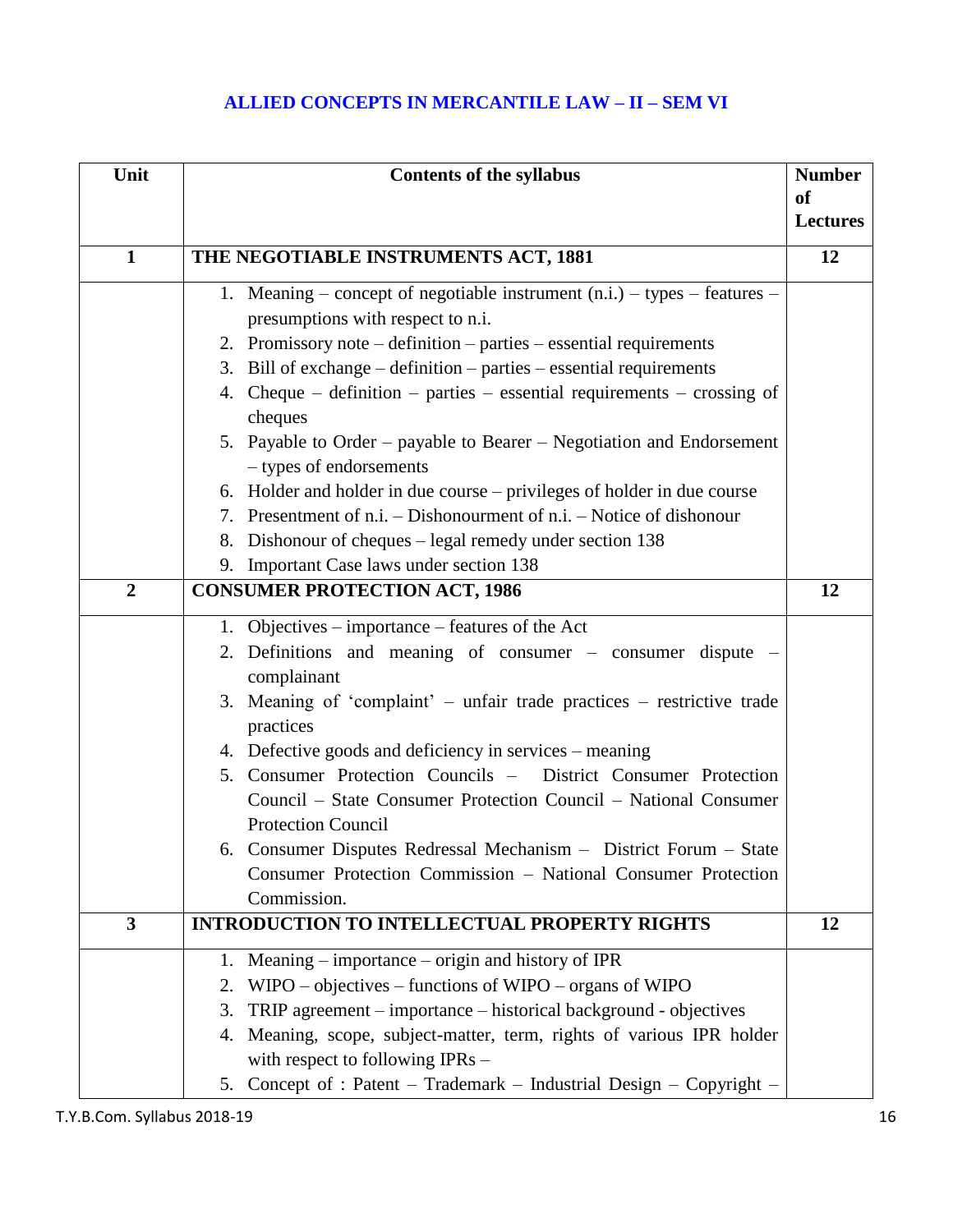|                         | Geographical Indications - Traditional knowledge.                        |           |
|-------------------------|--------------------------------------------------------------------------|-----------|
| $\overline{\mathbf{4}}$ | <b>INTRODUCTION TO CYBER LAWS</b>                                        | <b>10</b> |
|                         | 1. Development of e-commerce – advantages – disadvantages                |           |
|                         | significance                                                             |           |
|                         | 2. Genesis of cyber-crimes – History and evolution – different kinds of  |           |
|                         | cyber-crimes – prevention of cyber-crimes – present laws                 |           |
|                         | 3. Information Technology Act, $2000 - aims - objectives - scope -$      |           |
|                         | history $-$ significance of IT Act                                       |           |
|                         | 4. E-Record – Attribution of E-record – Dispatch and Receipt of E-       |           |
|                         | record – Electronic Governance                                           |           |
|                         | 5. Digital Signature – Electronic signature – Certificate – significance |           |
|                         | 6. Legal issues in Cyber contracts                                       |           |
|                         | 7. Cyber Regulation Appellate Tribunal                                   |           |
|                         | 8. Offences – Penalties – Adjudication                                   |           |
| 5                       | <b>INTRODUCTION TO CONCEPT OF STAMP DUTY</b>                             | 08        |
|                         | 1. Importance of stamp duty                                              |           |
|                         | 2. Meaning of an Instrument                                              |           |
|                         | Instrument chargeable with duty – Person liable to pay<br>3.             |           |
|                         | When stamp duty is payable – Modes of payment<br>4.                      |           |
|                         | 5. Consequences of not paying proper stamp duty                          |           |
|                         | Adjudication of stamp duty payable<br>6.                                 |           |
|                         | <b>TOTAL</b>                                                             | 54        |

### **Suggested Readings/References:**

- 1. N.D.Kapoor Elements of Mercantile Law Sultan Chand & Sons.
- 2. Avtar Singh Elements of Mercantile Law Eastern Book Co.,Lucknow.
- 3. M.C.Kuchhal Mercantile Law Vikas Publishing House Pvt. Ltd. New Delhi.
- 4. P.C.Tulsian Business Law Tata McGraw Hill Publishing Co.Ltd. New Delhi.
- 5. Khergamwala The Negotiable Instruments Act N.M.Tripathi publications.
- 6. Avtar Singh Consumer Protection Act Eastern Book Co. Lucknow.
- 7. K.D.Raju Intellectual Property Law New Era Law Publications, Delhi.
- 8. E.T.Lokganathan Intellectual Property Rights New Century Publications, New Delhi.
- 9. Krishna Kumar Cyber Laws, Intellectual Property & E-commerce Security Dominant Publishers & Distributors, New Delhi.
- 10. M.K.Saxena Information Technology Law
- 11. Dr.R.K.Chaubey An introduction to Cyber-crime and Cyber Law Kamal Law House
- 12. Justice Yatindra Singh Cyber Law Universal Law Publishing Co.
- 13. Adv.Sunil Dighe The Maharashtra Stamp Act Snow White Publications pvt. ltd. Mumbai
- 14. G.M.Divekar The Maharashtra Stamp Act Hind Law Publications, Pune.
	- **Other References:** Bare Acts, Websites, Journals, Articles, Reports.

T.Y.B.Com. Syllabus 2018-19 17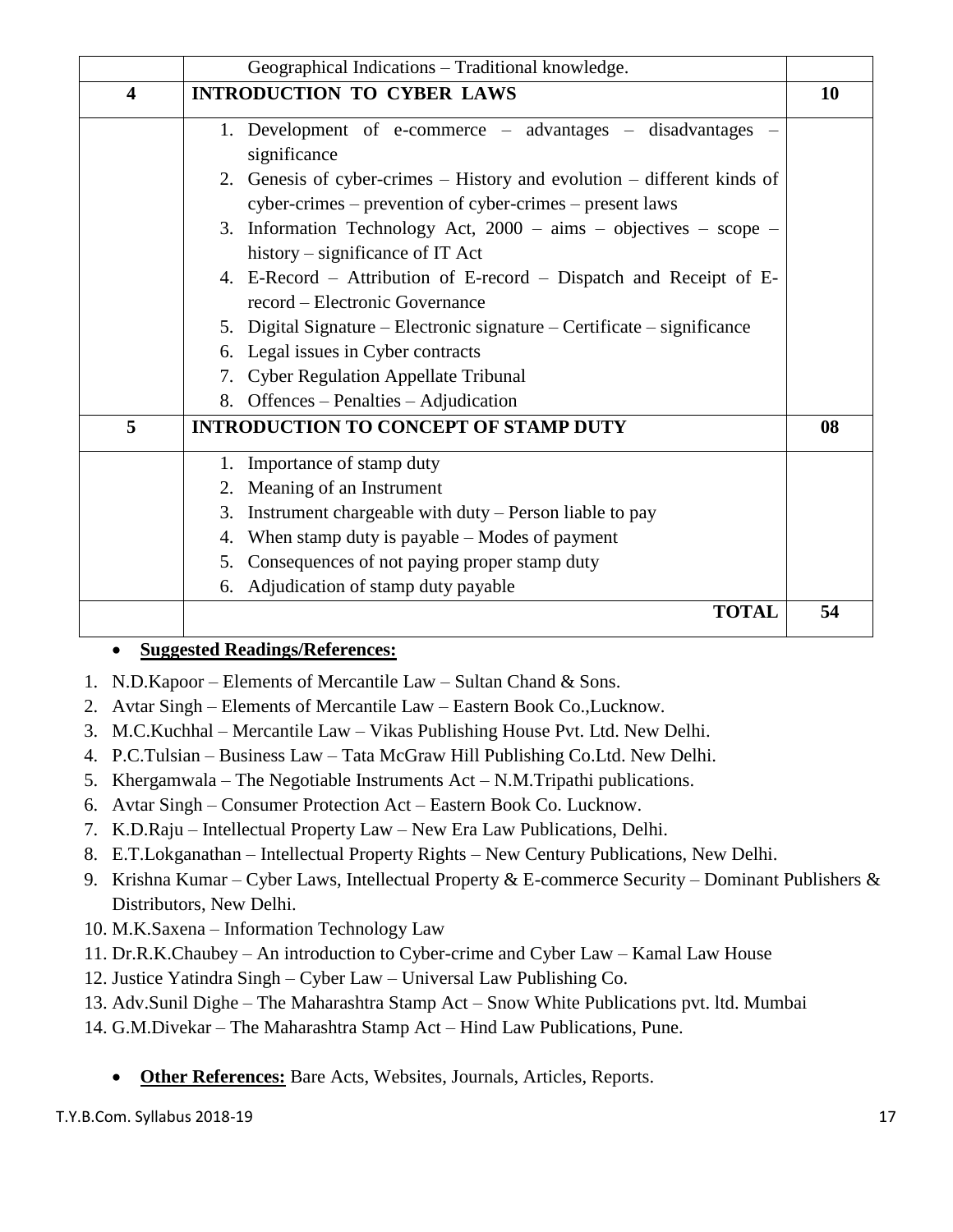### **TECHNIQUES OF COSTING – SPECIAL PAPER – 5 – SEM V**

| Unit                    | <b>Contents</b>                                                                                                                                                                                                                                                                           | No. of<br><b>Lectures</b> |
|-------------------------|-------------------------------------------------------------------------------------------------------------------------------------------------------------------------------------------------------------------------------------------------------------------------------------------|---------------------------|
|                         | <b>Marginal Costing and Cost-Volume-Profit Analysis</b>                                                                                                                                                                                                                                   |                           |
| $\mathbf{1}$            | 1.1 Marginal Cost,<br>1.2 Marginal Costing,<br>1.3 Application of Marginal Costing Technique<br>1.4 CVP Analysis                                                                                                                                                                          |                           |
|                         | 1.5 Elements of CVP Analysis                                                                                                                                                                                                                                                              | 18                        |
|                         | 1.6 Profit Planning                                                                                                                                                                                                                                                                       |                           |
| $\overline{2}$          | <b>Standard Costing and Variance Analysis</b><br>1.1 Standard Cost,<br>1.2 Standard Costing,<br><b>1.3</b> Variances and their analysis –<br>Material<br>п<br>Labour and<br>Overhead<br>٠<br><b>1.4</b> Revision of Standards                                                             | 18                        |
| $\overline{\mathbf{3}}$ | <b>Budget and Budgetary Control</b><br><b>3.1 Budget, Budgeting and Budgetary Control</b><br>3.2 Functional Budgets (Purchase, Production, Sales and Cash) and<br><b>Master Budget</b><br>3.3 Zero Base Budget (ZBB)<br>3.4 Performance Budgeting<br><b>3.5</b> Responsibility Accounting | 18                        |
|                         | <b>Total</b>                                                                                                                                                                                                                                                                              | 54                        |

#### **Recommended Resources**

- **1.** Principles and Practice of Cost Accounting by N K Prasad
- **2.** Cost Accounting by V K Saxena and Vashista
- **3.** Cost Accounting Theory & Problem by S N Maheshwari and S N Mittal
- **4.** Cost Accounting Principles and Practice by Jain Narang
- **5.** Cost Accounting by R S N Pillai and V Bhagavati
- **6.** Cost Accounting by Jawahar Lal
- **7.** Cost Accounting by Prabhu Deva
- **8.** ICAI Website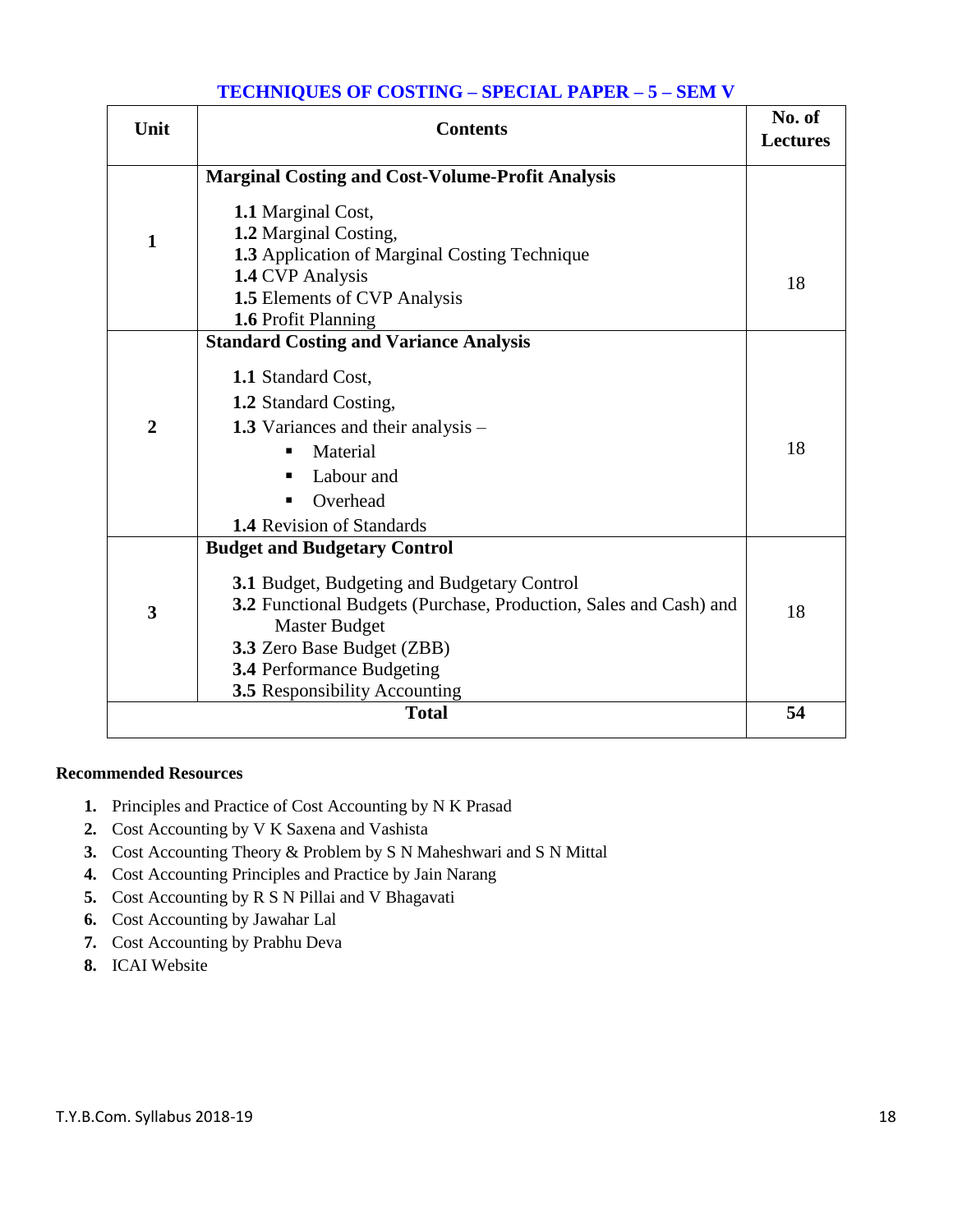# **APPLICATION OF COSTING – SPECIAL PAPER 6 – SEM V**

| Unit         | <b>Contents of Syllabus</b>                                                                                                                                                                                                                                                                                                                                                                                                                                                                                                                  |    |
|--------------|----------------------------------------------------------------------------------------------------------------------------------------------------------------------------------------------------------------------------------------------------------------------------------------------------------------------------------------------------------------------------------------------------------------------------------------------------------------------------------------------------------------------------------------------|----|
|              | <b>Costing for Pricing Decision</b>                                                                                                                                                                                                                                                                                                                                                                                                                                                                                                          |    |
| $\mathbf{1}$ | <b>1.1</b> Factors influencing Pricing Decisions.<br>1.2 Different Methods of Pricing - Full Cost Plus, Target ROI Pricing,<br>Manufacturing Cost Plus Pricing, Marginal Cost Plus Pricing,<br>Differential Cost Plus Pricing, Standard Cost Pricing, Market Based<br>Pricing - (Simple Problems).<br>Short-Run Vs. Long-Run Pricing Decision.<br>1.3<br>Introduction to - Target Pricing, Life Cycle Product Costing and<br>1.4<br>Pricing, Pareto Analysis in Pricing Decision, Economic Approach to<br>Pricing, Price Indifference Point. | 10 |
|              | <b>Costing for Short-Term Decision-Making</b>                                                                                                                                                                                                                                                                                                                                                                                                                                                                                                |    |
| 2            | Make or Buy decisions<br>1.1<br><b>1.2</b> Quoting for an order or contract<br>1.3 Expand or Contract<br>Accepting or Rejecting an Export Order<br>1.4<br>1.5 Change Vs Status Quo<br>1.6 Retain or Replace<br>Elimination of Unprofitable Segments<br>1.7<br>Decision to Discontinue/Shutdown<br>1.8<br>1.9<br>Choice of Best Alternative.                                                                                                                                                                                                  | 24 |
| 3            | <b>Reconciliation of Cost and Financial Accounts</b><br>1.1 Needs, Methods and Procedure of Reconciliation<br>1.2 Reasons for disagreement in Profit<br><b>1.3</b> Reconciliation Statement<br>1.4Memorandum Reconciliation Account.                                                                                                                                                                                                                                                                                                         | 10 |
|              | <b>Cost Audit</b><br>Introduction and Scope<br>4.1<br>Cost Audit Report and it's Annexures<br>4.2<br>Cost Auditor.<br>4.3                                                                                                                                                                                                                                                                                                                                                                                                                    | 04 |
| 5            | <b>5.1 Cost Accounting Standards</b><br>Introduction to CAS issued by ICMI.<br>5.2 Generally Accepted Cost Accounting Principles<br><b>5.3 Cost Accounting Record Rules</b><br>Cost Accounting Record – Provisions $u/s$ 148 of Companies Act,<br>2013.                                                                                                                                                                                                                                                                                      | 06 |
|              | <b>Total</b>                                                                                                                                                                                                                                                                                                                                                                                                                                                                                                                                 | 54 |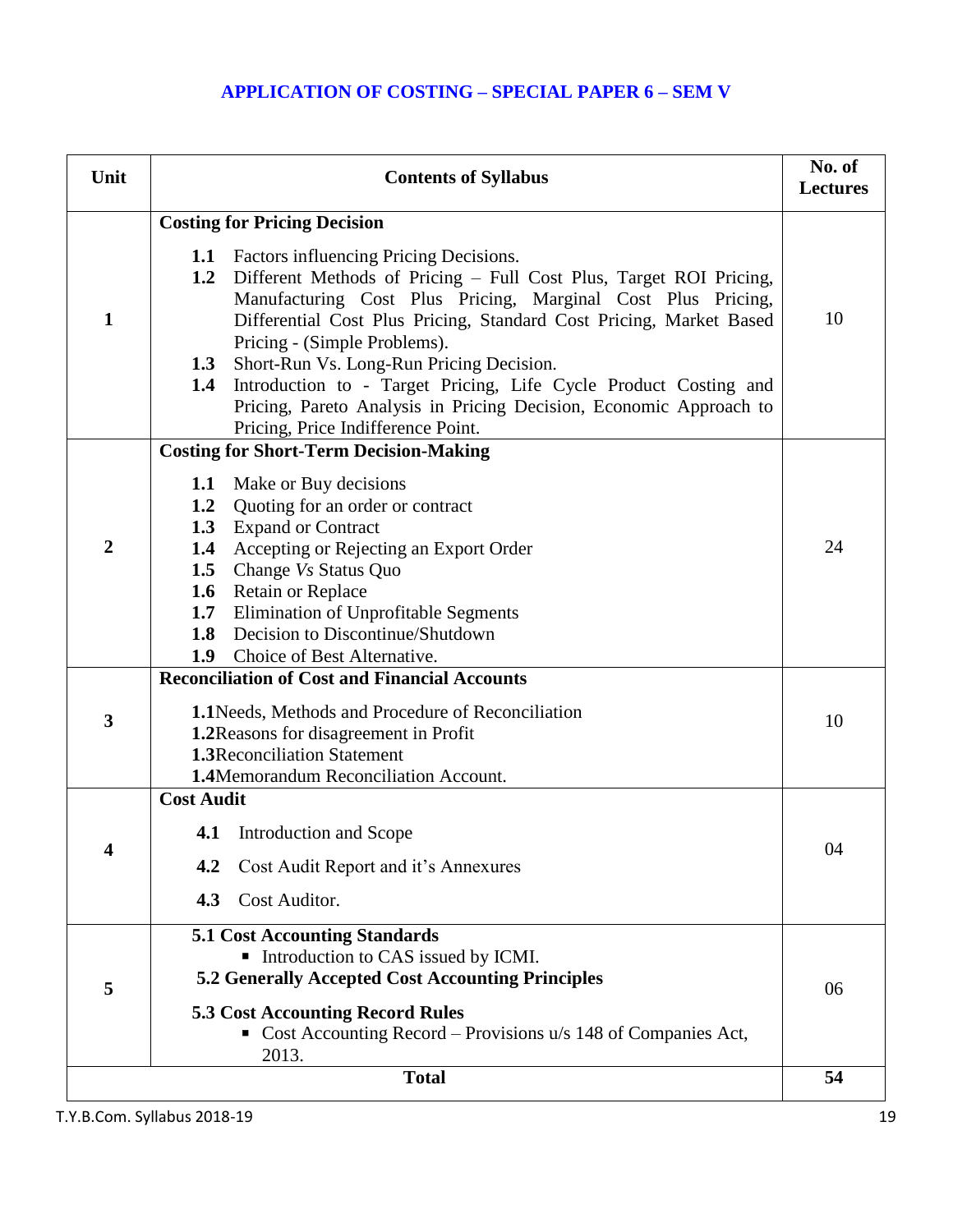#### **Recommended Books**

- **1.** Principles and Practice of Cost Accounting by N K Prasad
- **2.** Cost Accounting by V K Saxena and Vashista
- **3.** Cost Accounting Theory & Problem by S N Maheshwari and S N Mittal
- **4.** Cost Accounting Principles and Practice by Jain Narang
- **5.** Cost Accounting Theory & Practice by Nirmal Gupta and Chavvi Sharma
- **6.** Cost Accounting Text & Problems by Dr. N K Agarwal.
- **7.** Cost Audit and Operational Audit, Final Paper 17, ICMAI Study Notes.
- **8.** Companies (Cost Records and Audit) Rules, 2014, ICMAI Study Notes.
- **9.** Cost Audit ICAI Knowledge Gateway.
- **10.** Generally Accepted Cost Accounting Principles, ICMAI, CAS 1-24 CASB.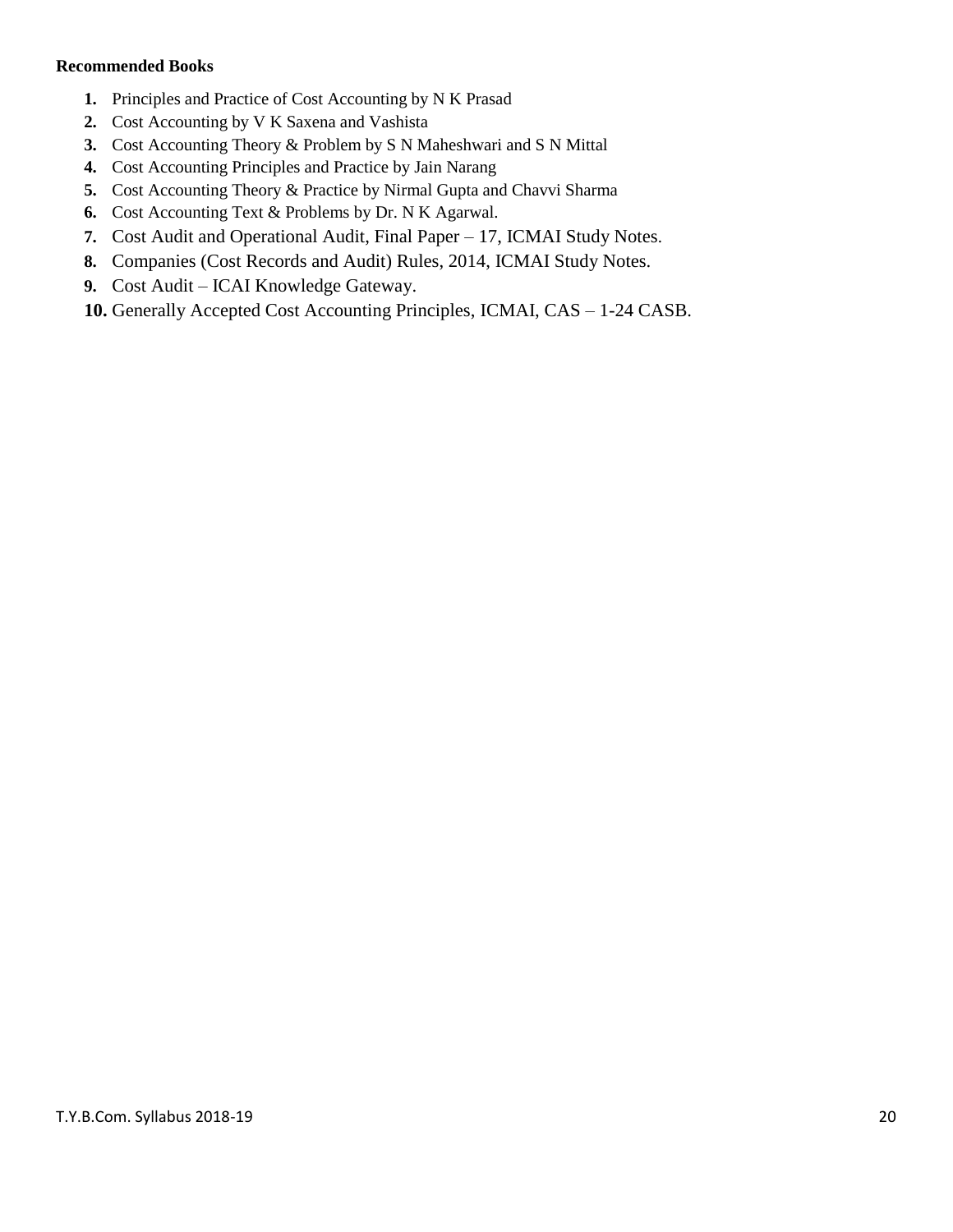# **STRATEGIC COST MANAGEMENT - SPECIAL PAPER 7 – SEM VI**

| Unit<br><b>Contents of Syllabus</b>                                        | No. of<br><b>Lectures</b> |
|----------------------------------------------------------------------------|---------------------------|
| <b>Introduction to Strategic Management</b>                                |                           |
| <b>Environmental Scanning</b><br>1.1                                       |                           |
| 1.2<br><b>Strategies</b>                                                   |                           |
| 1<br>Meaning, Types and Techniques for Strategy Formulation.               | 18                        |
| 1.3<br><b>Strategic Management</b>                                         |                           |
| Meaning, Characteristics and Components.                                   |                           |
| <b>Strategic Cost Management</b>                                           |                           |
| <b>Limitations of Traditional Cost Management</b><br>1.1                   |                           |
| $\boldsymbol{2}$<br>Conceptual Framework of SCM<br>1.2                     | 06                        |
| 1.3<br>Environmental Influences on Contemporary Cost Management Practices. |                           |
| <b>Techniques of Strategic Costing</b>                                     |                           |
| <b>3.1 Activity Based Costing</b>                                          |                           |
| • Lacunas in Traditional Costing Systems                                   |                           |
| Introduction, Meaning and Definition ABC                                   |                           |
| Objectives of ABC<br><b>Cost Pools and Cost Drivers</b>                    |                           |
| Steps in ABC                                                               |                           |
| Illustrations                                                              |                           |
| ABC Vs. ABM                                                                |                           |
| <b>3.2 Target Costing</b>                                                  |                           |
| • Origin                                                                   |                           |
| • Meaning and Definition                                                   |                           |
| <b>Steps in Target Costing</b>                                             |                           |
| $\mathbf{3}$<br>Integration of Target Costing and ABC                      | 30                        |
| 3.3 Life Cycle Costing                                                     |                           |
| • Meaning,                                                                 |                           |
| Features,                                                                  |                           |
| Stages included in PLCC                                                    |                           |
| Costs covered in PLCC                                                      |                           |
| <b>Case Studies</b><br><b>3.4 Balanced Scorecard</b>                       |                           |
| • Meaning                                                                  |                           |
| Four perspectives of a Balanced Scorecard                                  |                           |
| Key Performance Indicators (KPI)                                           |                           |
| Advantages and Disadvantages of BS                                         |                           |
| <b>Case Studies</b>                                                        |                           |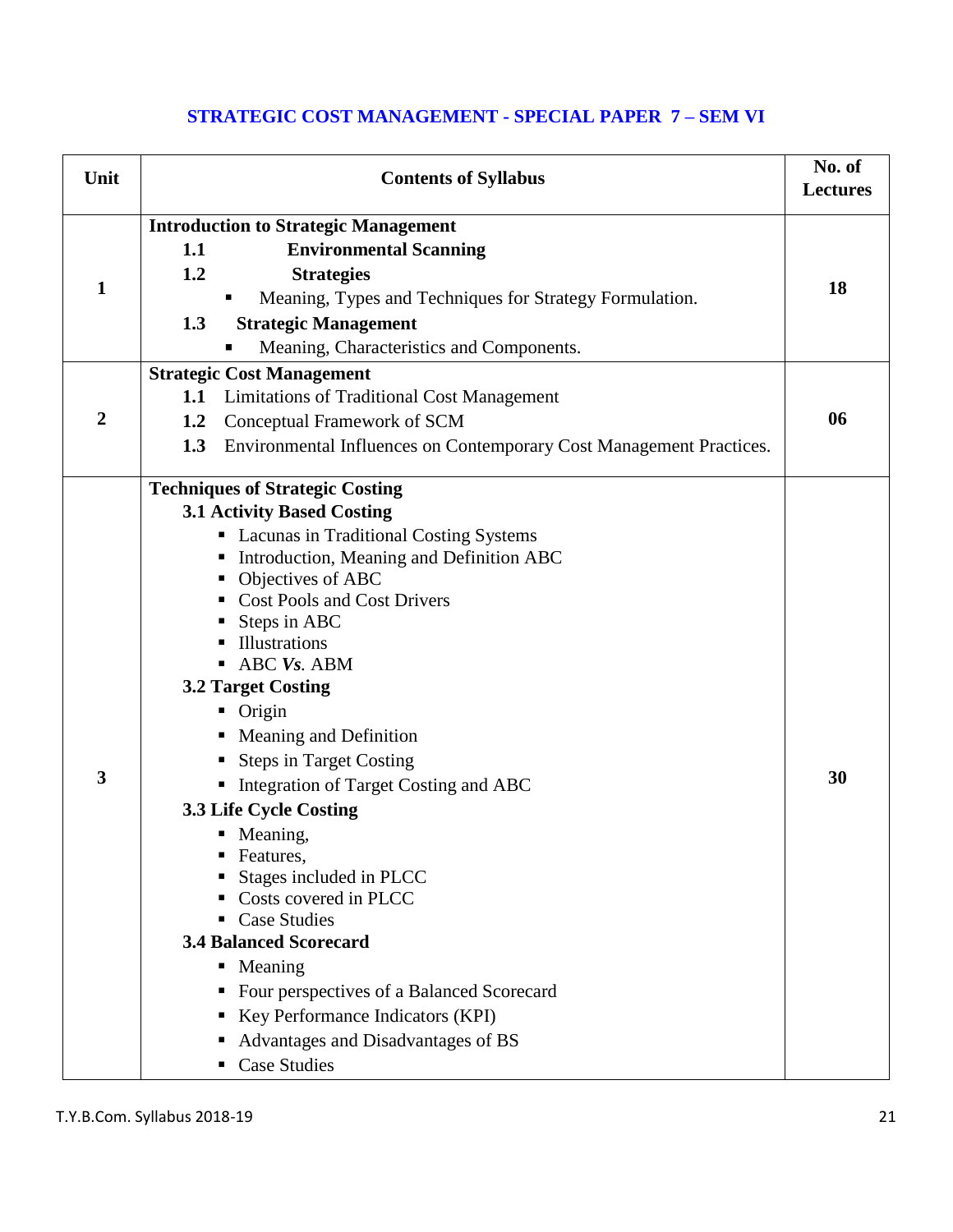#### **Total number of lectures 54**

### **Recommended Print Resources**

- **1.** Management and Cost Accounting by Colin Drury.
- **2.** Advanced Management Accounting by Robert S. Kaplan, Anthony A. Atkinson.
- **3.** Strategic Management by Azhar Kazmi.
- **4.** Business Environment by Francis Cherunilam.
- **5.** Competitive Advantage by Michael Porter.
- **6.** Strategic Cost Management Decision-making, Final Paper 15, ICMAI Study Notes.
- **7.** Business Strategy and Strategic Cost Management, Final Paper 15, ICMAI Study Notes.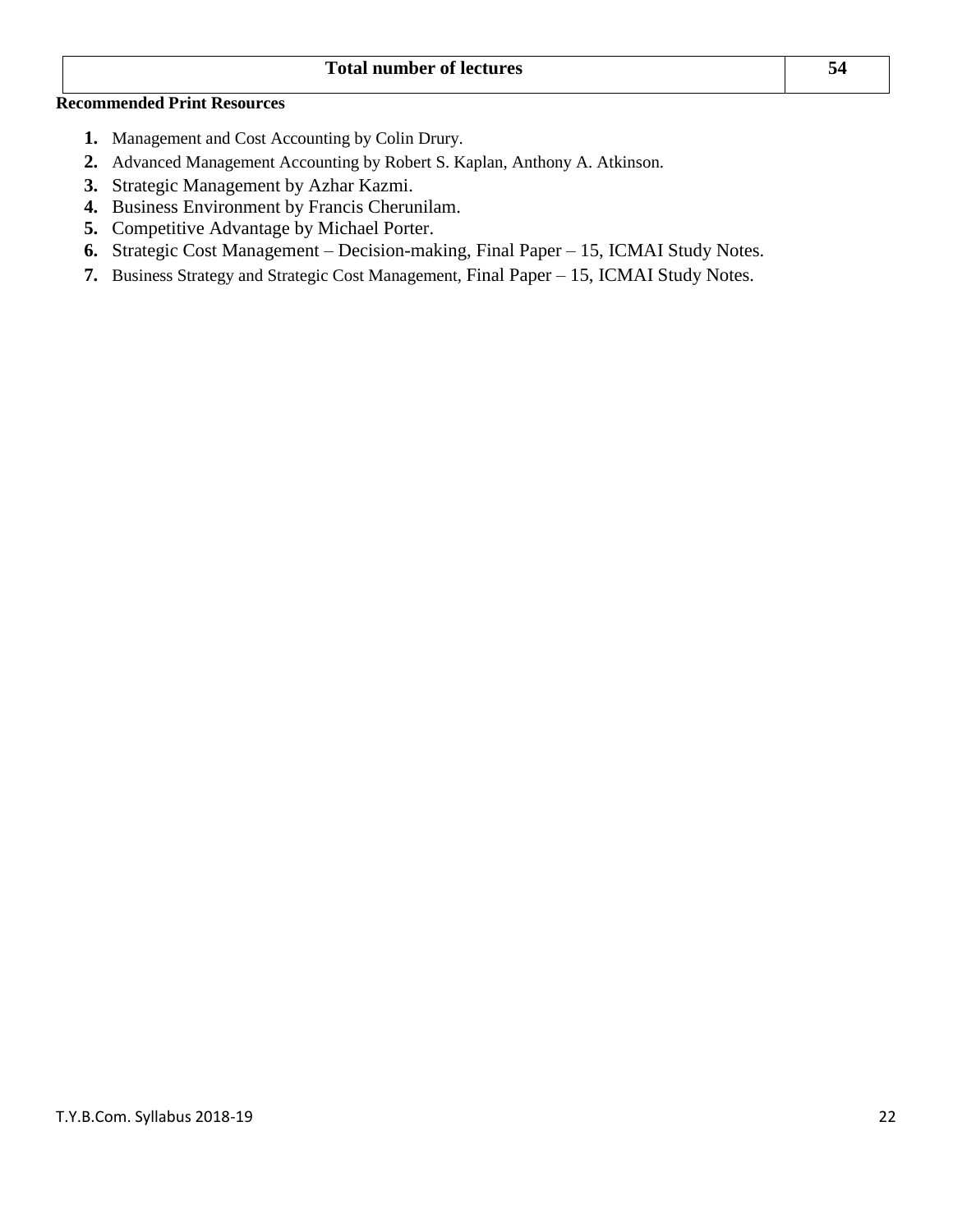# **RECENT TRENDS IN COSTING - SPECIAL PAPER 8 – SEM VI**

| Unit           | <b>Contents of Syllabus</b>                                                                                                                                                                                                                                                                                         | No of<br><b>Lectures</b> |
|----------------|---------------------------------------------------------------------------------------------------------------------------------------------------------------------------------------------------------------------------------------------------------------------------------------------------------------------|--------------------------|
|                | <b>Introduction</b>                                                                                                                                                                                                                                                                                                 |                          |
| $\mathbf{1}$   | 1.1<br>Changing business environment<br>1.2<br>Need for contemporary techniques of cost<br>accounting<br>1.3<br>Interdependence of Costing on other areas –<br>Finance, Accounting and Taxation.<br>1.4<br>Introduction to Integrated Accounting Systems.                                                           | 04                       |
|                | <b>Theory of Constraints (TOC)</b>                                                                                                                                                                                                                                                                                  |                          |
| $\overline{2}$ | 1.1 Introduction<br>1.2 Meaning of Constraints<br>1.3 Eliyahu Goldratt's five steps in TOC                                                                                                                                                                                                                          | 04                       |
| 3              | <b>Throughput Costing</b><br><b>3.1</b> Limiting factor analysis<br>3.2 Throughput<br><b>3.3 Throughput Accounting Ratios</b><br>3.4 Illustrations                                                                                                                                                                  | 12                       |
| $\overline{4}$ | <b>Value Chain Costing</b><br>4.1 Meaning of a Value Chain<br>4.2 Michael Porter's Theory of Value Chain Analysis<br>4.3 Primary and Secondary activities<br>4.4 Case Studies                                                                                                                                       | 04                       |
| 5              | <b>Transfer Pricing</b><br>5.1 Introduction<br><b>5.2 Divisional Autonomy</b><br><b>5.3</b> General rules of Transfer Pricing<br><b>5.4 Opportunity Costs</b><br>5.5 Market price as a basis for Transfer Prices<br>5.6 Cost based Transfer Pricing<br><b>5.7 Transfer Pricing Calculations</b><br>5.8 Case Studies | 10                       |
| 6              | <b>Total Quality Management (TQM)</b><br><b>6.1</b> Definition of Quality<br><b>6.2</b> History of Total Quality Management<br>6.3 Basic principles of Total Quality Management<br><b>6.4</b> Total Quality Management Awards<br>6.5 Case Studies                                                                   | 06                       |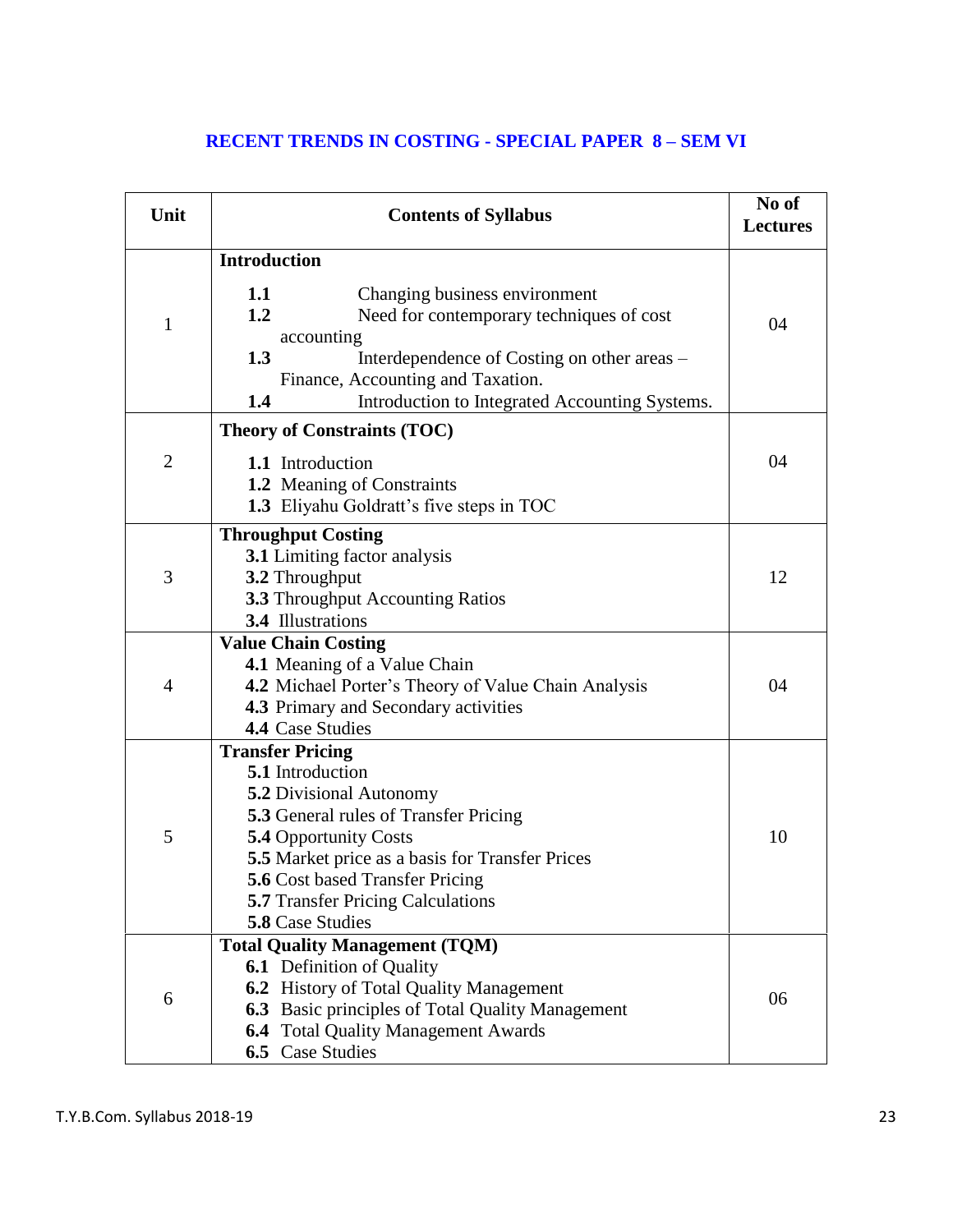|   | Six Sigma                                                     |    |
|---|---------------------------------------------------------------|----|
|   | <b>7.1</b> Meaning and Definition                             |    |
| 7 | <b>7.2 Need</b>                                               | 04 |
|   | <b>7.3</b> Methodologies – DMAIC & DMADV                      |    |
|   | <b>7.4 Case Studies</b>                                       |    |
|   | <b>Kaizen</b>                                                 |    |
|   | <b>8.1</b> Meaning and Definition – Kaizen and Kaizen Costing |    |
| 8 | <b>8.2</b> Principles                                         |    |
|   | <b>8.3 Operating Procedure</b>                                | 04 |
|   | <b>8.4 Reasons for Failure</b>                                |    |
|   | <b>8.5</b> Case Studies                                       |    |
|   | <b>Benchmarking</b>                                           |    |
|   | <b>1.1 Historical Background</b>                              |    |
|   | 1.2 Meaning and Definition                                    |    |
| 9 | <b>1.3</b> Types of Benchmarking                              | 06 |
|   | <b>1.4 Process of Benchmarking</b>                            |    |
|   | 1.5 Linkages between Benchmarking and Other Cost              |    |
|   | <b>Management Techniques</b>                                  |    |
|   | 1.6 Case Studies                                              |    |
|   | <b>Total number of lectures</b>                               | 54 |
|   |                                                               |    |

#### **Recommended Print Resources**

- **1.** Management and Cost Accounting by Colin Drury.
- **2.** Advanced Management Accounting by Robert S. Kaplan, Anthony A. Atkinson.
- **3.** Strategic Management by Azhar Kazmi.
- **4.** Business Environment by Francis Cherunilam.
- **5.** Competitive Advantage by Michael Porter.
- **6.** Strategic Cost Management Decision-making, Final Paper 15, ICMAI Study Notes.
- **7.** Business Strategy and Strategic Cost Management, Final Paper 15, ICMAI Study Notes.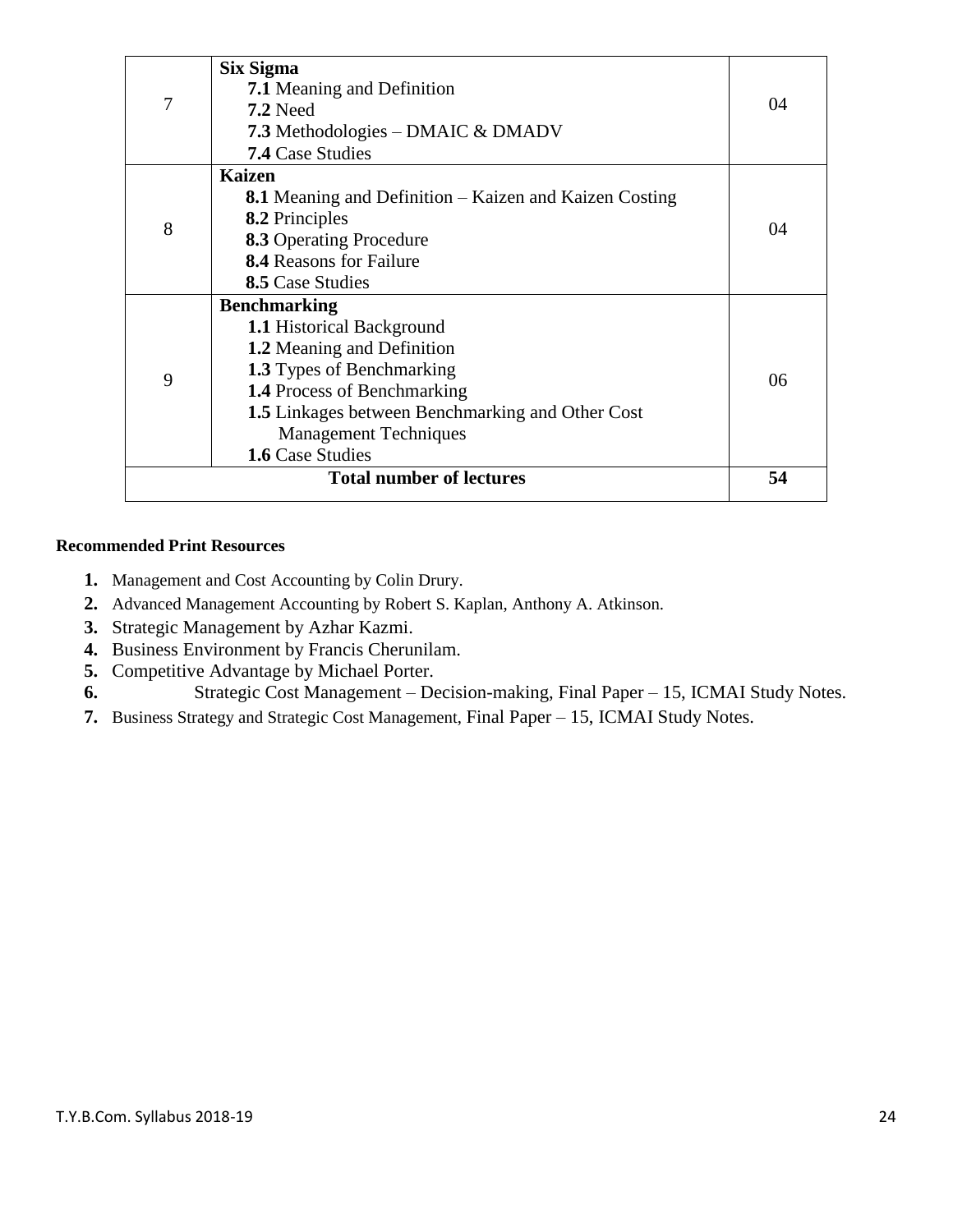|              |                                                                                                                                  | <b>Number</b>   |
|--------------|----------------------------------------------------------------------------------------------------------------------------------|-----------------|
| Unit         | <b>Contents of the syllabus</b>                                                                                                  | <sub>of</sub>   |
|              |                                                                                                                                  | <b>Lectures</b> |
| $\mathbf{1}$ | <b>1. Title of the topic : Legal Aspects of Banking</b>                                                                          |                 |
|              | 1.1 Evolution of Banking Laws and Regulation in India                                                                            |                 |
|              | 1.2The Reserve Bank of India Act, 1935                                                                                           | 12              |
|              | 1.3The Banking Regulation Act, 1949                                                                                              |                 |
|              | 1.4 IBA Code for Banking Practice                                                                                                |                 |
| 2.           | <b>Title of the topic: Banking Related Laws</b><br>2.1 Recovery of Debts due to Banks and Financial Institutions Act, 1993 (DRT) |                 |
|              | Act)                                                                                                                             |                 |
|              | 2.2 Securitisation and Reconstruction of Financial Assets and Enforcement                                                        |                 |
|              | of Securities Interest Act (SARFAESI), 2002                                                                                      | 12              |
|              | 2.3Banking Ombudsmen Scheme 2006 (To Discuss Cases Handled by the                                                                |                 |
|              | <b>Banking Ombudsman Offices</b> )                                                                                               |                 |
|              | 2.4 Payment & Settlements Systems Act, 2007 (Recent Amendments)                                                                  |                 |
| 3.           | 3. Title of the topic: Legal aspects of Banking Operations                                                                       |                 |
|              | 3.1 Legal aspects of a Paying Banker (Caselets to be discussed)                                                                  |                 |
|              | 3.2 Legal aspects of a Collecting Banker (Caselets to be discussed)                                                              | <b>10</b>       |
|              | 3.2 Obligations of a Banker - Precautions and Rights                                                                             |                 |
|              | 3.3 Laws Relating to Securities and Modes of creating Charge                                                                     |                 |
| 4.           | <b>4. Title of the topic : Insolvency and Bankruptcy Code</b>                                                                    |                 |
|              | 4.1Introduction                                                                                                                  |                 |
|              | 4.2Salient Features of IBC, 2016                                                                                                 | <b>10</b>       |
|              | 4.3Bankruptcy Practices: A Cross-Country Comparison (Case Studies)                                                               |                 |
|              | 4.4The Progress under IBC                                                                                                        |                 |
|              | <b>Total Number of Lectures</b>                                                                                                  | 54              |
|              | <b>Suggested References:</b><br>Copingth M.N. (2012) Benking Drippinles and Operations 4th edition                               |                 |

## **LEGAL AND REGULATORY ASPECTS OF BANKING – SPL. PAPER V**

1. Gopinath M.N. (2013) Banking Principles and Operations 4th edition,

2. Shekhar Chandra Prasad(2011) Economic Laws, Regulations & Procedures in India ,New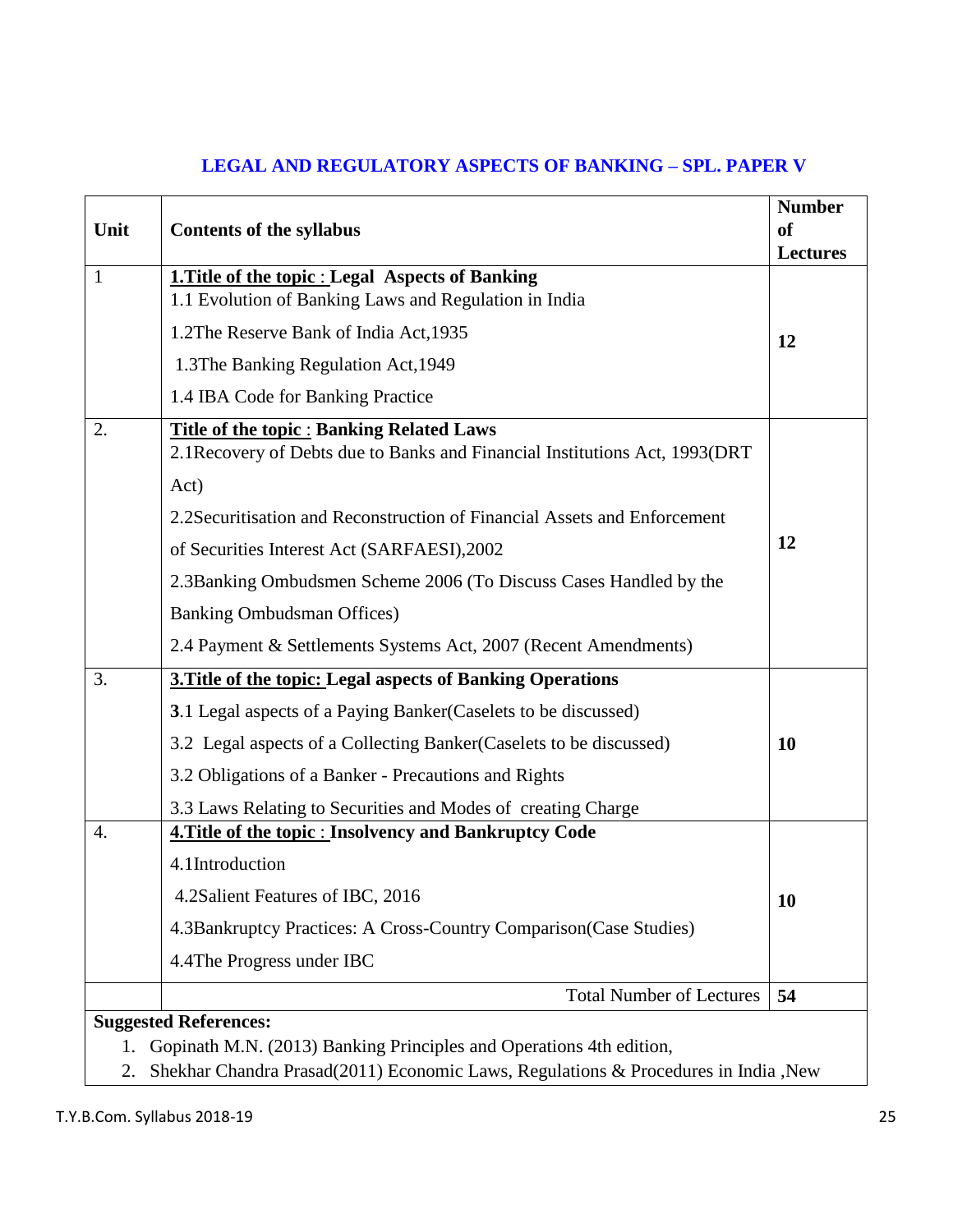Delhi/New Century Publication.

- 3. Gordon E (2002)Banking:theory,law And Practice, By. &NatrajanK.Himalaya,Mumbai
- 4. Davor S.R Banking Laws and Practices .
- 5. Sukhvinder,Mishra:Banking Law and Practice,S.Chand Publishing
- 6. Tannan's(2014) Banking Law & Practice in India M.L.Tannan,  $25<sup>th</sup>$  Edition(Vols2 &3)

7. Varshney. P.N(2014): Banking Law and Practice ,  $25<sup>th</sup>$  Edition.

8.Shekhar Lekshmy and Shekhar K.C.(2011) Banking - Theory and Practice &20th edition.

9.Banking and Insurance - Law and Practice The Institute of Company Secretaries of India (ICSI)

10..Gupta R.K.(2012) (Deputy Legal Advisor, RBI) Banking Law and Practice (in 3 Vols.)

11.Reserve Bank of India (2017), Revised Prompt Corrective Action (PCA) Framework for Banks, April.

12.Government of India (2015), "Interim Report of the Bankruptcy Law Reform Committee", Ministry of Finance.

13. Vide Banking Regulation (Amendment) Ordinance, 2017 (the Ordinance), subsequently enacted as Banking Regulation (Amendment) Act, 2017.

14. Andrews, Michael (2003), "Issuing Government Bonds to Finance Bank Recapitalisation and Restructuring: Design Factors That Affect Banks' Financial Performance", IMF Policy Discussion Paper, PDP/03/4, International Monetary Fund.

15. Patel, Urjit R. (2017), "RBI welcomes bank recapitalisation plan", Governor's Statement, October 25, 2017, Reserve Bank of India, Retrieved on November 11, 2017

# **Reports**

Report on Trend and Progress in Banking(2016-17)

Annual Report of The RBI(2017)

Financial Stability Report(2017)

# **Suggested Journals**

[Reserve Bank Of India -](http://www.rbi.org.in/scripts/BS_ViewBulletin.aspx) Bulletin

[Reserve Bank Of India -](http://www.rbi.org.in/scripts/QuarterlyPublications.aspx?head=Occasional%20Papers) Occasional Papers

Economic and Political weekly

The Indian Banker-Monthly Publication by Indian Banks Association

# **Web sites:**

- www.rbi.org.in
- indiabudget.nic.in
- iba.org.in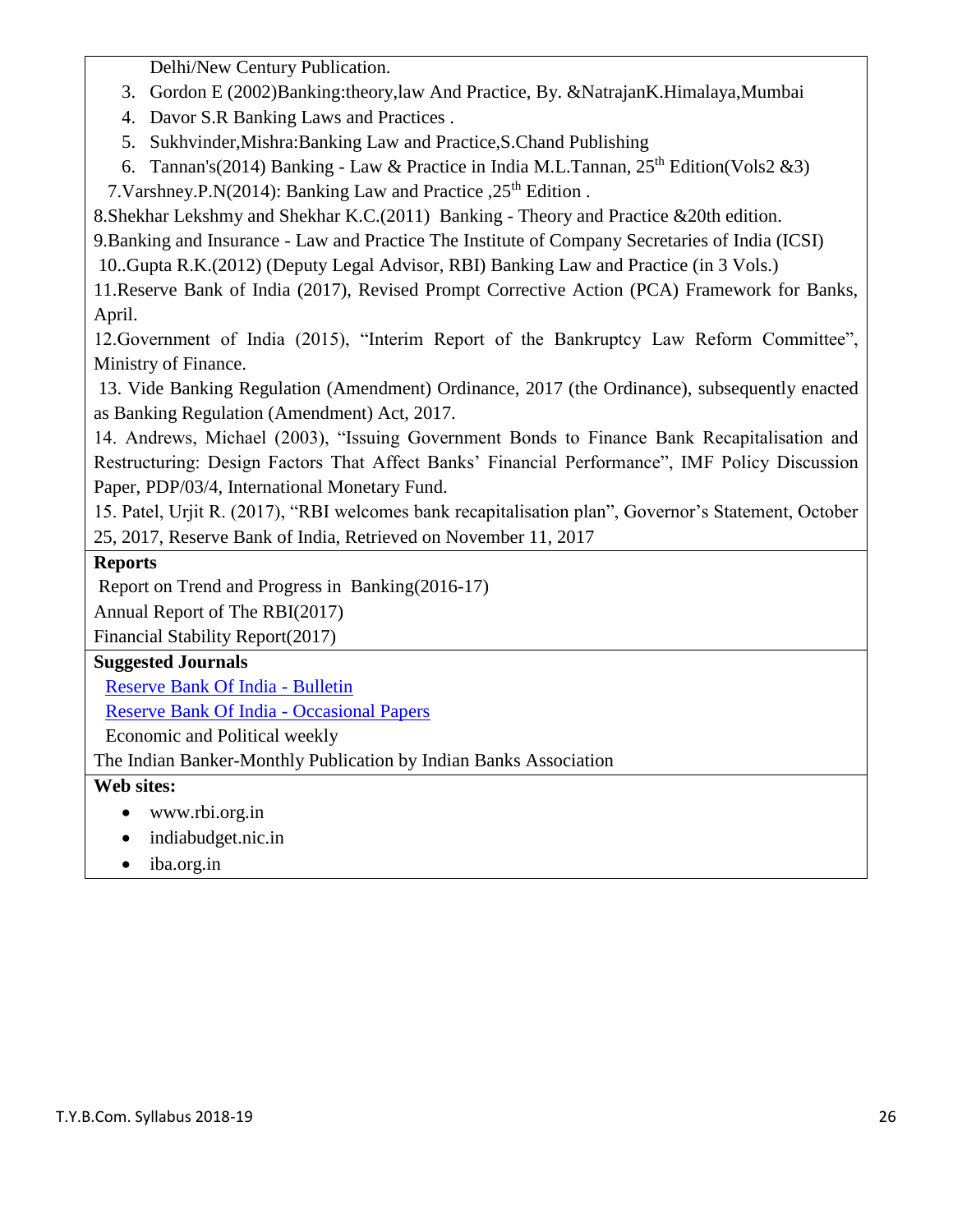# **INTERNATIONAL FINANCE: ISSUES AND POLICY PERSPECTIVE – SPL. PAPER VI**

| Unit   | <b>Contents of the syllabus</b>                                                                                                                 | <b>Number of Lectures</b> |
|--------|-------------------------------------------------------------------------------------------------------------------------------------------------|---------------------------|
| Unit 1 | <b>Introduction to International Finance</b>                                                                                                    | 8                         |
|        | 1.1 Segments of International financial systems                                                                                                 |                           |
|        | 1.2 Growth of International financial systems and linkages with trade                                                                           |                           |
|        | 1.3 International financial systems and linkages Economic<br>development                                                                        |                           |
| Unit 2 | <b>Global Banking Developments</b>                                                                                                              | 12                        |
|        | 2.1 Macro financial environment- An Overview                                                                                                    |                           |
|        | 2.2 Key Financial Soundness indicators - Credit growth, rate of return<br>on assets and capital adequacy ratios and Financial Market Indicators |                           |
|        | 2.3 Global banking developments: Selected countries                                                                                             |                           |
|        | 2.4 Global policy responses                                                                                                                     |                           |
| Unit 3 | The Balance of Payments and Foreign Exchange markets                                                                                            | 12                        |
|        | 3.1 BOP and International capital flows- Global trends                                                                                          |                           |
|        | 3.2 FII and its impact on capital flows                                                                                                         |                           |
|        | 3.3 Foreign Exchange Markets-Transactions and the International<br>financial systems                                                            |                           |
|        | 3.4 Exchange rate management-RBI's Role in management of<br>exchange rate(A regulators perspective based on book reviews)                       |                           |
| Unit 4 | <b>International Financial Markets and Instruments</b>                                                                                          | <b>10</b>                 |
|        | 4.1 International Money Market Instruments                                                                                                      |                           |
|        | 4.2 International Capital Market Instruments                                                                                                    |                           |
|        | 4.3 Eurocurrency Markets                                                                                                                        |                           |
|        | 4.4 Debt Securitization                                                                                                                         |                           |
| Unit 5 | <b>Currency, Debt and Financial crises</b>                                                                                                      | 12                        |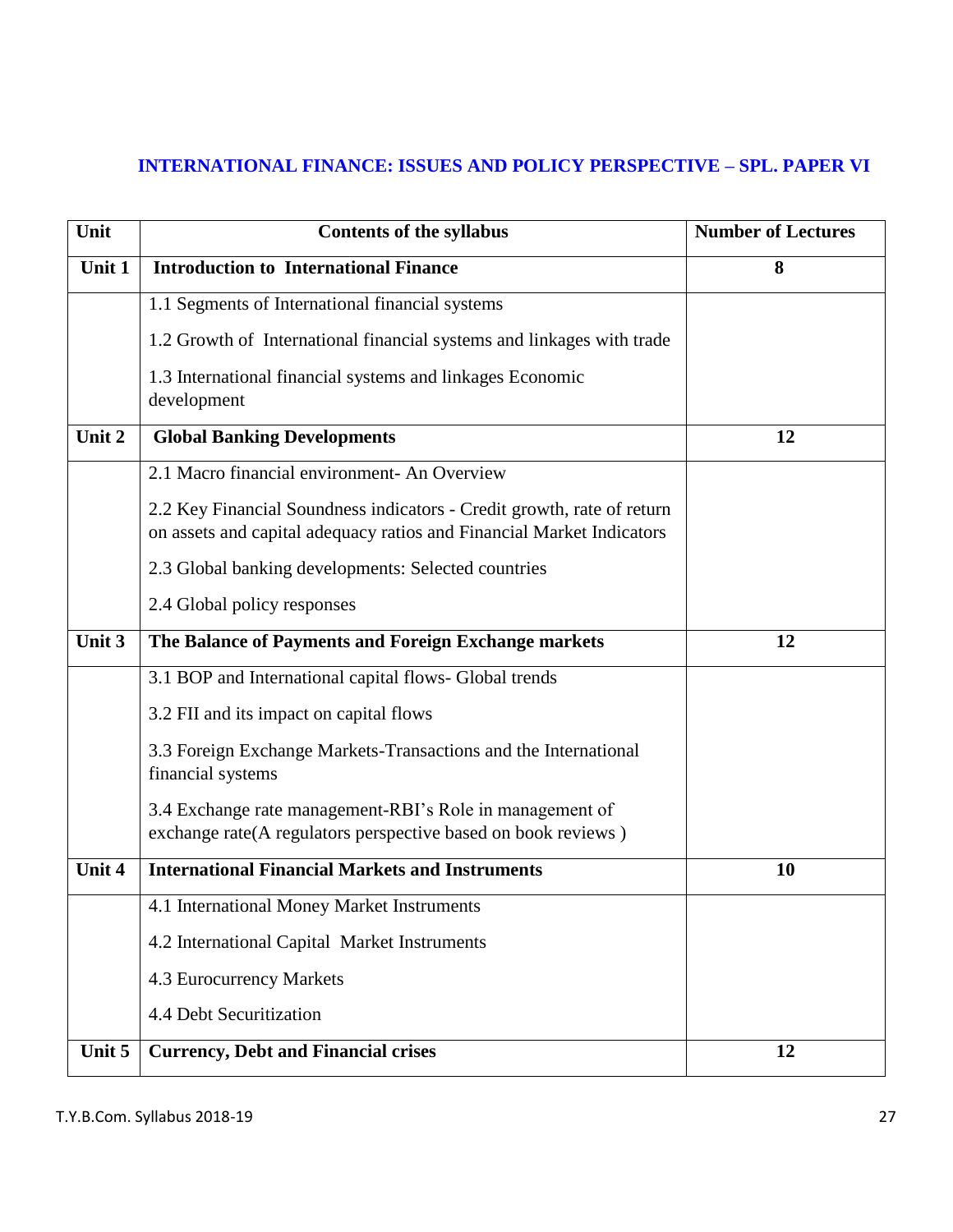| 5.1 Meaning and causes.                                                        |    |
|--------------------------------------------------------------------------------|----|
| 5.2 Case studies                                                               |    |
| 5.3 Policy and Regulatory responses- Role of IMF in stabilizing<br>economies.  |    |
| 5.4 RBI response to crisis (A regulators perspective based on book<br>reviews) |    |
| Total No. of Lectures                                                          | 54 |

### **Recommended Readings:**

- Apte .P.G.(2008) International Financial Management .TataMcGraw Hill,New Delhi
- Kevin. S (2009) Fundamentals of International Financial Management PHI Learning Pvt Ltd, New Delhi
- Duvvuri Subbarao (2016) 'Who Moved My Interest Rate'Penguin Random House India
- Raghuram G. Rajan (2017) 'I Do What I Do' Harpers Collins publishers
- Report on Trend and Progress in Banking (2016-17)
- Annual Report of The RBI (2017)

Global Financial Stability Reports

### **Additional Readings:**

Maurice D.Levi (2012) International Finance. Tata McGraw Hill

Macroeconomics of Emerging Markets, Peter Montiel, Cambridge University PressISBN: 978-0521733045

Eun.S.Choel & Resnick Bruce.G (2004) International Financial Management, Tata McGraw Hill ,New Delhi.

Bhalla V.K.(200) International Financial Management-Text and Cases, Amol Publishers Pvt Ltd.

Shapiro ,Allen .C (1995) Multinational Financial Management Prentice Hall of India Pvt Ltd, New Delhi.

Khanna Tarun & Paplepu Krishna (2010) Winning in Emerging Markets: A Road map for Strategy and Execution. Harvard Business School Press.

Kharas Homi Lombardi Domenicio (2012) The Group of 20: Origins,Prospects Challenges For Global Govrnance.Brookings Institute

Krugman Paul.R.(2003) International Economic Theory and Policy Pearson Education

Mattoo Aaditya,Stern M.Roberts (2005) India and the WTO

Other References: Websites,Journals, Working Papers,World Bank Reports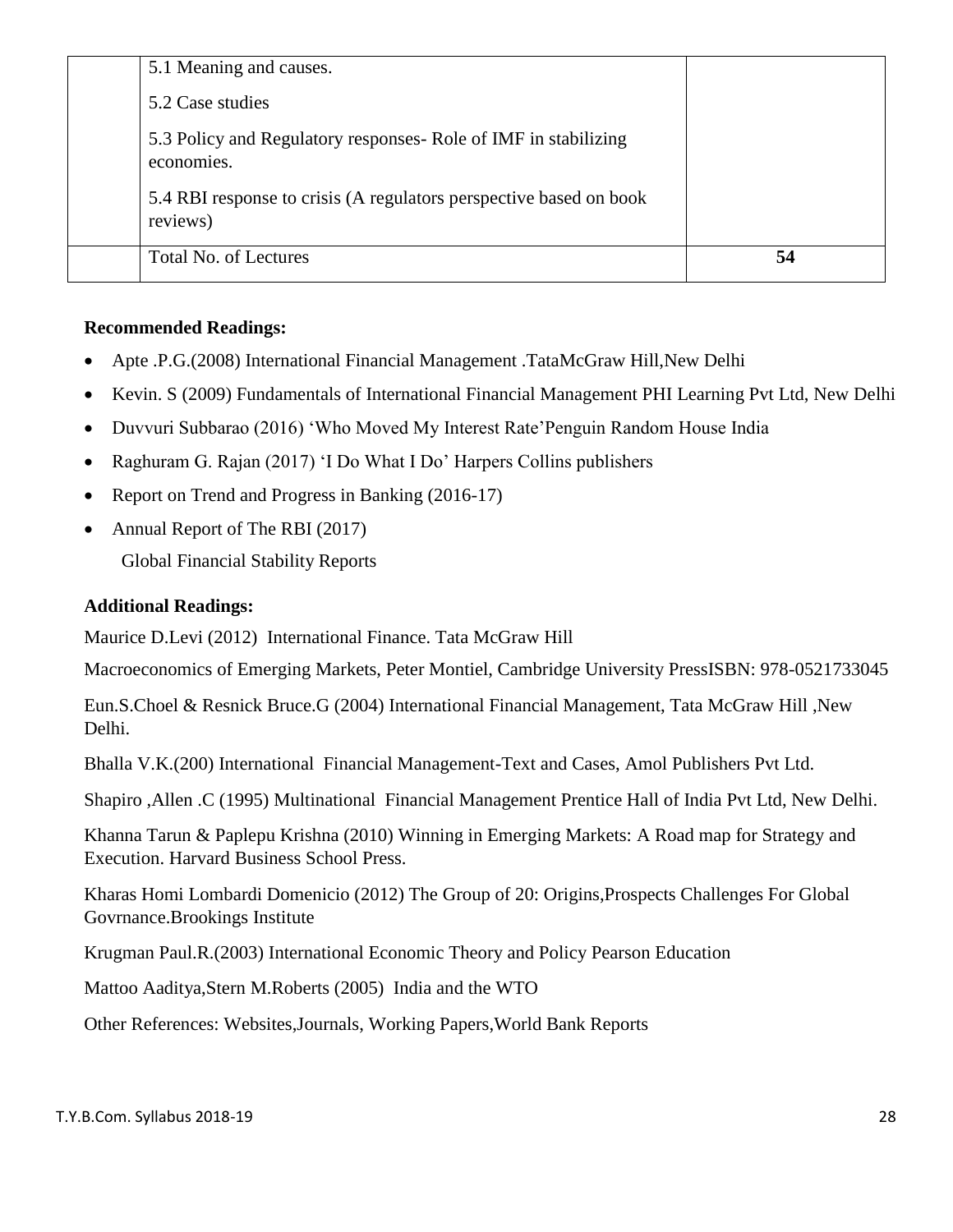| Unit                                        | <b>Contents of the syllabus</b>                                                                                                               | <b>Number of</b><br><b>Lectures</b> |
|---------------------------------------------|-----------------------------------------------------------------------------------------------------------------------------------------------|-------------------------------------|
| 1.                                          | 1. Title of the topic: Indian Banking Sector: Overview                                                                                        |                                     |
|                                             | 1.1Indian Banking Sector at a Glance                                                                                                          | 06                                  |
|                                             | 1.2Emerging Issues and Policy Responses                                                                                                       |                                     |
| 2.                                          | 2. Title of the Topic: Indian Banking Sector: Standardisation of Management<br><b>Practices and Enablers</b><br>2.1 Human Resource Management |                                     |
|                                             | 2.2Social Reponsibility                                                                                                                       | 12                                  |
|                                             | 2.3 Marketing of Banking Products                                                                                                             |                                     |
|                                             | 2.4 Goverance and Ethics                                                                                                                      |                                     |
|                                             | (Case Studies of Banking Prctices and Enablers to be Discussed)                                                                               |                                     |
| 3.                                          | 3. Title of the Topic: Indian Banking Sector: Emerging Trends                                                                                 |                                     |
|                                             | 3.1Promoting Digitisation and Managing Technology                                                                                             |                                     |
|                                             | 3.2 Integrated Risk Management& Asset Growth                                                                                                  | 12                                  |
|                                             | 3.2.1 Cyber Security Risks                                                                                                                    |                                     |
|                                             | 3.3 Overview of NBFCs                                                                                                                         |                                     |
|                                             | 3.3.1Small Finance and Payment banks                                                                                                          |                                     |
| $\overline{4}$ .                            | 4. Title of the Topic: Operations and Performance of Scheduled Commercial<br><b>Banks</b>                                                     | 12                                  |
|                                             | 4.1 Balance Sheet Operations of Scheduled Commercial Banks                                                                                    |                                     |
|                                             | 4.1.1 Select Banking Aggregates of SCBs                                                                                                       |                                     |
|                                             | 4.2 Financial Performance of Scheduled Commercial Banks                                                                                       |                                     |
|                                             | 4.2.1 Trends in Income & Expenditure of SCBs                                                                                                  |                                     |
|                                             | 4.3 Soundness Indicators                                                                                                                      |                                     |
|                                             | 4.3.1 Capital Adequacy, Leverage Ratio, Non-Performing Assets                                                                                 |                                     |
|                                             | (Case Studies of Select Banks to be Discussed)                                                                                                |                                     |
|                                             | 5. Title of the topic: Trends inNPAs and Recovery through Various Channels                                                                    |                                     |
|                                             | 5.1 Factors contributing to NPAs                                                                                                              |                                     |
| 5.                                          | 5.2Trends in Non-performing Assets - Bank Group-wise & Sector Wise                                                                            | 12                                  |
|                                             | 5.3 Recovery of NPAs of SCBs: Various Channels                                                                                                |                                     |
|                                             | (Case Studies of Select Banks to be Discussed)                                                                                                |                                     |
|                                             | <b>Total Number of Lectures</b>                                                                                                               | 54                                  |
|                                             | <b>Suggested Reference Books:</b>                                                                                                             |                                     |
| MuranjanS.K, Modern Banking in India.<br>1. |                                                                                                                                               |                                     |
| 2.                                          | Banking Theory and Practice, Reddy & Appanniah.                                                                                               |                                     |

### **INDIAN BANKING SECTOR: TRENDS & PERFORMANCE – SEM VI**

T.Y.B.Com. Syllabus 2018-19 29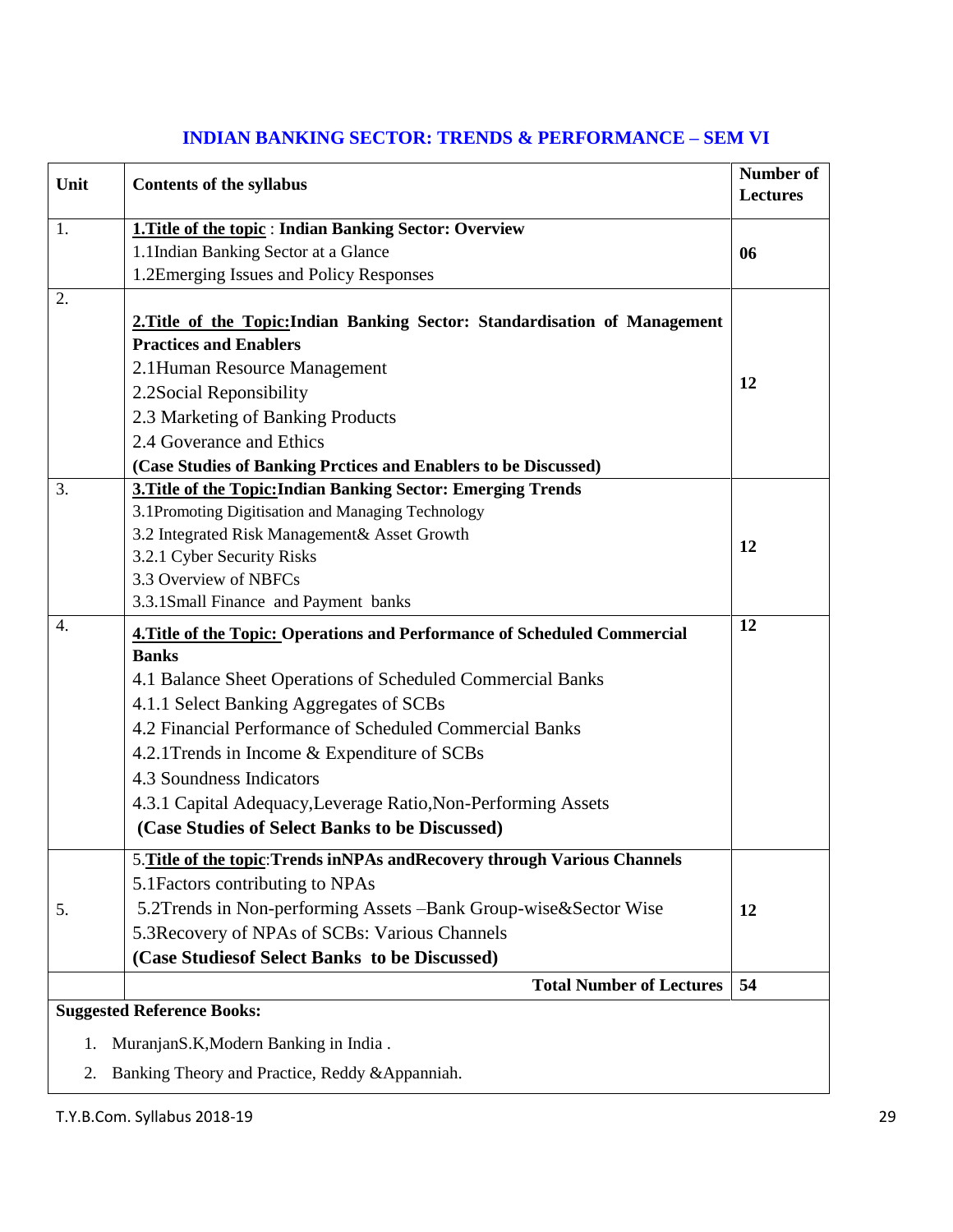- 3. Natarajan&Gordon(2002)Banking Theory and Practice.
- 4. VarshneyP.N.Banking Law and Practice .
- 5. GomezClifford (2011)Banking and Finance Theory, Law and Practice.
- 6. [GuptaS](http://www.jainbookdepot.com/servlet/jbdispinfo?offset=0&searchtype=Author&text1=S%20N%20Gupta). N[,The Banking Law in Theory and Practice \(In 3 Vol\).](http://www.jainbookdepot.com/servlet/jbgetbiblio?bno=004127)
- 7. [PandeyM](http://www.jainbookdepot.com/servlet/jbdispinfo?offset=0&searchtype=Author&text1=M%20C%20Pandey) C ,Kumar [Subodh\(2005\)Banking Trends and Practices.](http://www.jainbookdepot.com/servlet/jbdispinfo?offset=0&searchtype=Author&text1=Subodh%20Kumar)
- 8. [Modern Banking Managementb](http://www.jainbookdepot.com/servlet/jbgetbiblio?bno=012980)y [Dr S C Bihari](http://www.jainbookdepot.com/servlet/jbdispinfo?offset=0&searchtype=Author&text1=Dr%20S%20C%20Bihari) , [Dr S K Baral](http://www.jainbookdepot.com/servlet/jbdispinfo?offset=0&searchtype=Author&text1=Dr%20S%20K%20Baral)
- 9. [Mohan.](http://www.jainbookdepot.com/servlet/jbdispinfo?offset=0&searchtype=Author&text1=S%20Mohan)S [,Elangovan.](http://www.jainbookdepot.com/servlet/jbdispinfo?offset=0&searchtype=Author&text1=R%20Elangovan)R [,Financial Services.](http://www.jainbookdepot.com/servlet/jbgetbiblio?bno=018015)
- 10. [MuraleedharanD](http://www.jainbookdepot.com/servlet/jbdispinfo?offset=0&searchtype=Author&text1=D%20Muraleedharan)(2013[\)Modern Banking Theory and Practice,](http://www.jainbookdepot.com/servlet/jbgetbiblio?bno=020425)PHI Learning pvt limited
- 11. [JoshiV](http://www.jainbookdepot.com/servlet/jbdispinfo?offset=0&searchtype=Author&text1=Vasant%20C.%20Joshi)asant C., [JoshiV](http://www.jainbookdepot.com/servlet/jbdispinfo?offset=0&searchtype=Author&text1=Vinay%20V.%20Joshi)inayV[.Managing Indian Banks the Challenges Ahead.](http://www.jainbookdepot.com/servlet/jbgetbiblio?bno=020155)
- 12. MishraSukhvinder (2012)BankingLaw and Practice,S.Chand and Company Ltd.
- 13.IIBF (2018),Small Finance Banks,Taxman

14.Kanan Subramanian R & Selvaraj .Chitra(2018), Bank of the Future,wolters kluer (India)Pvt Ltd.

 15. Rajaraman.V(2018)Credit Monitoring leal Aspects & Recovery of Bank Loan-The Post Approval Credit Dynamics in Banks, 4<sup>th</sup> Edition, Snow white

#### **Suggested Reports&Journals:**

Reserve Bank Of India - Bulletin

Reserve Bank Of India - Occasional Papers

Economic and Political weekly

TheIndian Banker-Monthly Publication by Indian Banks Association (Various Issues0

Report on Trend and Progress of Banking In India(Various Issues)

Annual Report of Reserve Bank of India (Various Issues)

Annual Report of Select Banks( Various Issues)

The Professional Banker

#### **Web sites :**

- www.rbi.org.in
- indiabudget.nic.in
- iba.org.in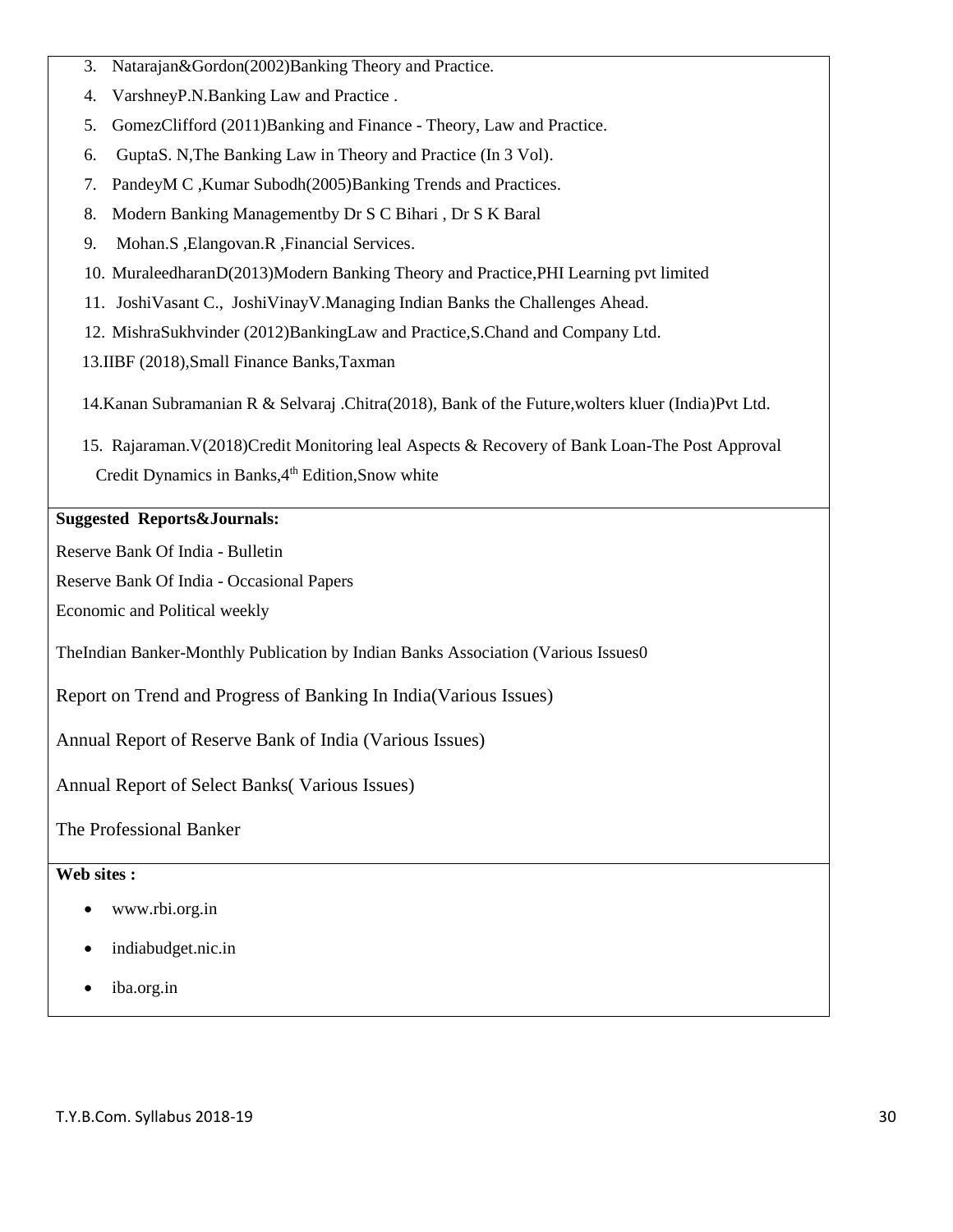# **INDIAN MONETARY AND FINANCIAL SYSTEM: SOME CONTEMPORARY ISSUES - SEM VI**

| Unit   | <b>Contents of the syllabus</b>                                        | <b>Number of Lectures</b> |
|--------|------------------------------------------------------------------------|---------------------------|
| Unit 1 | 1 Title Of The Topic: Relationship between Economic growth             | 8                         |
|        | and Financial System                                                   |                           |
|        | 1.1 The financial system and the economy                               |                           |
|        | 1.2 Role of financial system in an economy - National income           |                           |
|        | accounts & Flow of funds accounts                                      |                           |
|        | 1.3 Indicators of financial development and other financial indicators |                           |
|        | in India-An Analysis                                                   |                           |
|        | 1.4 Analysis of savings and investments in India                       |                           |
| Unit 2 | 2. Title Of The Topic: Monetary Policy in India                        | 16                        |
|        | 2.1 A critical analysis of Monetary Policy in India -Case studies from |                           |
|        | selected countries                                                     |                           |
|        | 2.2 Monetary Policy Review Committee (MPC)                             |                           |
|        | 2.3 Inflation Targeting in India                                       |                           |
|        | 2.4 Monetary Transmission Mechanism in India                           |                           |
| Unit 3 | 3 Title Of The Topic: Risk Management in Banks and role of RBI         | 10                        |
|        | 3.1 Types of Risks in Banks - Meaning, Types-Liquidity risk,           |                           |
|        | Interest rate risk, Market risks, Credit default , Operational Risks   |                           |
|        | 3.2 Evolution of role of RBI in Risk Management in Banks-Capital       |                           |
|        | Adequacy , Asset Quality Management, Management, Earning Quality       |                           |
|        | , Liquidity, Sensitivity to markets (CAMELS)                           |                           |
| Unit 4 | 4. Title Of The Topic: Financial Inclusion as a Means of Social        | 16                        |
|        | <b>Banking and Inclusive Growth</b>                                    |                           |
|        | 4.1 Meaning of Financial Inclusion, Status and Progress, Extent of     |                           |
|        | <b>Financial Exclusion</b>                                             |                           |
|        | 4.2 Forms and Models of Financial Inclusion in India, Post Offices     |                           |
|        | and its role in Financial inclusion                                    |                           |
|        | 4.3 Evaluation of Financial Inclusion initiatives                      |                           |
|        | 4.4 Case studies from select countries                                 |                           |
|        | 4.4 Micro, Small and Medium Enterprises (MSME) and fund raising        |                           |
|        | avenues for MSME-Significance of MSME in process of Financial          |                           |
|        | inclusion.                                                             |                           |
| Unit 5 | 5. Title Of The Topic: Financial Inclusion in India: An interstate     | $\overline{\mathbf{4}}$   |
|        | Analysis and the concept of Financial Index.                           |                           |
|        | 5.1 Meaning of Financial Index                                         |                           |
|        | 5.2 An interstate comparison of Financial Inclusion using the          |                           |
|        | Financial Index.                                                       |                           |
|        | <b>TOTAL Number of lectures</b>                                        | 54                        |
|        |                                                                        |                           |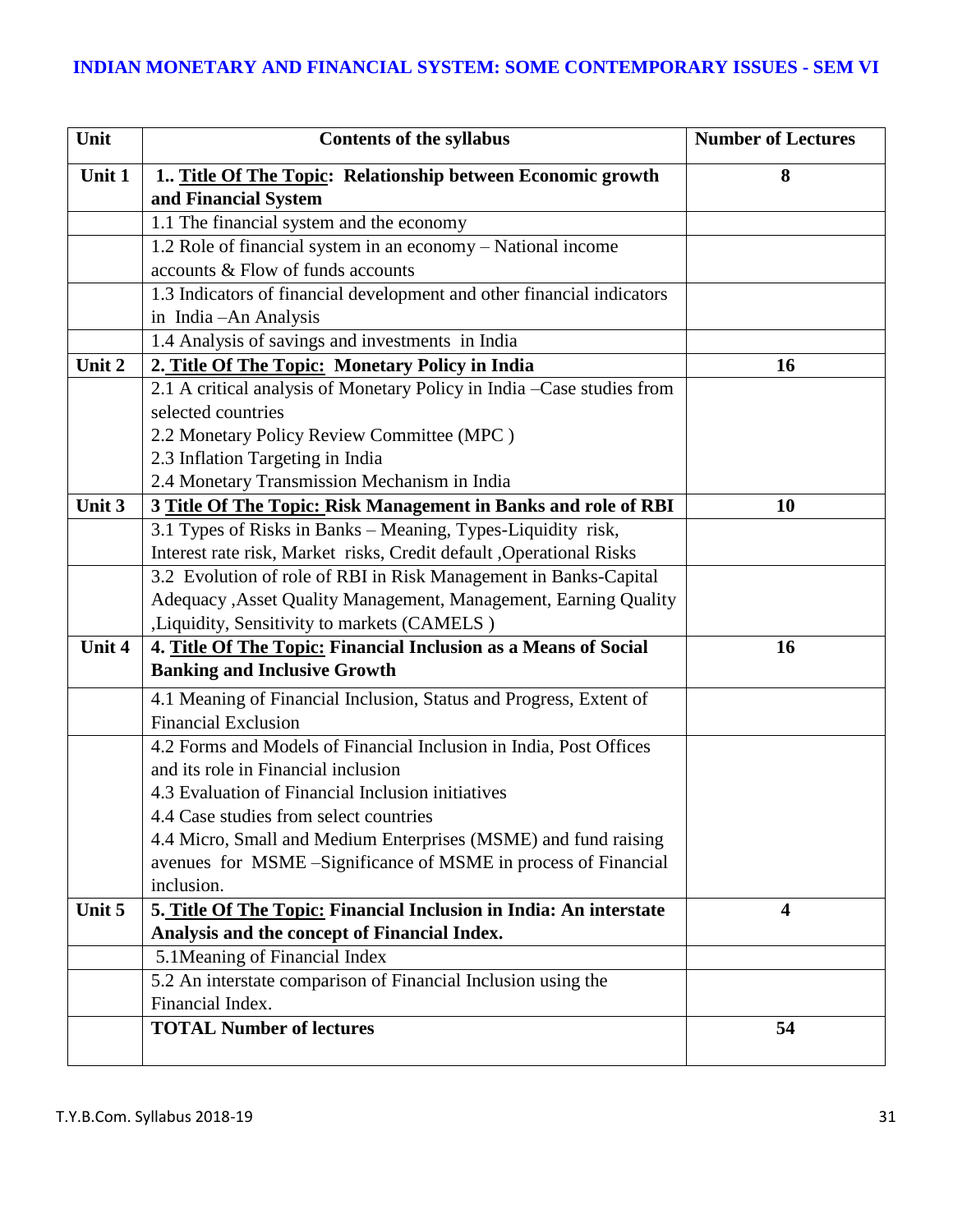#### **Suggested Readings/References:**

- Frederic S. Mishkin (2014) The Economics of Money, Banking and Financial Markets (The Pearson Series in Economics)
- Duvvuri Subbarao (2016) 'Who Moved My Interest Rate'Penguin Random House India
- Raghuram G. Rajan (2017) 'I Do What I Do' Harpers Collins publishers
	- Phatak Bharati (2014) Indian Financial System-Markets ,Institutions and Services
	- Sujatra Bhattacharyya (2017) Indian Financial System, Oxford University Press
	- Chetan Ghate –Kenneth M(Editors) (2016),Monetary Policy in India-A Modern Macroeconomic Perspective ,Springer
	- Saini Shalini (2015) Monetary Policy in India during Liberalisation Era ,Lambert
	- Onyiriuba Leonard (2016) Bank Risk Management in Developing Economies , Elsevier Science Publishing Co-in ,Academic Press Inc,U.S.A
	- K. Vaidyanathan (2013) Credit Risk Management for Indian Banks ,Sage Publications New Delhi
	- Joshi Deepali Pant( ) The Financial Inclusion Imperative and Sustainable Approaches. Cambridge University Press India Private Limited, New Delhi.
		- Mishra Padmaja etal (2014) Financial Inclusion, Inclusive Growth and the Poor New Century

 [Prahalad](https://www.amazon.in/C.K.-Prahalad/e/B001H6TXF4/ref=dp_byline_cont_book_1) C.K.(2004) The Fortune at the Bottom of the Pyramid: Eradicating Poverty Through **Profits** 

- Karmarkar K.G. etal (2011) Towards Financial Inclusion in India. Sage Publication Private Lmtd
- Das S.K.Nanda.B.P& Rath J( 2009) Micro Finance and Rural Development in India New Century Publications New Delhi
- Government of India –Economic Survey -Various Issues.
- RBI Report of Trend and Progress of Banking in India -Various Issues.
- [www.rbi.org](http://www.rbi.org/)

*Other References*: Websites Journals, Working Papers, World Bank and RBI Website and Reports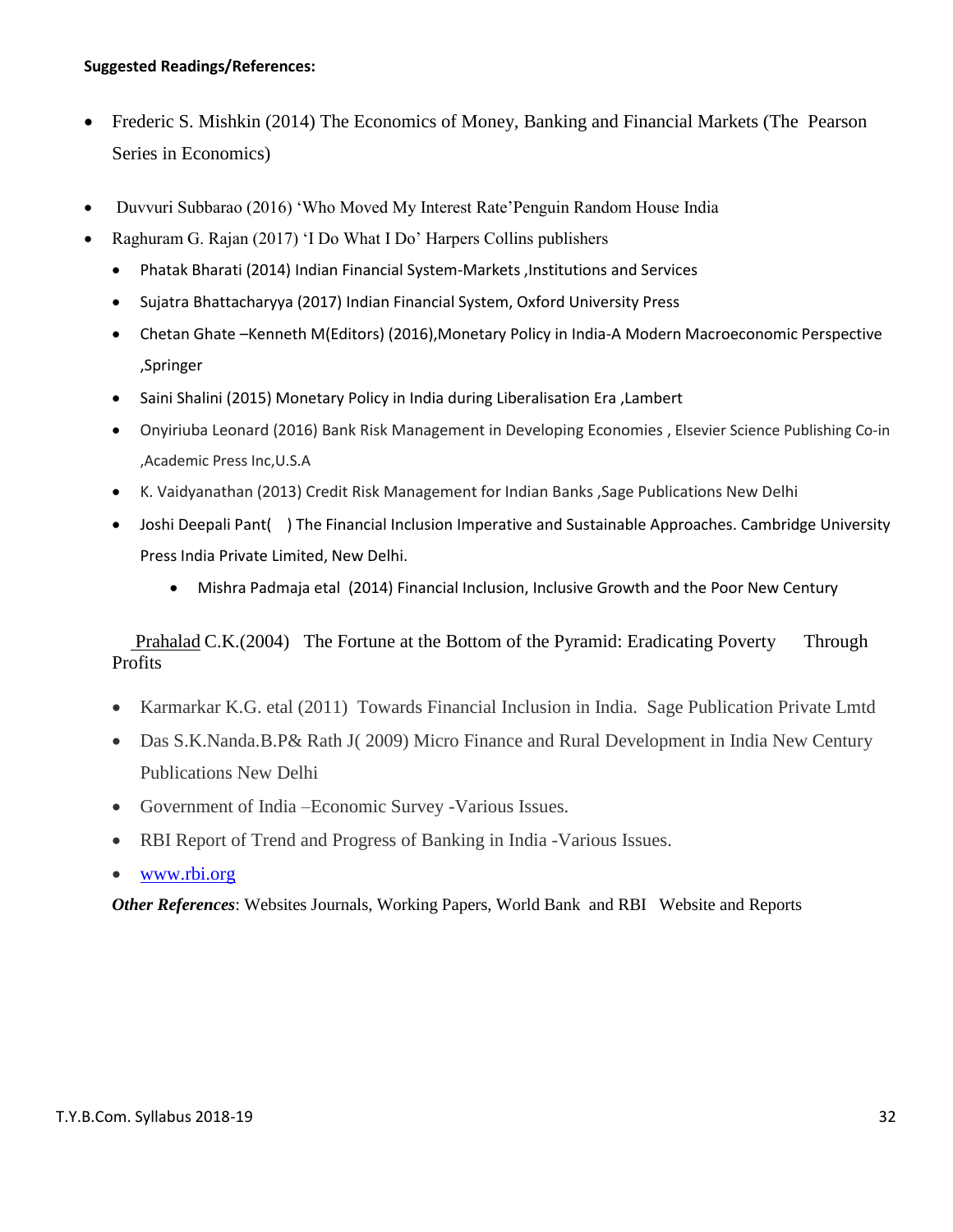### **STARTING AN ENTERPRISE - PAPER-5**

| Unit No. | <b>Topic</b>                                                  | No. Of<br><b>Lectures</b> |
|----------|---------------------------------------------------------------|---------------------------|
| Unit 1   | <b>OPPORTUNITY IDENTIFICATION FOR STARTING A</b>              | <b>10</b>                 |
|          | NEW VENTURE(ENTERPRISE)                                       |                           |
|          | 1.1 Design thinking for idea creation and validation          |                           |
|          | 1.2 Opportunities search and identification                   |                           |
|          | 1.3 Opportunities through change                              |                           |
|          | 1.4 opportunities in various sectors                          |                           |
| Unit 2   | <b>Models for new ventures</b>                                | 19                        |
|          | 2.1 Four stage growth model                                   |                           |
|          | 2.2 The feasibility plan                                      |                           |
|          | 2.3 Business model canvas                                     |                           |
|          | 2.4 Preparing a business plan and revenue model               |                           |
|          | 2.5 Product and service development                           |                           |
|          | 2.6 Resource planning                                         |                           |
| Unit 3   | Requirements for starting a new venture                       | 9                         |
|          | 3.1 .1 Sole proprietorship, partnership, LLP, corporation(how |                           |
|          | to choose the best legal format), Pvt ltd                     |                           |
|          | 3.2 Project report preparation and pitching                   |                           |
|          | 3.3 Legal and compliances-challenges                          |                           |
| Unit 4   | <b>Challenges of new ventures</b>                             | 14                        |
|          | 4.1 Registering a start up (procedure)                        |                           |
|          | 4.2Team building                                              |                           |
|          | 4.3 Financial, administrative, Marketing and Technology       |                           |
|          | problems                                                      |                           |
|          | 4.4 Customer acquisition                                      |                           |
|          | 4.5 Patents                                                   |                           |
|          | Total                                                         | 54                        |

**References:**

- 1. Business Model generation by Alex Osterwalder
- 2. Entrepreneur Development-New Venture Creation by Satish Taneja, Galgotial Pub
- 3. Start up and New Venture Management by Dr.Jyoti Gogte,Vishwakarma Publication
- 4. www.makeinindia.com<br>5. www.doingbusiness.org
- 5. www.doingbusiness.org
- 6. www.dataworldbank.org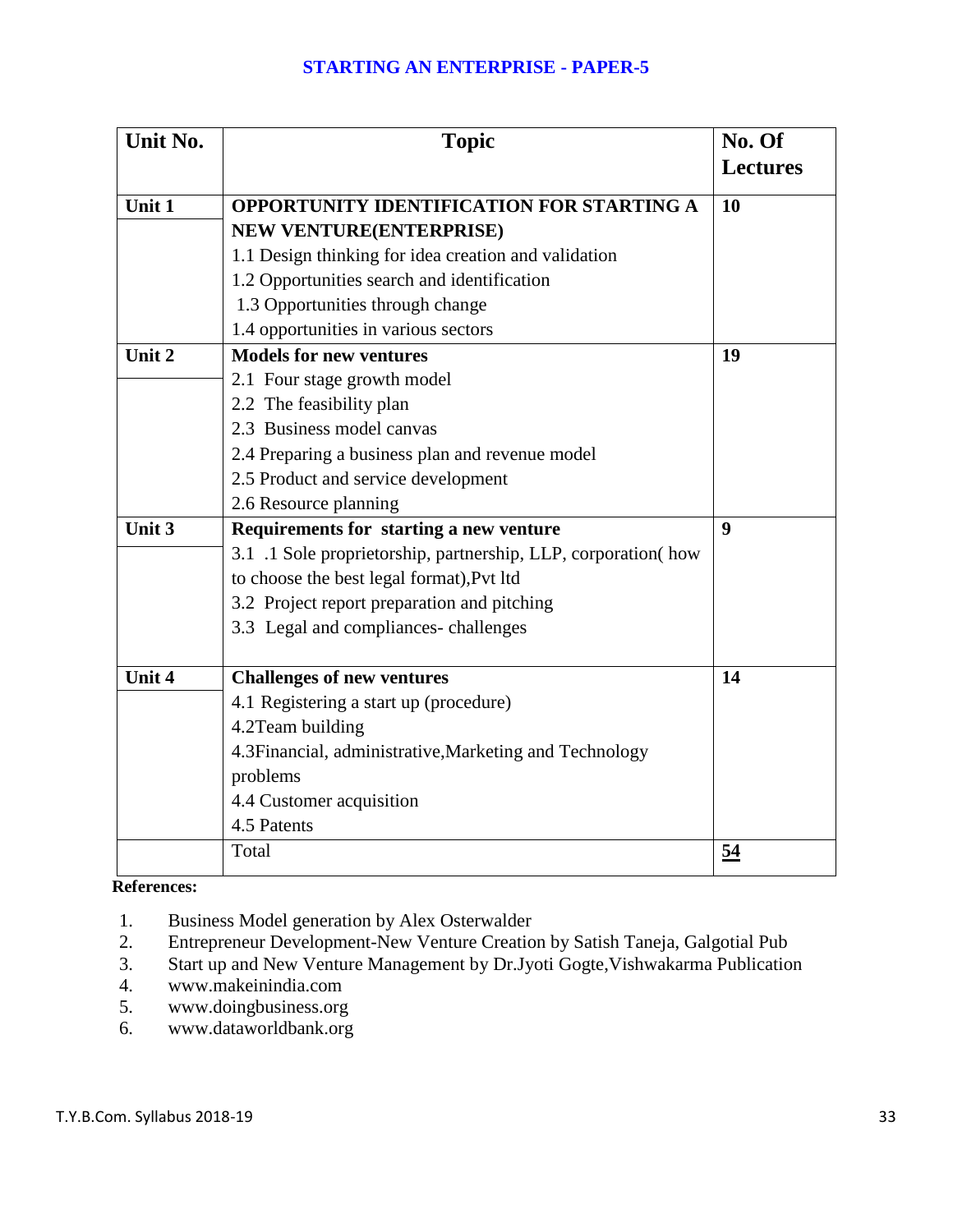## **MANAGING FINANCE IN ENTREPRENEURSHIP – PAPER 6**

| Unit                                                                         | <b>Topic</b>                                                                        | No. of<br><b>Lectures</b> |  |
|------------------------------------------------------------------------------|-------------------------------------------------------------------------------------|---------------------------|--|
|                                                                              |                                                                                     |                           |  |
| 1                                                                            | Title of the topic: Concepts of finance                                             | 5                         |  |
|                                                                              | 1.1 Meaning, objective, scope and importance of Financial Management                |                           |  |
|                                                                              | 1.2 Financial planning                                                              |                           |  |
|                                                                              | 1.3 Sources of finance                                                              |                           |  |
|                                                                              | 1.3 Profit maximization and wealth maximization                                     |                           |  |
| $\overline{2}$                                                               | Title of the topic: Balance Sheet and Profit and Loss Account                       | 6                         |  |
|                                                                              | 2.1 Various expenses and incomes affecting the profitability of the business        |                           |  |
|                                                                              | 2.2 Various assets and liabilities affecting the financial position of the business |                           |  |
|                                                                              | 2.3 Cash flow statement                                                             |                           |  |
| 3                                                                            | Title of the topic: Interpretation of financial statement                           | 10                        |  |
|                                                                              | 3.1 Ratio analysis                                                                  |                           |  |
|                                                                              | 3.2 Valuation models                                                                |                           |  |
| $\overline{4}$                                                               | Title of the topic: Short term fund Management                                      | 11                        |  |
|                                                                              | 4.1 Working capital management-operating cycle                                      |                           |  |
|                                                                              | 4.2 Cash budgeting                                                                  |                           |  |
|                                                                              | 4.3 Inventory management                                                            |                           |  |
| 5                                                                            | Title of the topic: Long term fund management and Break Even Analysis:              | 12                        |  |
|                                                                              | 5.1 Capital structure                                                               |                           |  |
|                                                                              | 5.2 Cost of capital                                                                 |                           |  |
|                                                                              | 5.3 Capital budgeting                                                               |                           |  |
|                                                                              | 5.4 Effect of changes in variable cost, fixed cost, sales on profits of the company |                           |  |
| 6                                                                            | Title of the topic :Fund raisers                                                    |                           |  |
|                                                                              | 6.1 Meaning and characteristic of venture capital and angel investors               |                           |  |
|                                                                              | 6.2 Stages of funding                                                               | 10                        |  |
|                                                                              | 6.3 Financing instruments                                                           |                           |  |
|                                                                              | 6.4 Various Government Schemes for startups                                         |                           |  |
|                                                                              | 6.5 Case study                                                                      |                           |  |
|                                                                              | <b>Total Number of Lectures</b>                                                     | 54                        |  |
|                                                                              | <b>Suggested Reference Books</b>                                                    |                           |  |
|                                                                              | 1. Strategic Financial Management – Dr. Meena Goyal (Biztantra)                     |                           |  |
| 2. Accounting for Managers - Dr. Meena Goyal (Biztantra)                     |                                                                                     |                           |  |
|                                                                              | 3. Financial Management - I.M Pandey                                                |                           |  |
| 4. Financial Management Theory and Practice - Prasanna Chandra               |                                                                                     |                           |  |
| 5. Financial Accounting – A Mukherjee, M Hanif; Tata Mcgraw Hill publication |                                                                                     |                           |  |
| 6. Financial Management by Khan M.Y/Jain P K                                 |                                                                                     |                           |  |
|                                                                              | 7. Financial Accounting: A Managerial Perspective By Narayanswamy R                 |                           |  |
|                                                                              | 8. Entrepreneurial Finance(2004) by Stancill J M                                    |                           |  |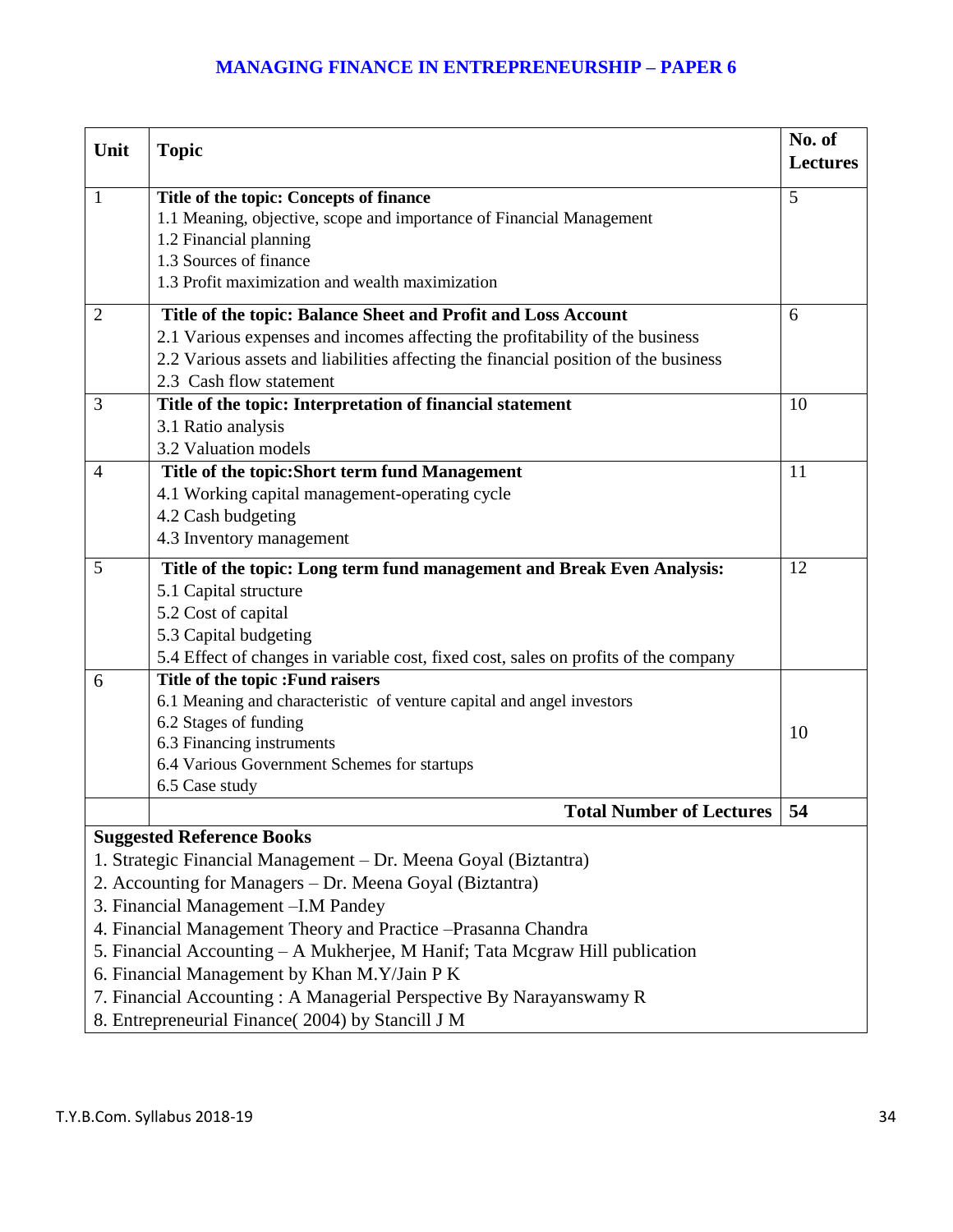|                                  |                                                                                                  | No. of          |  |
|----------------------------------|--------------------------------------------------------------------------------------------------|-----------------|--|
| Unit                             | <b>Topic</b>                                                                                     | <b>Lectures</b> |  |
| $\mathbf{1}$                     | <b>Title of the topic: Marketing Concepts</b>                                                    | 15              |  |
|                                  | 1.1 Meaning, functions and scope of marketing                                                    |                 |  |
|                                  | 1.2 Marketing Mix                                                                                |                 |  |
|                                  | 1.3 Extended P's of Marketing - People, Process & Physical Evidence                              |                 |  |
|                                  | 1.4 Consumer buying behavior: Introduction, Characteristics, Types of Buying                     |                 |  |
|                                  | Decision Behavior: Consumer Buying Decision Process, Buyer Decision Process                      |                 |  |
|                                  |                                                                                                  |                 |  |
|                                  | for New Products, Buying Motives, Buyer Behavior Model                                           |                 |  |
|                                  | 1.5. Market research                                                                             |                 |  |
| $\overline{2}$                   | Title of the topic: Marketing Strategy for new ventures                                          | 15              |  |
|                                  | 2.1 Market segmentation                                                                          |                 |  |
|                                  | 2.2. Target market selection                                                                     |                 |  |
|                                  | 2.3 Strategic approaches to segmentation                                                         |                 |  |
|                                  | 2.4 Branding concept and strategies                                                              |                 |  |
|                                  | 2.5 Packaging strategies                                                                         |                 |  |
|                                  | 2.6 Pricing strategies                                                                           |                 |  |
|                                  | 2.7 Sales promotion techniques                                                                   |                 |  |
| 3                                | Title of the topic: Human resource management for new ventures<br>3.1 Function of HRM            | 15              |  |
|                                  |                                                                                                  |                 |  |
|                                  | 3.2 HR planning and recruitment and selection                                                    |                 |  |
|                                  | 3.3 Performance appraisal                                                                        |                 |  |
|                                  | 3.4 salary administration                                                                        |                 |  |
|                                  | 3.5 Compensation                                                                                 |                 |  |
|                                  | 3.6 ESOPs                                                                                        |                 |  |
| $\overline{4}$                   | <b>Title of the topic: Digital Marketing</b>                                                     | 9               |  |
|                                  | <b>Contents:</b>                                                                                 |                 |  |
|                                  | <b>5.1</b> Understand the term Digital Marketing                                                 |                 |  |
|                                  | 5.2 Define different elements of digital marketing like: content marketing, social               |                 |  |
|                                  | media marketing, e-mail marketing, mobile marketing, affiliate marketing,                        |                 |  |
|                                  | Facebook marketing.                                                                              |                 |  |
|                                  | 5,3 Advantages and limitations of digital marketing                                              |                 |  |
|                                  | Case studies                                                                                     |                 |  |
| 5                                | Cases in Marketing and Human Resource Management                                                 |                 |  |
|                                  | <b>Total Number of Lectures</b>                                                                  | 54              |  |
| <b>Suggested Reference Books</b> |                                                                                                  |                 |  |
|                                  | Introduction to Marketing, Theory & Practice, Second Edition, Adrian Palmer, Oxford              |                 |  |
|                                  | <b>University Press</b>                                                                          |                 |  |
|                                  | Marketing Management-A South Asian Perspective, ISBN -978-0-13-600998, 13 <sup>th</sup> Edition, |                 |  |
|                                  | Philip Kotler, Kevin Keller, Abraham Koshy , Mithileshwar Jha, Published by Dorling              |                 |  |

Kindersley(India)Pvt. Ltd, Licensees of Pearson Education in South Asia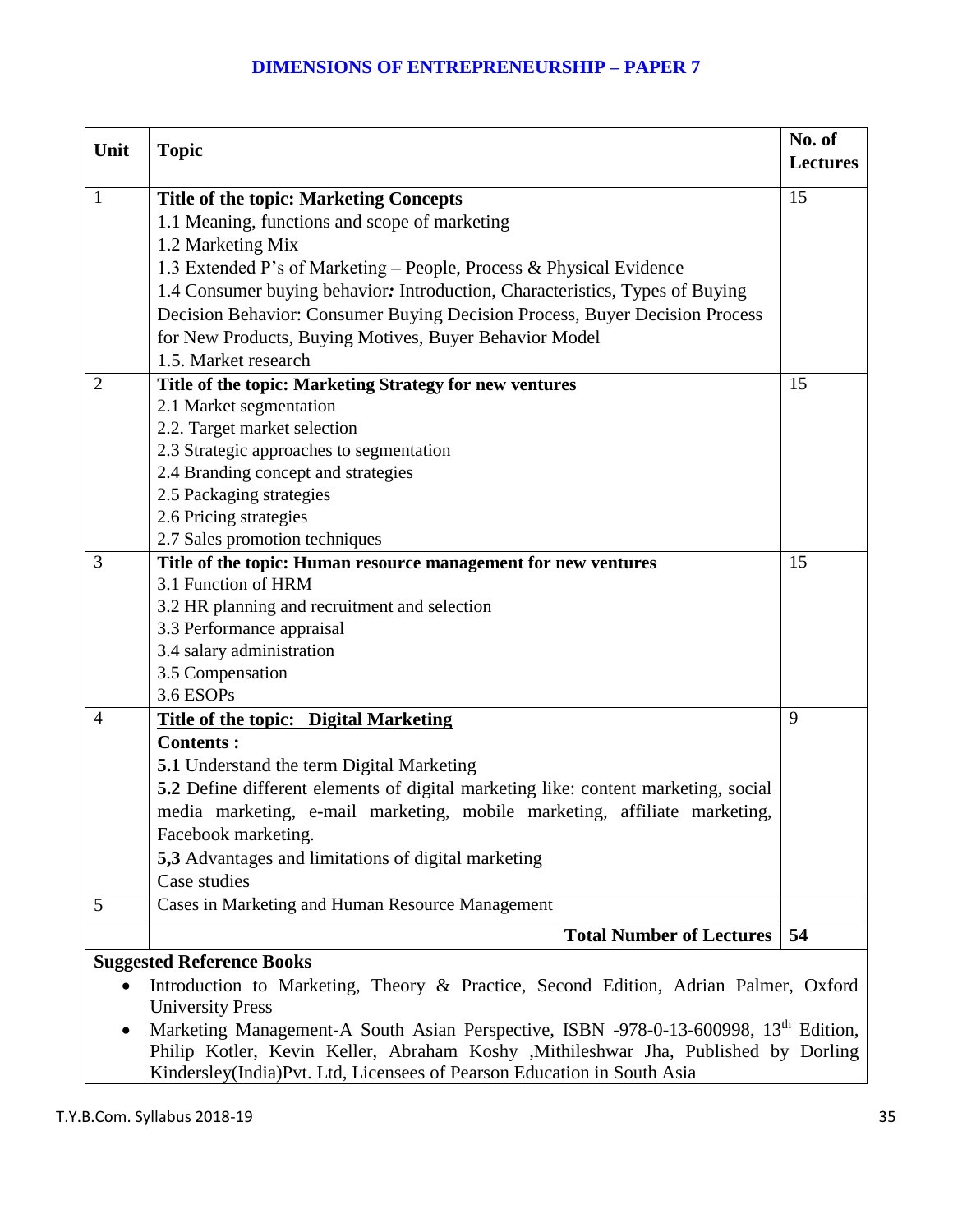- Marketing Management-Global Perspective -Indian Context, 4<sup>th</sup> Edition-2010V.S. Ramaswamy & S. Namakumari, Macmillan Publishers India LMT, New Delhi.
- Marketing Management,11th<sup>th</sup> Edition, Philip Kotler, Published by-Prentice Hall of India Private Lmt, New Delhi
- Marketing and Salesmanship, F.Y.B.Com, Dr. Mrs.Shaila Bootwala,Dr. M. D. Lawrence,Mr. Sanjay Mali
- Marketing Management, T.Y.B.Com, Dr. Shaila Bootwala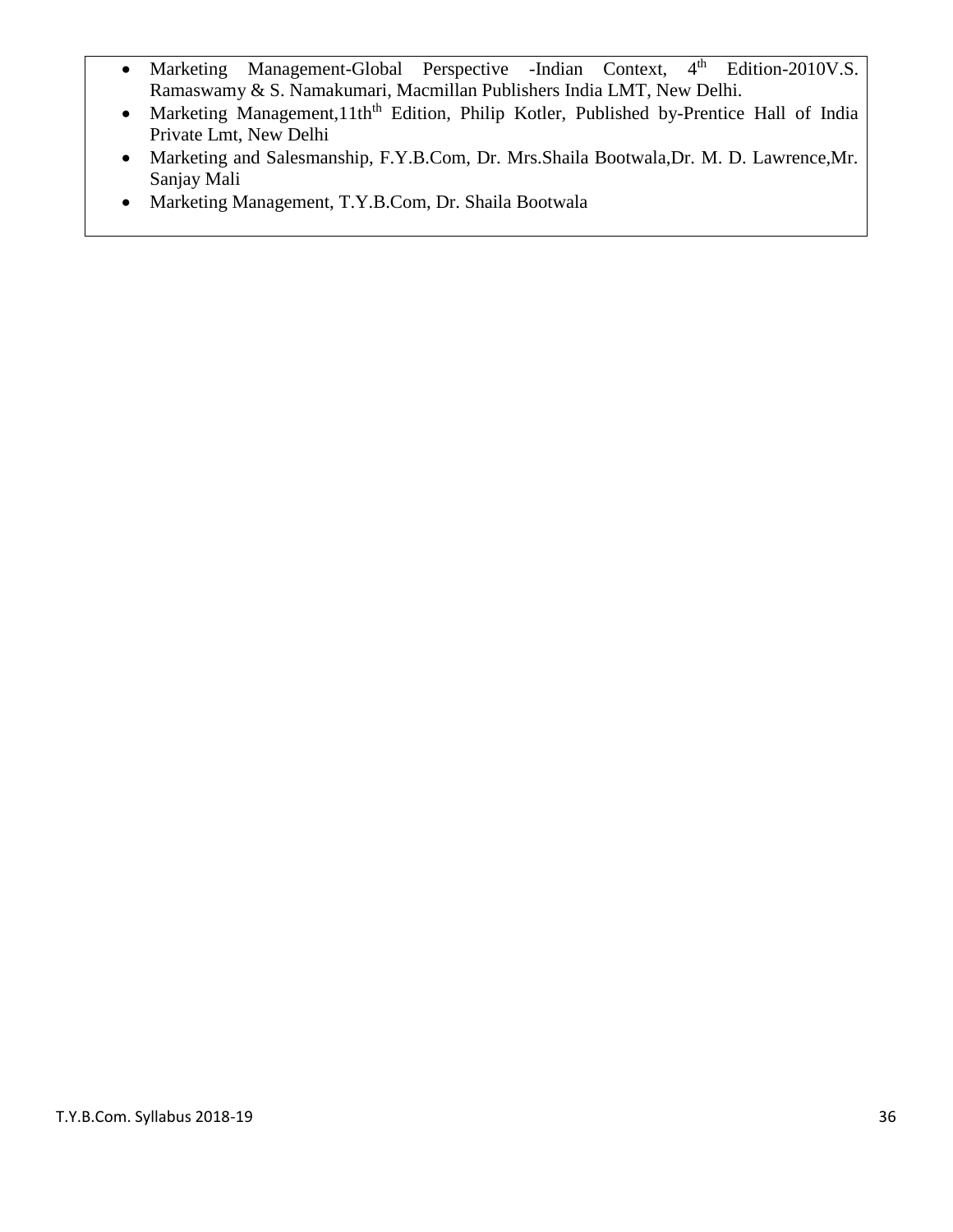### **STRATEGIC MANAGEMENT OF ENTERPRISE - PAPER-8**

| Unit           | <b>Contents of the syllabus</b>                                                               | <b>Number of</b><br><b>Lectures</b> |
|----------------|-----------------------------------------------------------------------------------------------|-------------------------------------|
| $\mathbf{1}$   | 1. Title of the topic : Start up environment                                                  |                                     |
|                | 1.1 The present start up eco system in India                                                  |                                     |
|                | 1.2 Make in India and ease of doing business                                                  | 10                                  |
|                | 1.3 Why start ups fail?                                                                       |                                     |
|                | 1.4 Institution support for start ups in India and global                                     |                                     |
| $\overline{2}$ | 2. Title of the topic: Managing growth and scale                                              |                                     |
|                | 2.1 Strategic management process                                                              |                                     |
|                | 2.2 Type of strategies at Corporate level, business level and functional<br>level             | 16                                  |
|                | 2.3 Case studies in strategic intent and environment analysis                                 |                                     |
|                | 2.4 Managing resources for scaling (time, money , people, finance)                            |                                     |
| 3              | Title of the topic : strategy implementation models                                           |                                     |
|                | 3.1Strategy formulation - Models of competitive advantage-porters five                        |                                     |
|                | forces model and value chain model                                                            | 16                                  |
|                | 3.2 Industry life cycle and strategy                                                          |                                     |
|                | 3.4 Case studies in strategy formulation and implementation                                   |                                     |
| 4              | Title of the topic: Partnerships for scaling                                                  |                                     |
|                | 4.1 Franchising                                                                               | 12                                  |
|                | 4.2 Other partnerships                                                                        |                                     |
|                | <b>Total Number of Lectures</b>                                                               | 54                                  |
|                | <b>Suggested Reference Books</b>                                                              |                                     |
|                | 1. Strategic Management by Azhar Kazmi, Tata McGraw Hill                                      |                                     |
|                | 2. Business Strategy-Managing uncertainity, Opportunity and Enterprise by J C Spencer, Oxford |                                     |
|                | University press.                                                                             |                                     |
|                | <b>Suggested Journals</b>                                                                     |                                     |
|                | 1. Journal of Entrepreneurship; Sage publication                                              |                                     |
|                | 2. The IUP Journal of Entrepreneurship Development                                            |                                     |
| Web sites:     |                                                                                               |                                     |
|                | 1. www.ediindia.org                                                                           |                                     |
|                | 2. .www.iveybusinessjournal.com                                                               |                                     |
| 3.             | .www.siliconindia.com                                                                         |                                     |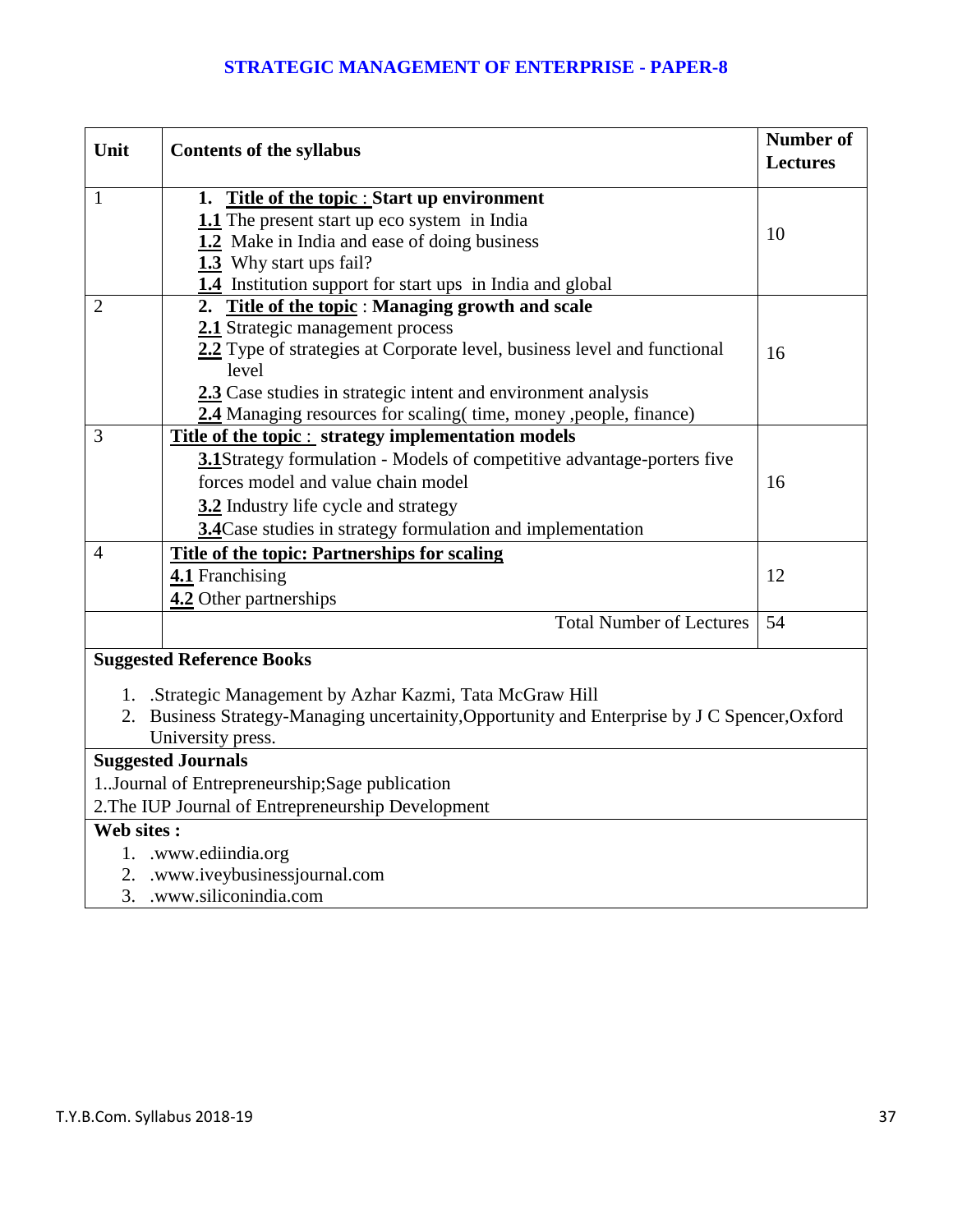|                         |                                                                                                                                                                                                                                                                                                                                                                                                                                                                                                                                                                                                                                                            | <b>Number</b>   |
|-------------------------|------------------------------------------------------------------------------------------------------------------------------------------------------------------------------------------------------------------------------------------------------------------------------------------------------------------------------------------------------------------------------------------------------------------------------------------------------------------------------------------------------------------------------------------------------------------------------------------------------------------------------------------------------------|-----------------|
| Unit                    | <b>Contents of the syllabus</b>                                                                                                                                                                                                                                                                                                                                                                                                                                                                                                                                                                                                                            | <b>of</b>       |
|                         |                                                                                                                                                                                                                                                                                                                                                                                                                                                                                                                                                                                                                                                            | <b>Lectures</b> |
| $\mathbf{1}$            | <b>Title of the topic: Marketing Environment of India</b><br>1.1<br>Indian Marketing Environment during Post liberalization<br>1.2<br>Understanding Indian Sellers and Buyers' Market with reference to<br>changing marketing environment<br>1.3<br>Influence of society on business<br>1.4<br>Opportunities and Challenges facing today's Indian Marketing Managers.                                                                                                                                                                                                                                                                                      | 10              |
| $\overline{2}$          | Title of the topic: Building sustainable advantage for Value Delivery                                                                                                                                                                                                                                                                                                                                                                                                                                                                                                                                                                                      |                 |
|                         | 2.1<br>A Requisite for Delivering Superior value<br>2.2<br>Nature and Significance of Competitive Advantage<br>2.3<br>Sources of Competitive Advantage<br>2.4<br>How do firms build Competitive Advantage<br>2.5<br>Can Core Competency be competitive advantage?                                                                                                                                                                                                                                                                                                                                                                                          | 15              |
|                         | Title of the topic: Rural Marketing in India—The Changing Picture                                                                                                                                                                                                                                                                                                                                                                                                                                                                                                                                                                                          |                 |
| 3                       | 3.1<br>The Importance of Rural Market (Should all firms go Rural?)<br>3.2<br>The Rural Marketing Environment<br>3.3<br>MNC's Exploring Indian Rural Markets<br>Contemporary Indian Rural MarketOpportunities and Challenges<br>3.4<br>3.5<br>How do companies leverage technology to serve rural markets?                                                                                                                                                                                                                                                                                                                                                  | 11              |
| $\overline{\mathbf{4}}$ | <b>Title of the topic: Agricultural Marketing</b>                                                                                                                                                                                                                                                                                                                                                                                                                                                                                                                                                                                                          |                 |
| 5                       | 4.1<br>Current agricultural scene in India,<br>Definition of market and agricultural marketing, historical development,<br>4.2<br>approaches, classification of markets, Importance of Agri Marketing<br>Difference between Agri Product Marketing and Manufactured product<br>4.3<br>Marketing<br>4.4<br>Factors Affecting Demand of Agro products. Challenges facing<br>Marketers in Agri Marketing Activities<br>Regulatory farmer portals like ITC e-chaupal<br>4.5<br>Title of the topic: Digital Marketing<br><b>5.1</b> Understand the term Digital Marketing<br>5.2 Define different elements of digital marketing like: content marketing, social | <b>10</b>       |
|                         | media marketing, e-mail marketing, mobile marketing, affiliate marketing,<br>Facebook marketing.<br>5,3 Advantages and limitations of digital marketing<br>Case studies<br><b>Total Number of Lectures</b>                                                                                                                                                                                                                                                                                                                                                                                                                                                 | 8<br>54         |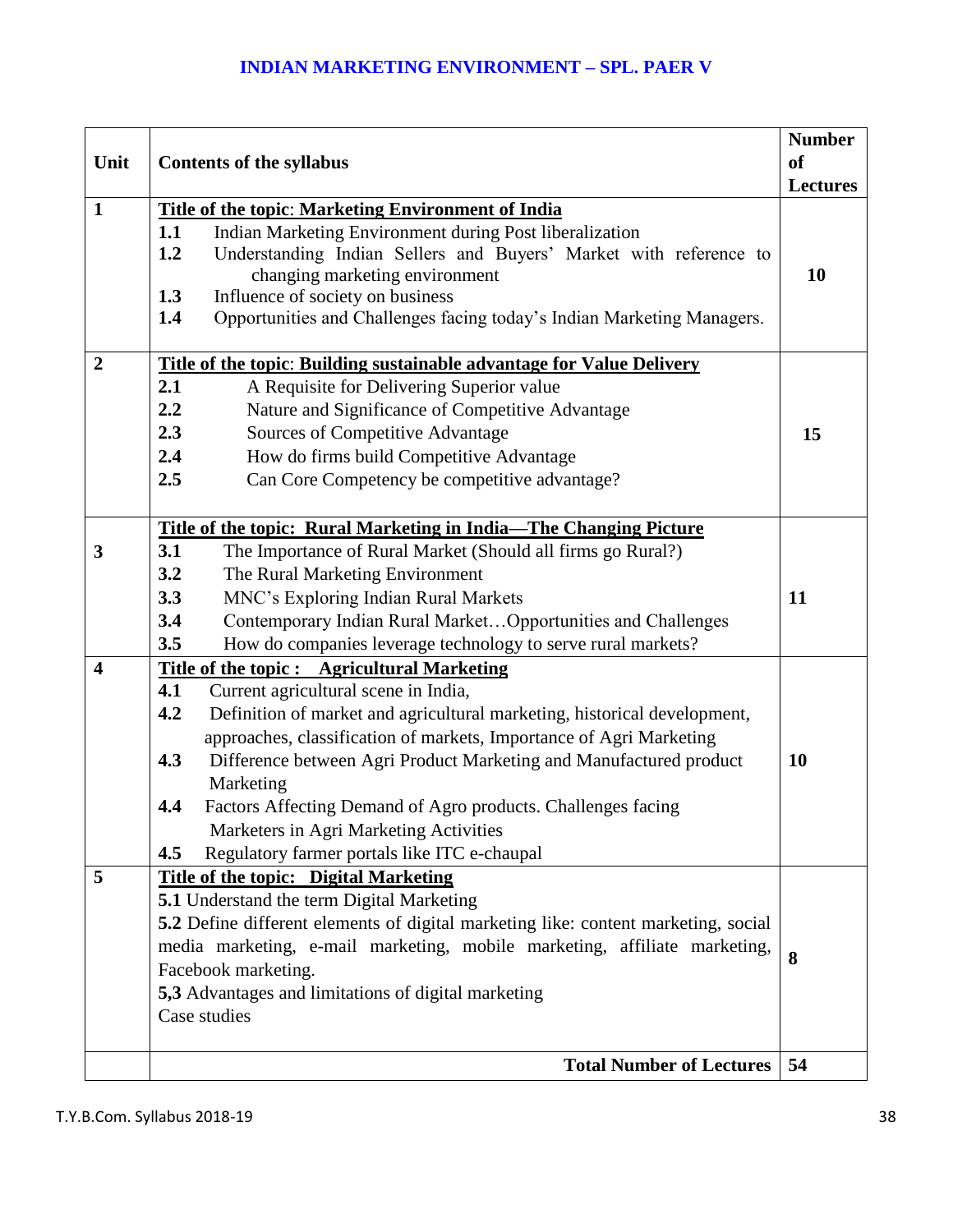#### **Suggested Reference Books**

- Introduction to Marketing, Theory & Practice, Second Edition, Adrian Palmer, Oxford University Press
- Marketing Management-A South Asian Perspective, ISBN -978-0-13-600998, 13<sup>th</sup> Edition, Philip Kotler, Kevin Keller, Abraham Koshy ,Mithileshwar Jha, Published by Dorling Kindersley(India)Pvt. Ltd, Licensees of Pearson Education in South Asia
- Marketing Management-Global Perspective -Indian Context, 4<sup>th</sup> Edition-2010V.S. Ramaswamy & S. Namakumari, Macmillan Publishers India LMT, New Delhi.
- Marketing Management,11th<sup>th</sup> Edition, Philip Kotler, Published by-Prentice Hall of India Private Lmt, New Delhi
- Marketing and Salesmanship, F.Y.B. Com, Dr. Mrs.Shaila Bootwala,Dr. M. D. Lawrence,Mr. Sanjay Mali
- Marketing Management, T.Y.B.Com, Dr. Shaila Bootwala
- Digital Marketing by Ryan Desis.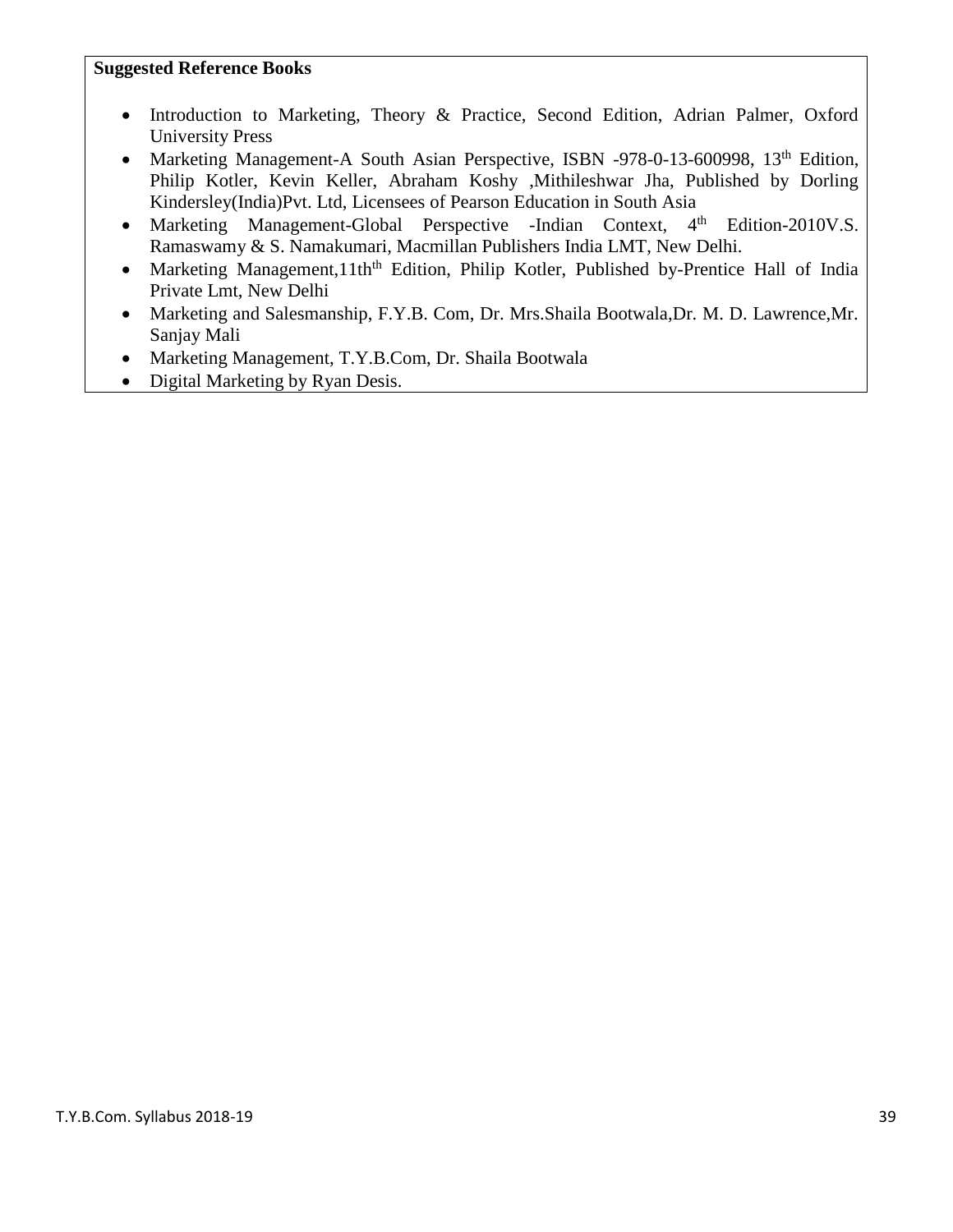| Unit | <b>Contents of the syllabus</b>                                                                                                                                                                                                                                                                                                                                                                                                                                                                                                                                                                                                                                                                                                                                                                             | <b>Number</b><br><sub>of</sub><br><b>Lectures</b> |
|------|-------------------------------------------------------------------------------------------------------------------------------------------------------------------------------------------------------------------------------------------------------------------------------------------------------------------------------------------------------------------------------------------------------------------------------------------------------------------------------------------------------------------------------------------------------------------------------------------------------------------------------------------------------------------------------------------------------------------------------------------------------------------------------------------------------------|---------------------------------------------------|
| 1.   | <b>Title of the topic: Managing Marketing Channels</b><br>1.1<br>Introduction to Marketing channels and its role in value delivery.<br>Channel Architecture Choices, The Channel participants.<br>1.2<br>1.3<br>Patterns of Channels and Types of Intermediaries<br>Channel level, Channel Length and Channel Conflicts<br>1.4<br>Achieving Competitive Advantage through Channel management<br>1.5<br>1.6<br><b>Last Mile Connectivity</b>                                                                                                                                                                                                                                                                                                                                                                 | 15                                                |
| 2.   | <b>Title of the topic: Direct and Online Marketing</b><br>2.1<br>Direct Marketing –Nature, Scope, and Advantages, Difference between<br>Conventional Marketing and Direct Marketing, Requisites for Success of<br>Direct Marketing, Forms of Direct Marketing.<br>Multilevel Marketing, Direct Selling in India<br>$2.2\phantom{0}$<br>2.3<br>Online Marketing, Growth of Online Marketing-Worldwide and India<br>Omni channel Marketing<br>2.4                                                                                                                                                                                                                                                                                                                                                             | 13                                                |
| 3.   | <b>Title of the topic: Retail Marketing</b><br>Retailing- Meaning, Nature, Classification, Growing Importance of<br>3.1<br>retailing, Factors Influencing Retailing, Functions of Retailing, Retail as<br>a career.<br>3.2<br>Emergence of Organized Retailing, Traditional and Modern retail<br>Formats in India, Multi-Channel Retailing<br>3.3<br>Retail Communication Mix, Retail Locations & Site Selection, Managing<br>the Store, Store Layout and Design<br>3.4<br>Impact of FDI on Retailing<br>Case studies:<br>3.5<br>1) Walmart: The American Giant.<br>2) The European Leader Carrefour<br>3) 7-Eleven, The World's Largest Convenience Retailer<br>4) The Global Leader Metro<br>5) Raja of Retail: Mr. Kishore Biyani and Big Bazaar<br>D-Mart-The Ultimate Indian Retail Destination.<br>6) | 14                                                |
| 4.   | <b>Title of the topic: E-Tailing</b><br>4.1 Introduction, E-tailing, Role of Technology in Satisfying Market Demand<br>4.2<br>Technology in Retail Marketing Decisions, Structure and Developments in<br>E-tailing,<br>Factors Influences the Growth of E-Tailing,<br>4.3<br>Advantages & Disadvantages of E-Tailing, Future of Electronic Retailing<br>4.4                                                                                                                                                                                                                                                                                                                                                                                                                                                 | 12                                                |
|      | <b>Total Number of Lectures</b>                                                                                                                                                                                                                                                                                                                                                                                                                                                                                                                                                                                                                                                                                                                                                                             | 54                                                |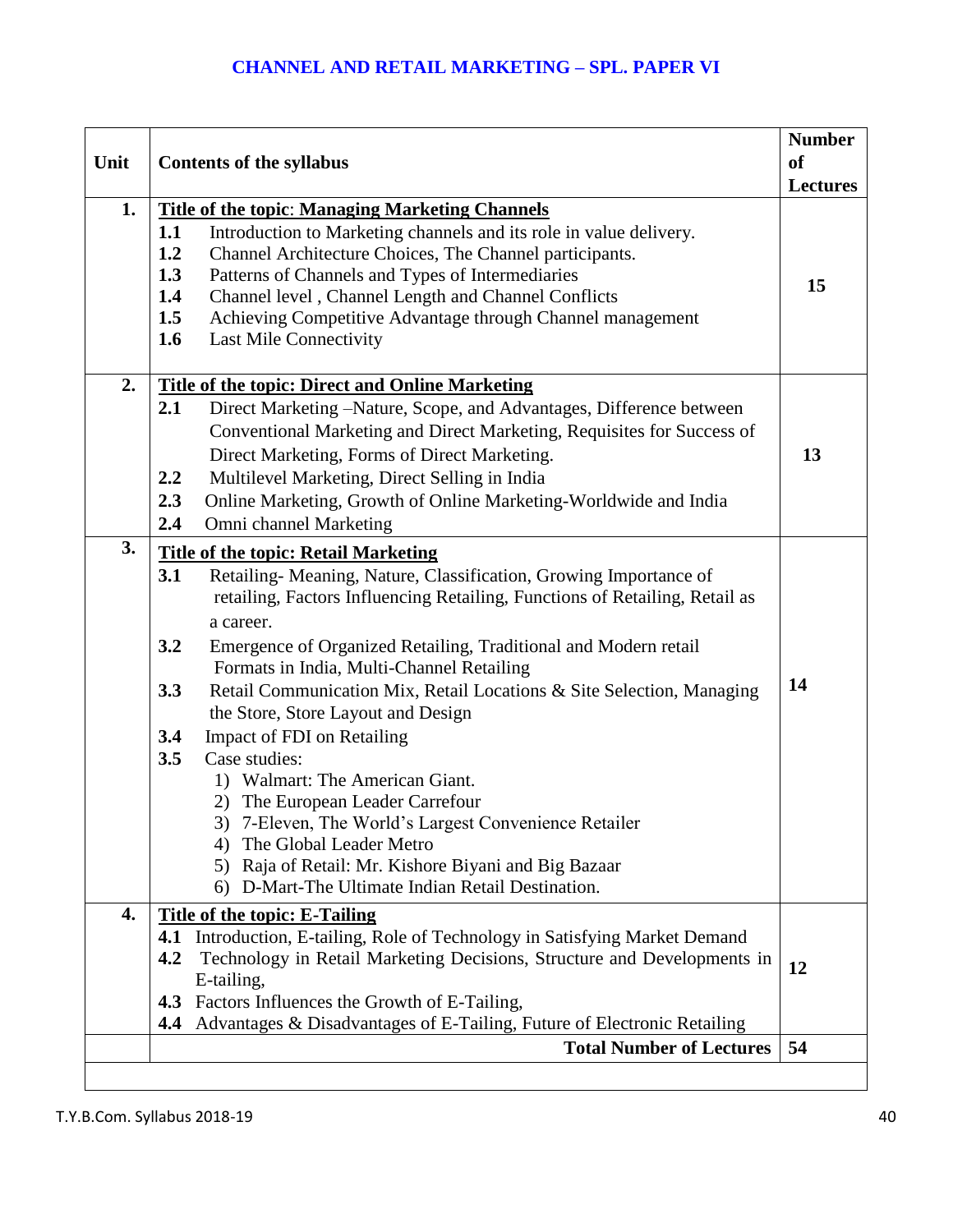#### **Suggested Reference Books**

- Retail and Channel Marketing, By Sandro Castaldo, Monica Grossa and Katia Premazi
- Marketing Management-A South Asian Perspective, ISBN -978-0-13-600998, 13<sup>th</sup> Edition, Philip Kotler, Kevin Keller, Abraham Koshy, Mithileshwar Jha, Published by Dorling Kindersley(India)Pvt. Ltd, Licensees of Pearson Education in South Asia
- Marketing Management-Global Perspective -Indian Context, 4<sup>th</sup> Edition-2010V.S. Ramaswamy & S. Namakumari, Macmillan Publishers India LMT, New Delhi.
- Marketing Channels: A Management View, By Bert Rosenbloom, Drexel University, Eight Edition
- E-Marketing Second Edition, by Judy Strauss and Raymond Frost
- Internet Marketing-Strategy, Implementation and Practice, By Dave Chaffey, Fiona Ellis-Chadwick, Kevin Johnston, Richard Mayer
- Julian J.Gibars, Building buyer Relationship; Macmillan India Ltd., 1998.
- Retail Marketing Management Swapna Pradhan
- Retail Management Gibson Vedamani
- The Art of Retailing A.J. Lamba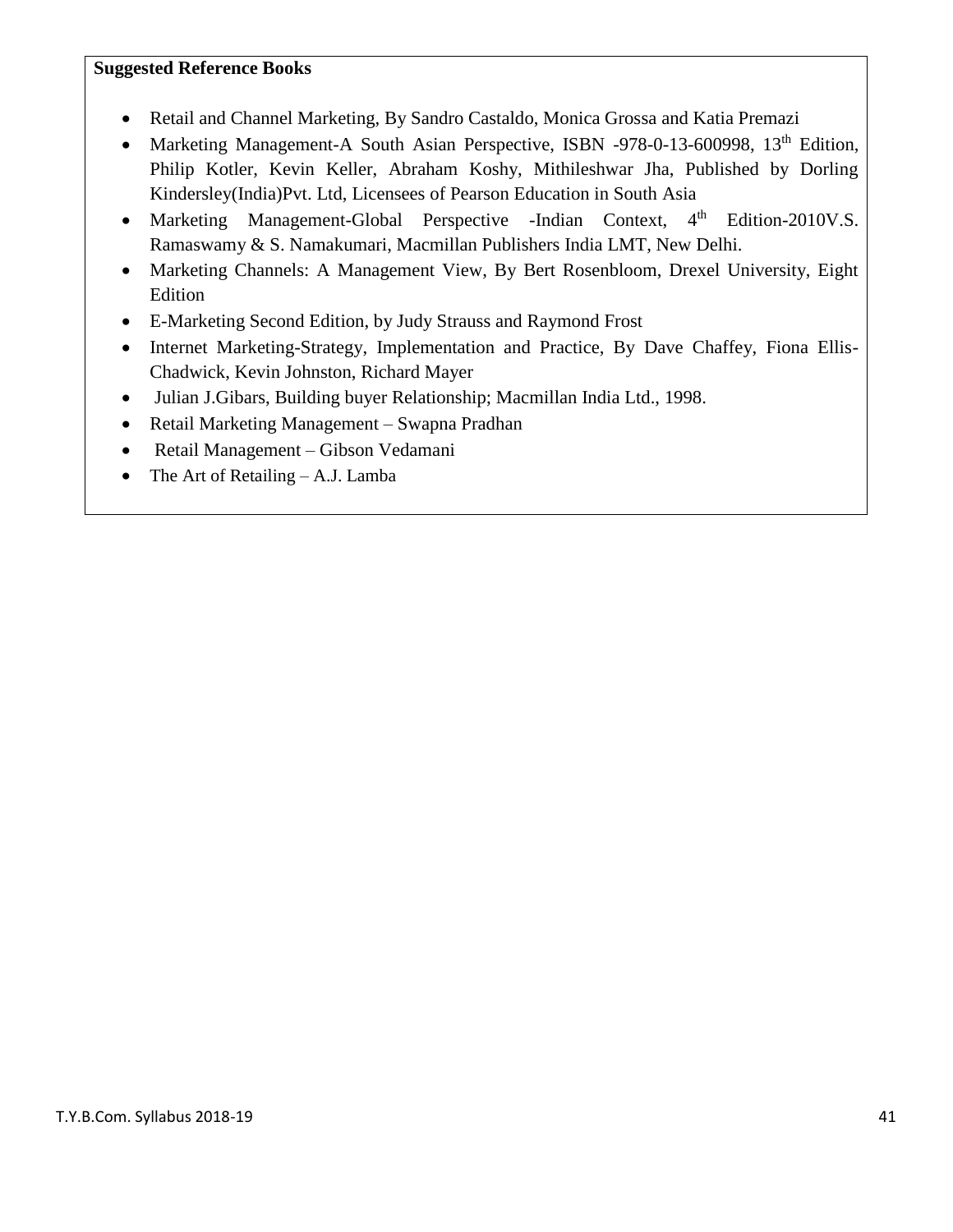## **PRINCIPLES OF ADVERTISING – SPL. PAPER VII**

|                  | Unit<br><b>Contents of the syllabus</b> |                                                                                                                                  | <b>Number</b>   |
|------------------|-----------------------------------------|----------------------------------------------------------------------------------------------------------------------------------|-----------------|
|                  |                                         |                                                                                                                                  | <b>of</b>       |
|                  |                                         |                                                                                                                                  | <b>Lectures</b> |
| 1.               | 1.1                                     | <b>Title of the topic: Fundamentals of Advertising</b><br>Conceptual framework, Nature, Scope, and Function of Advertising, Role |                 |
|                  |                                         | of Advertising in Modern Business                                                                                                |                 |
|                  | 1.2                                     | Advertising-Objectives, Types, Benefits and Limitation                                                                           |                 |
|                  | 1.3                                     | Defining Advertising Goals for Measured Advertsing Results (DAGMAR)                                                              |                 |
|                  | 1.4                                     | <b>Main Decision areas in Advertising:</b>                                                                                       | 14              |
|                  |                                         | Deciding the Advertising Objectives.                                                                                             |                 |
|                  |                                         | Deciding the Budget.<br>$\bullet$                                                                                                |                 |
|                  |                                         | Deciding the Copy.<br>$\bullet$                                                                                                  |                 |
|                  |                                         | Deciding the Media                                                                                                               |                 |
|                  | 1.5                                     | The Crisis of Advertising                                                                                                        |                 |
| 2.               |                                         | Title of the topic : Appeals and Approaches in Advertising                                                                       |                 |
|                  | 2.1                                     | Introduction-Different Appeals and their Significance                                                                            |                 |
|                  | 2.2                                     | Advertising Message, Direct and Indirect Appeal.                                                                                 | 13              |
|                  | 2.3                                     | Relationship between Advertising Appeal and Buying Motive                                                                        |                 |
|                  | 2.4                                     | Positive and Negative Emotional Approaches                                                                                       |                 |
| 3.               |                                         | Title of the topic: Advertising Media and Advertising Agency                                                                     |                 |
|                  | 3.1                                     | Classification and Characteristics of Different Media-Comparative                                                                |                 |
|                  |                                         | Study of Advertising Media.                                                                                                      |                 |
|                  | 3.2                                     | Selection of Media-Factors affecting Selection of Media, Media Mix-                                                              |                 |
|                  |                                         | Geographical Selectivity-Media Scheduling-Advertising, Media Buying                                                              | 13              |
|                  | 3.3                                     | Evolution and History of Advertising Agency, Factors involved in                                                                 |                 |
|                  |                                         | Agency selection, Ad Agency Organizational Structure                                                                             |                 |
|                  | 3.4                                     | Audience Segmentation and Media, Corporate Advertisement-                                                                        |                 |
|                  |                                         | Corporate Advertising in India                                                                                                   |                 |
| $\overline{4}$ . |                                         | <b>Title of the topic: Content Marketing</b>                                                                                     |                 |
|                  | 4.1                                     | Introduction to Content Marketing and Management: Why and how                                                                    |                 |
|                  |                                         | content is important to business                                                                                                 | 14              |
|                  | 4.2                                     | Content Marketing v/s Advertising                                                                                                |                 |
|                  | 4.3                                     | <b>Content Marketing Ecosystem</b>                                                                                               |                 |
|                  | 4.4                                     | Content strategy and planning                                                                                                    |                 |
|                  |                                         | <b>Total Number of Lectures</b>                                                                                                  | 54              |
|                  |                                         | <b>Suggested Reference Books</b>                                                                                                 |                 |
|                  |                                         |                                                                                                                                  |                 |
|                  |                                         | 1) Marketing Management, 11th <sup>th</sup> Edition, Philip Kotler, Published by-Prentice Hall of India Private                  |                 |

Lmt, New Delhi

2) Marketing Management-Global Perspective -Indian Context, 4<sup>th</sup> Edition-2010V.S. Ramaswamy &

S. Namakumari, , Macmillan Publishers India LMT, New Delhi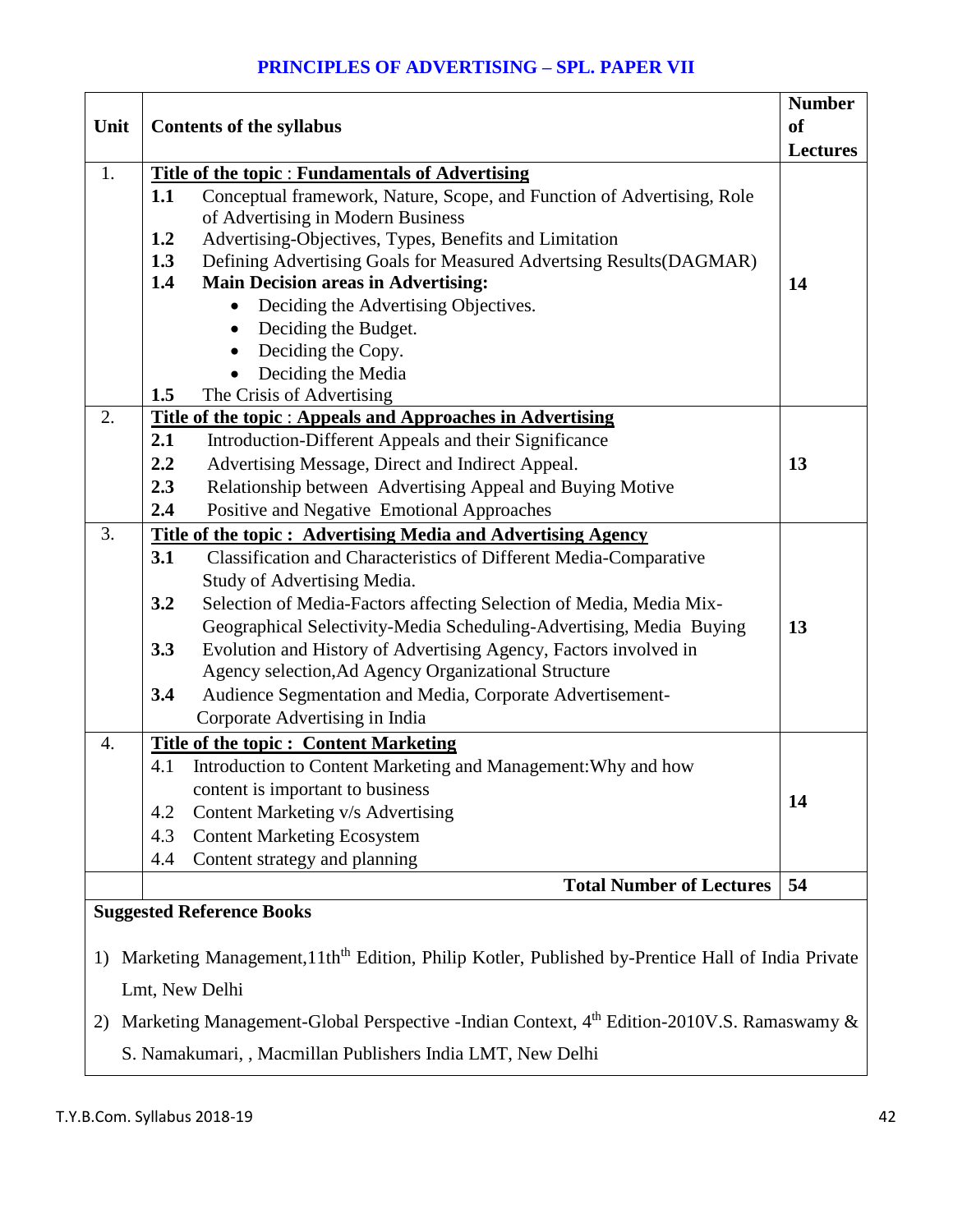- 3) Advertising Management ,Oxford University Press ,By Jaishri Jethwaney and Shruti Jain
- 4) Advertising Mangement ,By Rajeev Batra, John Myers and Davis Aaket ,Published by Prentice Hall of India Private Limited,New Delhi
	- 5) Advertising: Principles and Practice, Latest Edition, by William Wells, John Burnett, and Sandra Moriary, Prentice Hall.
- 6) Ogilvy on Advertising,by David Ogilvy
- 7) Advertising Management,concept and cases.By Manendra Mohan